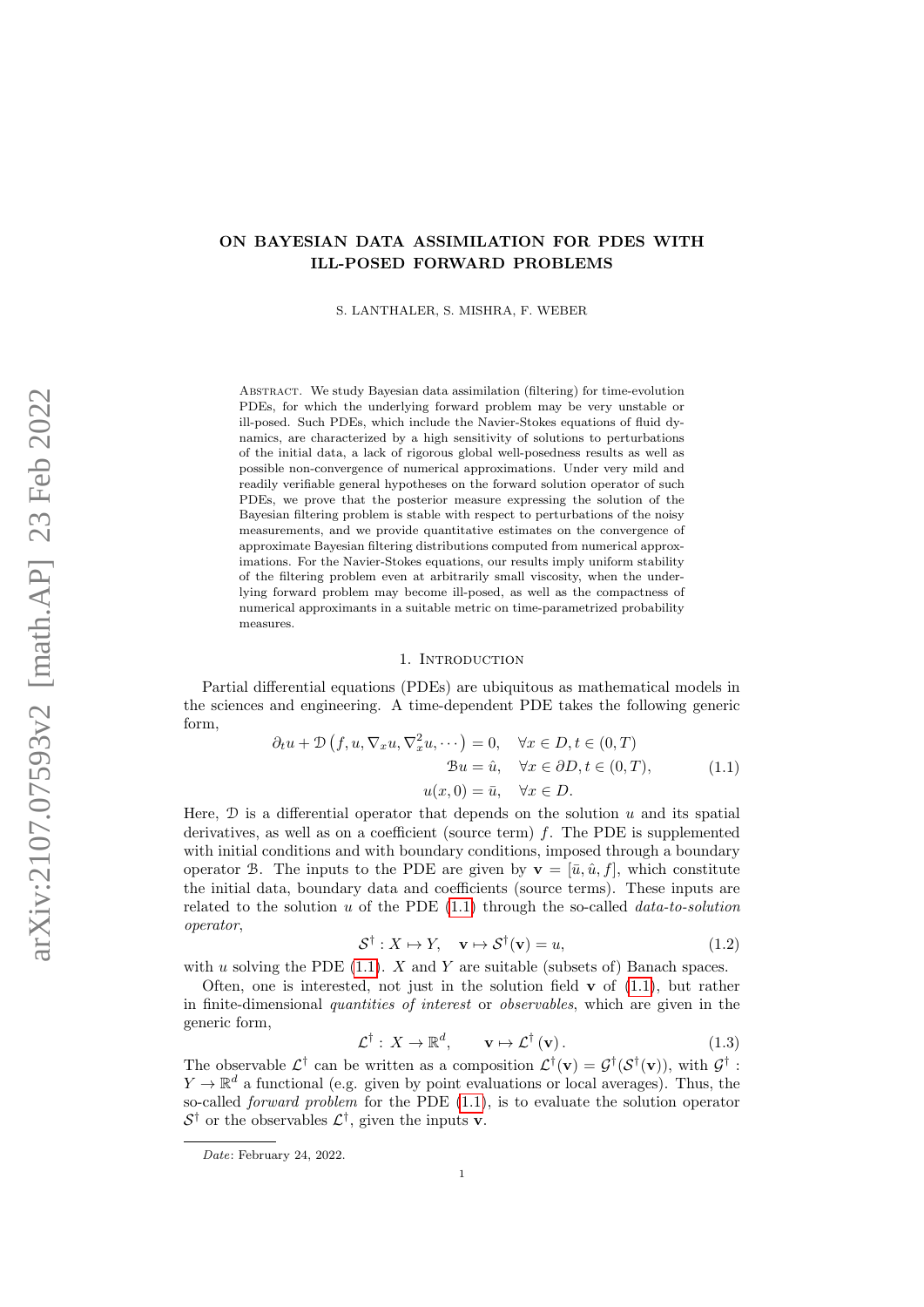However, it is not always possible to exactly know the inputs  $\bf{v}$  (initial and boundary data, coefficients, sources etc). Rather in practice, one has to infer information about the inputs  $\mathbf v$ , and consequently the solution u, from *measurements* of the observables in [\(1.3\)](#page-0-1). Moreover in general, these measurements are noisy. Thus one has to solve the so-called inverse problem for a PDE, i.e., determine the input  $\bf{v}$  (and solution u) for the PDE [\(1.1\)](#page-0-0), given measurements of the form,

<span id="page-1-0"></span>
$$
y = \mathcal{L}^{\dagger}(\mathbf{v}) + \eta, \qquad \eta \sim \rho(y) \, dy,\tag{1.4}
$$

with the noise sampled from a probability measure on  $\mathbb{R}^d$ , defined by its density  $\rho$ .

It is well known that, in general, a *deterministic formulation* of the aforementioned inverse problem can be ill-posed. Although different regularization procedures have been developed over the last few decades to deal with this ill-posedness, it is now well-established that a statistical formulation of the inverse problem, based on a Bayesian framework, is very suitable in this context [\[18,](#page-36-0) [36,](#page-37-0) [39\]](#page-37-1).

Within a Bayesian formulation of the inverse problem, associated with the mapping [\(1.3\)](#page-0-1) and measurements [\(1.4\)](#page-1-0), one encodes statistical information about the system (say inputs  $\bf{v}$  in [\(1.1\)](#page-0-0)) in terms of a *prior probability measure*. The additional information from the measurements  $(1.4)$  can be used to improve the prior by an application of the well-known Bayes' theorem [\[36\]](#page-37-0). This results in a so-called posterior probability measure, on the inputs  $v$ , which represents the conditional probability of the underlying inputs, given the measurements [\(1.4\)](#page-1-0). Thus, the Bayesian Inverse Problem (BIP) can be interpreted as a mapping from the measurements [\(1.4\)](#page-1-0) to the posterior measure.

In contrast to the generic situation for deterministic inverse problems, it has been shown that the corresponding Bayesian inverse problem for PDEs is often well-posed, i.e., the posterior measures exists, is unique and depends continuously (in suitable metrics) on the measurements  $(1.4)$  [\[25,](#page-37-2) [35,](#page-37-3) [36\]](#page-37-0). Furthermore, Bayesian inverse problems can incorporate the deterministic formulation of regularized illposed inverse problems: As shown in [\[36\]](#page-37-0), the latter can often be viewed as the maximum a posteriori (MAP) estimator of a Bayesian inverse problem with a suitable choice of the underlying prior.

However, these remarkable well-posedness results for Bayesian inverse problems for PDEs rely on the well-posedness of the underlying forward problem, often requiring that the mapping  $\mathcal{L}^{\dagger}$  in [\(1.3\)](#page-0-1) is Lipschitz continuous in suitable metrics and converting this Lipschitz continuity into stability results for the posterior measure with respect to perturbations in the measurements, see [\[36\]](#page-37-0) for a survey of these results and their applications to a variety of PDEs. More recently in [\[25,](#page-37-2) [35\]](#page-37-3), these Lipschitz continuity assumptions on the forward map  $\mathcal{L}^{\dagger}$  in [\(1.3\)](#page-0-1), have been considerably relaxed. In particular, under suitable assumptions on the measurement noise  $\eta$  in [\(1.4\)](#page-1-0), mere *existence and measurability* of the forward map suffices for the well-posedness of the underlying Bayesian inverse problem [\[25\]](#page-37-2).

For models describing the *temporal evolution*  $t \mapsto u(t)$  of a system, the forward operator  $S^{\dagger}$  can either be interpreted as a mapping from the given data to a space of time-dependent solutions  $t \mapsto u(t)$ , or equivalently, as a time-parametrized operator  $S_t^{\dagger}: X \to X$ , such that  $t \mapsto u(t) = S_t^{\dagger}(\bar{u}; \hat{u}, f)$  describes the evolution of the system. For such systems, which include the PDE [\(1.1\)](#page-0-0), Bayesian inversion can be used to estimate the initial state  $\bar{u}$ , the boundary conditions  $\hat{u}$ , or the source term f, under very general conditions on the measurement operator  $\mathcal{L}^{\dagger}$ . However, for many problems of practical importance, one is ultimately interested in an estimate of the *underlying state*  $u(t)$  at the present or a future time t. The resulting data assimilation or filtering problem thus seeks to blend measurement data with the underlying evolution model to make predictions about the future state. Besides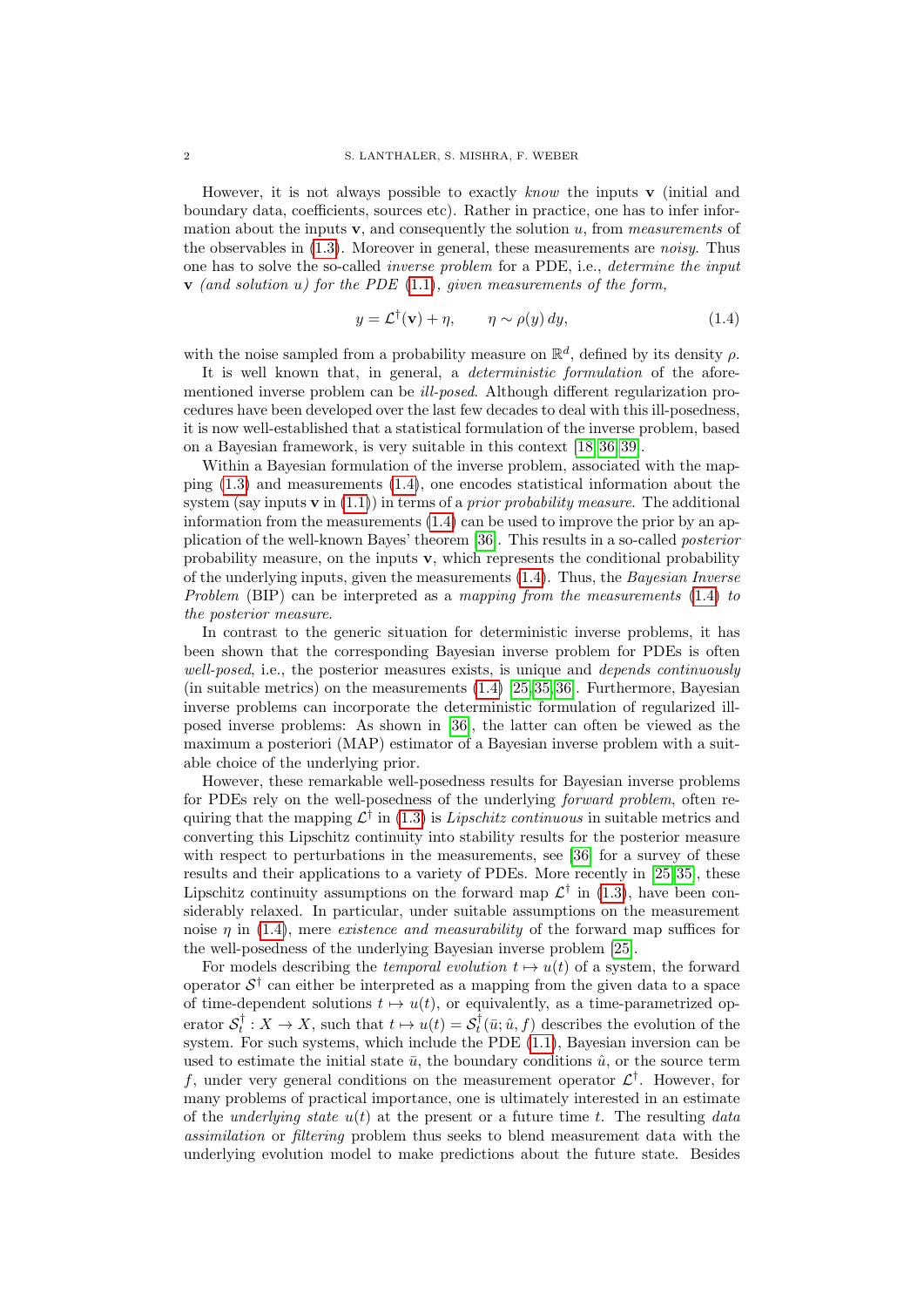its intrinsic interest, one motivation for studying a statistical viewpoint of data assimilation based on a Bayesian approach [\[1\]](#page-36-1) comes from the fact that many popular methods for data assimilation, such as the three-dimensional variational filter (3DVAR) [\[5\]](#page-36-2), the four-dimensional variational filter (4DVAR) [\[33\]](#page-37-4) or the ensemble Kalman filter (e.g. [\[8\]](#page-36-3) and references therein) can suitably be interpreted as arising from MAP estimators or Gaussian approximations of this Bayesian approach [\[1\]](#page-36-1). In fact, the Bayesian formulation has been proposed as a "gold-standard" against which other methods can be evaluated [\[27\]](#page-37-5). A mathematically rigorous introduction to data assimilation from this Bayesian perspective is presented in [\[26\]](#page-37-6), where attention is restricted to finite-dimensional models and Gaussian noise. To the best of the authors' knowledge, a systematic investigation of the well-posedness of Bayesian data assimilation for infinite-dimensional models arising from PDEs, and the extension of the corresponding theory on Bayesian inverse problems of [\[36\]](#page-37-0) to the data assimilation setting, has so far been outstanding.

Data assimilation is of particular importance in the context of fluid flows. For many fluid models, it is well-known that predictions of future states can depend very sensitively on small perturbations of the initial data (or boundary data, source terms, etc.) [\[12,](#page-36-4)[32\]](#page-37-7). This sensitivity to small changes can render the forward evolution (effectively) ill-posed. Prototypical examples for such ill-posed PDEs are provided by the fundamental equations of fluid dynamics, such as the incompressible Navier-Stokes or the compressible Euler equations. For the incompressible Navier-Stokes equations, there are currently no global well-posedness results in three space dimensions. Although admissible weak solutions exist [\[28\]](#page-37-8), the uniqueness, stability and regularity of such solutions are outstanding open problems. Even for the twodimensional Navier-Stokes equations, for which existence and uniqueness results have been obtained [\[21\]](#page-37-9), the known stability estimates for the forward problem exhibit a very unfavourable, exponential dependence  $\sim \exp(t/\nu)$  on the viscosity<sup>[1](#page-2-0)</sup>  $\nu$ , reflecting the high sensitivity to small perturbations of the initial data. As the viscosity  $\nu \ll 1$  is often a very small number in applications, this can render even the two-dimensional Navier-Stokes equations so unstable, as to be effectively ill-posed. Similar remarks apply to the compressible Euler equations, which are canonical examples of hyperbolic systems of conservation laws [\[7\]](#page-36-5). In this case, there are no rigorous global-in-time well-posedness results in either two or three space dimensions, reflecting a lack of stability of the underlying forward solution operator  $\mathcal{S}_t^{\dagger}$ , or of (numerical) approximations thereof  $\mathcal{S}_t^{\Delta} \approx \mathcal{S}_t^{\dagger}$ . Due to the lack of stability of the forward problem for these fundamental equations of fluid dynamics, it is thus not clear to what extent the well-posedness results of [\[25,](#page-37-2) [35,](#page-37-3) [36\]](#page-37-0) obtained for Bayesian inverse problems can be extended to this time-varying setting. Indeed, Bayesian inversion apparently only yields estimates on the initial state in this setting, whereas data assimilation involves an additional prediction step to estimate future states.

This lack of stability of many fluids with respect to perturbations of the initial data motivates the following question: Does Bayesian data assimilation suffer from a similar sensitivity to perturbations in the measurement data? I.e., is the well-posedness of the Bayesian data assimilation problem contingent on the wellposedness of the corresponding forward problem? The Bayesian framework has been remarkably successful in the context of weather forecasting, climate modeling and oceanography [\[34\]](#page-37-10). Given that the underlying models include the incompressible Navier-Stokes and the compressible Euler equations as the core governing PDEs,

<span id="page-2-0"></span><sup>&</sup>lt;sup>1</sup>Physically, the non-dimensional quantity to consider is the Reynolds number  $1/Re \propto \nu$ , obtained after suitable normalization of the equation. We will assume that the equations are suitably scaled, and will not distinguish between Reynolds number and the viscosity.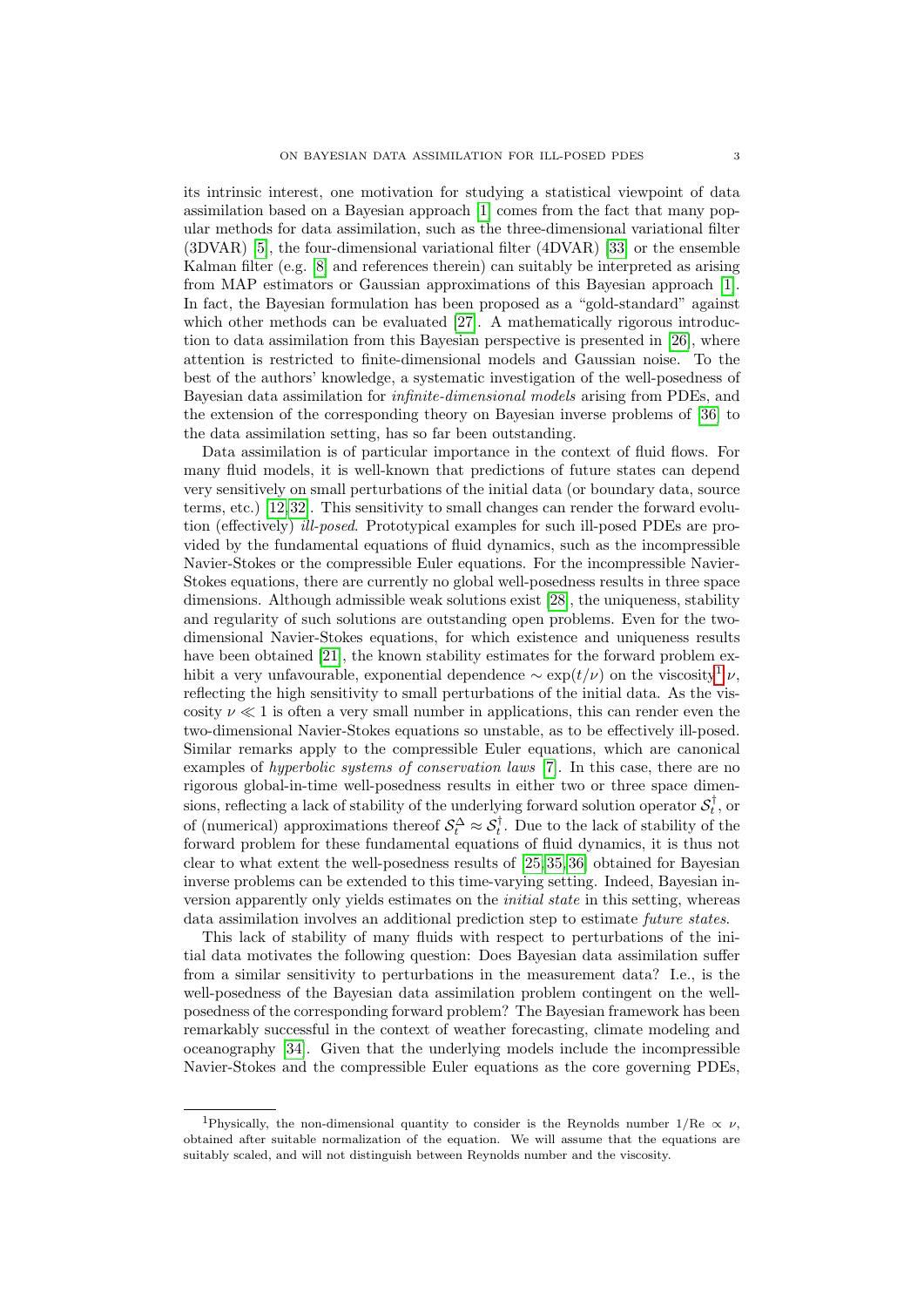how does one reconcile the empirical success of the Bayesian framework with the lack of stability of the underlying forward problem?

This dichotomy sets the stage for the current article where we investigate the well-posedness of Bayesian data assimilation for PDEs where the forward evolution operator may be ill-posed. Besides investigating the well-posedness of Bayesian data assimilation for the exact solution operator  $S_t^{\dagger}$ , we also consider approximations to the forward map,  $S_t^{\Delta} \approx S_t^{\dagger}$ , which may stem from numerical approximations of the underlying PDE [\(1.1\)](#page-0-0). Such approximations lead to a family of approximate posteriors for the Bayesian data assimilation problems. In this article, we will prove, under very general hypotheses, that

- The Bayesian filtering problem is well-posed under mild assumptions, even if the forward problem may be ill-posed; in particular, the mapping from measurements to posterior is uniformly Lipschitz continuous, independently of the stability of the forward problem.
- Under mild conditions on the convergence of approximate solution operators  $S_t^{\Delta} \rightarrow S_t^{\dagger}$ , the corresponding approximate Bayesian posteriors are consistent, in the sense that they converge in a suitable metric to the exact posterior as  $\Delta \rightarrow 0$ , and with the same convergence rate.
- Suitable families of approximate posteriors for the Navier-Stokes equations (and related equations) are compact in an appropriate metric, as  $\Delta \to 0$ , with uniformly continuous dependence on the measurements  $y$ . This allows us to define a non-empty set of candidate solutions for the limiting Bayesian data assimilation problem, as  $\Delta \rightarrow 0$ , even for models for which there are no known convergence guarantees,  $\mathcal{S}_t^{\Delta} \stackrel{??}{\rightarrow} \mathcal{S}_t^{\dagger}$ , for the forward problem, such as the *three-dimensional* Navier-Stokes equations.

Although uniqueness of the posterior is not necessarily guaranteed with these compactness arguments, our construction could pave the way for proposing additional selection criteria on the set of approximate posteriors to recover uniqueness.

1.1. Organization. This work is organized as follows: In section [2,](#page-3-0) we introduce the precise mathematical setting. To this end, we first formalize Bayesian data assimilation in the infinite-dimensional setting considered in the present work, and provide a formal definition of well-posedness and consistency, following similar considerations as for the Bayesian inverse problem (BIP) in [\[25,](#page-37-2)[35,](#page-37-3)[36\]](#page-37-0). We also briefly review key elements of the well-posedness theory for the Navier-Stokes equations in section [2.3,](#page-8-0) which serves as our main prototypical model, motivating the present work. In section [3,](#page-10-0) we point out the precise connection between Bayesian inversion and Bayesian data assimilation (filtering), before stating our main results regarding the well-posedness, consistency and uniform stability of Bayesian filtering (cp. section [3.2\)](#page-13-0). The technical details of the mathematical derivation of these main results are collected in section [4,](#page-18-0) where we also comment on related results for hyperbolic conservation laws. Conclusions are provided in section [5.](#page-33-0) Some mathematical background is summarized in the appendix.

## 2. Mathematical setting and notation

<span id="page-3-0"></span>In the present section, we introduce notation that is employed throughout this work, and provide definitions for the Bayesian data assimilation problems of interest. Besides setting the background for our main results, summarized in the subsequent section [3,](#page-10-0) we will also review some key results on the well-posedness and numerical approximation of the Navier-Stokes equations which have largely motivated the present work on the well-posedness of the corresponding Bayesian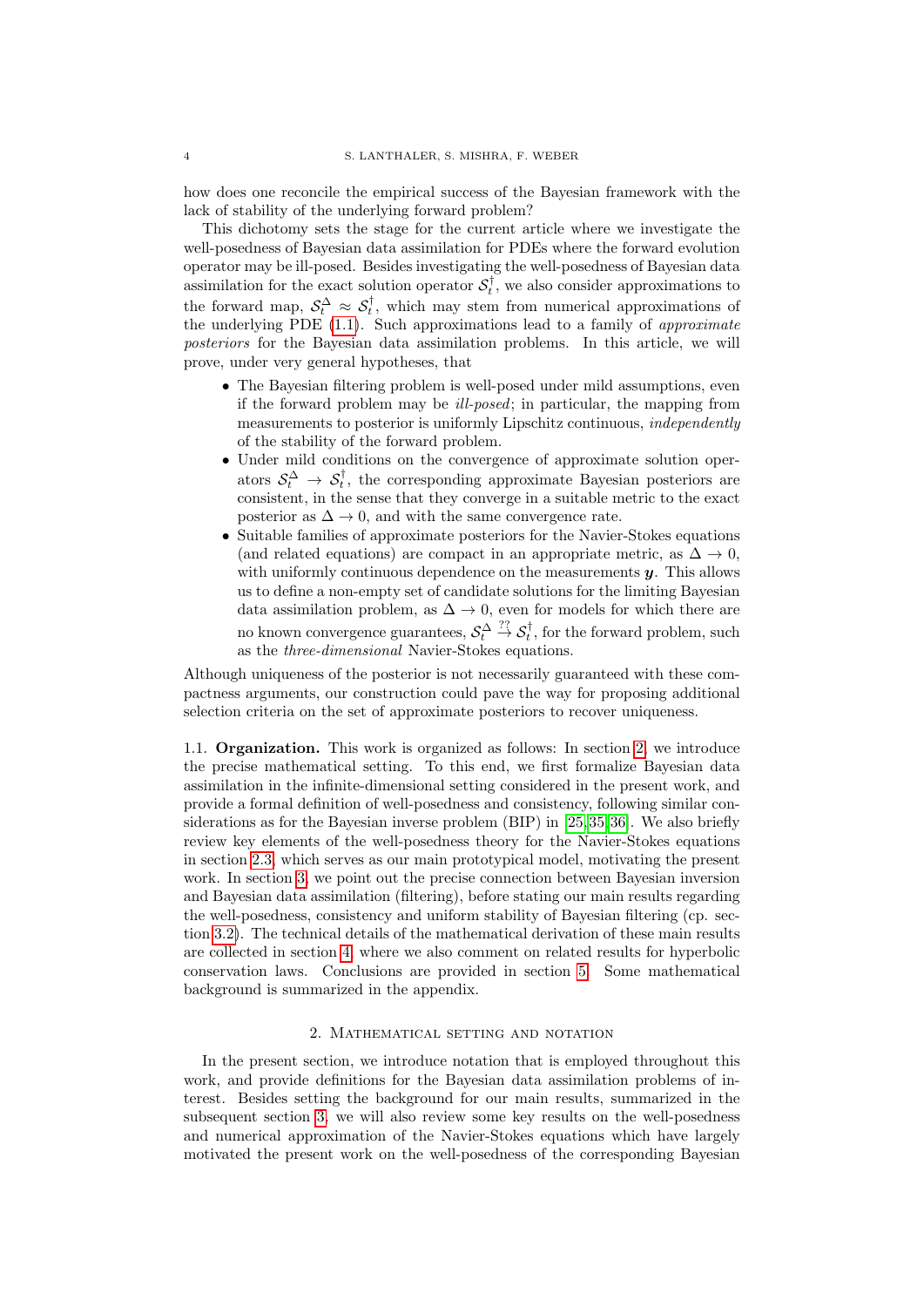data assimilation problem, and the convergence of approximate posteriors obtained by discretization.

Throughout this work, we follow the convention that constants C appearing in estimates may change their value from line to line. The dependency of the constant C on the given data (e.g. parameters  $\alpha, \beta, \gamma$ ) should usually be clear from the context and will be indicated by writing  $C = C(\alpha, \beta, \gamma)$ .

2.1. Bayesian data assimilation. Data assimilation (DA) seeks to provide an estimate for the underlying state of a system, by combining available measurements with a model of the system. The temporal evolution of the system's state can often be described by a forward solution operator  $S_t^{\dagger}$  :  $X \rightarrow X$  depending on time  $t \in [0, T]$  and mapping the initial data  $\bar{u} \in X$  to the solution at time t. Here, we assume X to be a Banach space, equipped with a norm  $\|\cdot\|_X$ . The evolution of the system starting from initial state  $\bar{u}$  is thus given by  $t \mapsto \mathcal{S}_t^{\dagger}(\bar{u})$ . In view of the application to ill-posed problems, we will make essentially no assumptions on the regularity of  $S_t^{\dagger}$ ; in fact, unless otherwise stated, we will merely assume that:

<span id="page-4-1"></span> $(S.1)$  The solution operator defines a *Borel measurable* mapping

$$
\mathcal{S}^{\dagger} : [0, T] \times X \to X, \quad (t, \bar{u}) \mapsto \mathcal{S}_t^{\dagger}(\bar{u}), \tag{S.1}
$$

<span id="page-4-2"></span>with  $t \mapsto \mathcal{S}_t(\bar{u})$  and  $\bar{u} \mapsto \mathcal{S}_t(\bar{u})$  measurable for all  $t \in [0, T]$ ,  $\bar{u} \in X$ .  $(S.2)$  There exists a constant  $B<sub>S</sub> > 0$ , such that

$$
\|\mathcal{S}_t^\dagger(\bar{u})\|_X \le B_{\mathcal{S}} \|\bar{u}\|_X,\tag{S.2}
$$

for all  $\bar{u}, \bar{u}' \in X$ , and  $t \in [0, T]$ .

The Bayesian data assimilation problem can then be stated as follows: Given a prior probability measure  $\mu_{\text{prior}} \in \mathcal{P}(X)$ , we consider the initial state as a random variable  $\bar{u} \sim \mu_{\text{prior}}$ . Given a time interval  $[0, T]$  and a sequence  $0 = t_0 < t_1 < \cdots <$  $t_N$ , we assume that noisy measurements  $y_1, \ldots, y_N$  are made, where  $y_j$  depends only on the underlying state during the time interval  $[t_{j-1}, t_j]$  and is of the form:

<span id="page-4-0"></span>
$$
y_j = \mathcal{G}_j(\mathcal{S}^\dagger(\bar{u})) + \eta_j. \tag{2.1}
$$

These measurements [\(2.1\)](#page-4-0) are defined in terms of certain measurement functionals  $\mathcal{G}_j$  and random variables  $\eta_j \sim \mu_{\text{noise}}$  modeling (additive) measurement noise, both of which are further specified next.



FIGURE 1. Schematic illustration of the data assimilation problem: Measurements (red circles) are used at times  $t = t_0, t_1, ...,$  to periodically update the posterior measure  $\nu_t^{\mathbf{y}}$  (indicated by its confidence interval in blue), combining all available information from the deterministic evolution and noisy measurements.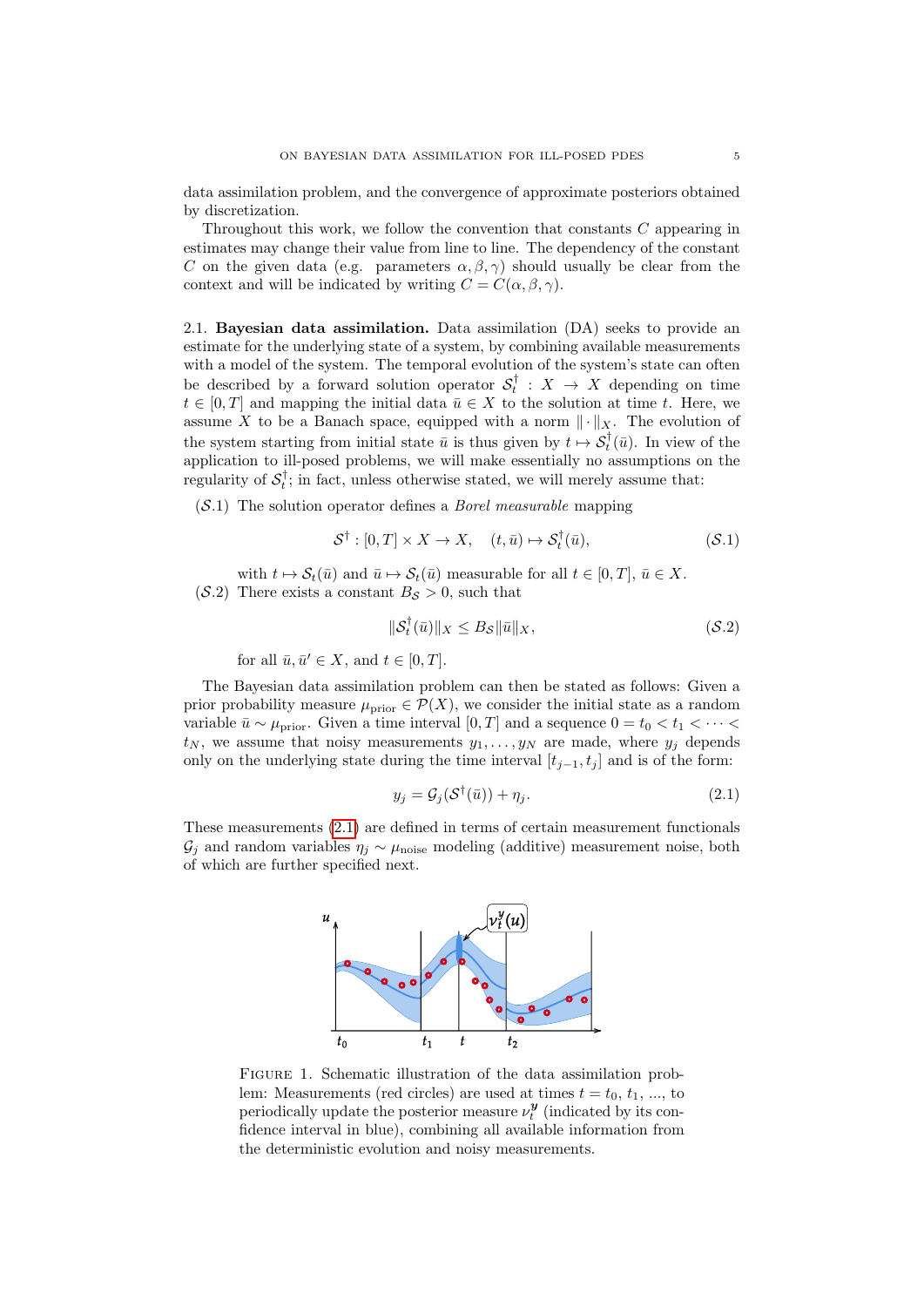2.1.1. Assumptions on observables. The (potentially non-linear) functionals  $\mathcal{G}_j$ :  $L^1([0,T];X) \to \mathbb{R}^d, j=1,\ldots,N$ , will be referred to as *observables*, and are assumed to depend only on the values  $\mathcal{S}_t^{\dagger}(\bar{u})$  for  $t \in [t_{j-1}, t_j]$ . We will say that the observables  $\mathcal{G}_i$  are Lipschitz continuous, if there exists  $L_q > 0$ , such that

$$
|\mathcal{G}_j(u) - \mathcal{G}_j(u')| \le L_{\mathcal{G}} \int_{t_{j-1}}^{t_j} \|u - u'\|_X dt, \quad \forall u, u' \in L^1([0, T]; X), \tag{2.2}
$$

for all  $j = 1, ..., N$ . Here, we recall that the space  $L^1([0,T];X)$  consists of all measurable mappings  $u : [0, T] \to X$ , such that  $\int_0^T \|u(t)\|_X dt < \infty$ . We note that by  $(S.1)$ – $(S.2)$ , we have  $t \mapsto \mathcal{S}_t^{\dagger}(\bar{u}) \in L^1([0,T];X)$  for any  $\bar{u} \in X$ , and hence, we have a well-defined mapping  $S^{\dagger}: X \to L^{1}([0,T]; X), \bar{u} \mapsto S^{\dagger}(\bar{u})$ . In particular, the composition  $\mathcal{G}_j(\mathcal{S}^\dagger(\bar{u}))$  in [\(2.1\)](#page-4-0) is well-defined.

**Example 2.1** (Eulerian observables). If  $X = L^2(D; \mathbb{R}^n)$  consists of square-integrable functions on a bounded domain  $D \subset \mathbb{R}^m$ , then a specific class of (Eulerian) observables are functionals  $\mathcal{G}_j : L^1([0,T];X) \to \mathbb{R}^d$  of the following form:

<span id="page-5-5"></span>
$$
\mathcal{G}_j(u) = \int_{t_{j-1}}^{t_j} \int_D \phi(x,t) g(u(x,t)) dx dt,
$$

where  $\phi \in L^{\infty}(D \times [t_{j-1}, t_j])$ , and  $g : \mathbb{R}^n \to \mathbb{R}^d$  is a Lipschitz continuous function.

2.1.2. Assumptions on measurement noise. The measurement noise is modeled by random variables  $\eta_1, \ldots, \eta_N \sim \mu_{\text{noise}}$  which, for simplicity, we assume to be iid and independent of  $\bar{u} \sim \mu_{\text{prior}}$ . Fix a symmetric, positive definite matrix  $\Gamma \in \mathbb{R}^{d \times d}$ , and denote by  $|\cdot|_{\Gamma}$  the corresponding norm on  $\mathbb{R}^d$  given by

$$
|y|_{\Gamma} = \sqrt{\langle y, y \rangle_{\Gamma}}, \quad \langle y, y' \rangle_{\Gamma} = \langle y, \Gamma^{-1} y' \rangle, \tag{2.3}
$$

with  $\langle \cdot, \cdot \rangle$  the standard Euclidean inner product on  $\mathbb{R}^d$ . We assume that the noise  $\eta_i \sim \mu_{\text{noise}} = \rho(y) dy$  in [\(2.1\)](#page-4-0) possesses a distribution that is absolutely continuous with respect to Lebesgue measure dy on  $\mathbb{R}^d$  with probability density  $\rho(y) > 0$ , satisfying the following assumptions:

<span id="page-5-2"></span>(N.1) Regularity:  $y \mapsto \rho(y)$  is Lipschitz continuous with respect to  $|\cdot|_{\Gamma}^2$  $|\cdot|_{\Gamma}^2$ , i.e. there exists  $L_{\rho} > 0$ , such that

$$
|\rho(y) - \rho(y')| \le L_{\rho}|y - y'|_{\Gamma}, \quad \forall y, y' \in \mathbb{R}^d.
$$
 (N.1)

(N.2) *Boundedness:*  $y \mapsto \rho(y)$  is bounded from above, i.e. there exists  $C > 0$ , such that

<span id="page-5-4"></span><span id="page-5-1"></span>
$$
\sup_{y \in \mathbb{R}^d} \rho(y) \le C. \tag{N.2}
$$

<span id="page-5-3"></span> $(N.3)$  Tail-condition: there exists a constant  $C > 0$ , such that

$$
\rho(y) \ge \frac{\exp\left(-\frac{1}{2}|y|_{\Gamma}^{2}\right)}{C}, \quad \forall y \in \mathbb{R}^{d}.
$$
 (N.3)

**Remark 2.2.** Note that if, instead of  $(N.3)$ ,  $\rho(y)$  satisfies a tail-condition of the form  $\rho(y) \geq \exp(-C|y|_F^2)/C$ , then upon simply rescaling  $\tilde{\Gamma} := \sqrt{2/C} \Gamma$ , we have  $\rho(y) \ge \exp(-\frac{1}{2}|y|_{\tilde{\Gamma}}^2)$  $\frac{Z^2}{\Gamma}$ )/C. Hence  $\rho(y)$  satisfies assumptions [\(N.1\)](#page-5-2)[–\(N.3\)](#page-5-3) with a rescaled matrix  $\Gamma \to \widetilde{\Gamma}$  in this case. Therefore, the precise constant  $\frac{1}{2}$  in the tail-condition  $(N.3)$  can be assumed without loss of generality. The factor of  $1/2$ turns out to be particularly convenient.

<span id="page-5-0"></span><sup>&</sup>lt;sup>2</sup>Although all norms on the finite-dimensional space  $\mathbb{R}^d$  are equivalent, measurement noise such as Gaussian noise is naturally associated with the norm  $|\cdot|_F$  induced by the covariance matrix Γ.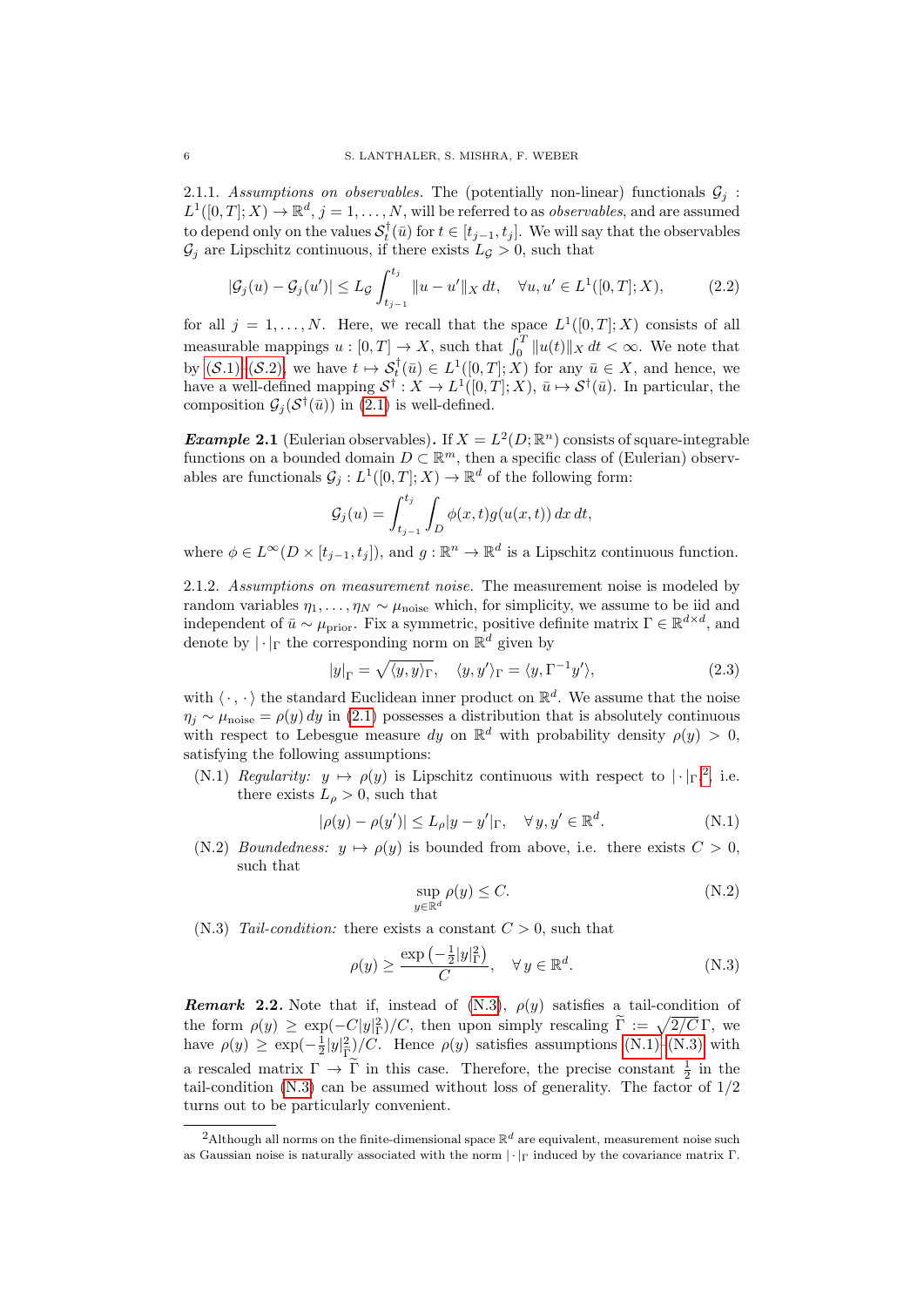Assumptions  $(N.1)$ – $(N.3)$  are clearly fulfilled for normally distributed measurement noise  $\eta_i \sim \mathcal{N}(0, \Gamma)$ . This is the main application we have in mind. However, it is worth pointing out that the assumption is satisfied for a much wider class of measurement noise: In particular, since the tail-condition requires only a lower bound, our results apply to situations in which one encounters noise with a heavy tail.

2.1.3. Posterior/conditional probability. Given a time  $t \geq 0$  and a given subset of measurements  $y_{1:k} = (y_1, \ldots, y_k)$ , we are interested in the conditional probability

$$
\nu_t^{y_{1:k}}(\cdot) := \mathbb{P}\left[\mathcal{S}_t^{\dagger}(\bar{u}) \in \cdot \middle| \mathcal{G}_j(\mathcal{S}^{\dagger}(\bar{u})) + \eta_j = y_j, \forall j = 1,\dots,k\right],\tag{2.4}
$$

providing a Bayesian estimate of the underlying state  $u(t) = \mathcal{S}_t^{\dagger}(\bar{u})$  at time  $t \geq 0$ given the prior distribution  $\mu_{\text{prior}}(d\bar{u})$  at  $t = 0$  and the measurements  $y_1, \ldots, y_k$ . If all available measurements at past times  $t_i \leq t$  are taken into account, this estimate is referred to as the filtering distribution; if the estimate also takes into account measurements obtained at times  $t_i \geq t$ , i.e. the state is estimated in hindsight, the posterior is referred to as the smoothing distribution. In the case of filtering, the set of available measurements  $y_{1:k}$  will itself vary with time t, i.e.  $k = k(t)$ . For concreteness, we will mostly focus on the filtering problem in the following; given all measurements  $y = (y_1, \ldots, y_N)$  over a time interval  $[0, T]$ , the filtering distribution

<span id="page-6-2"></span><span id="page-6-0"></span>
$$
\nu_t^{\mathbf{y}}(\cdot) = \mathbb{P}[\mathcal{S}_t^{\dagger}(\bar{u}) \in \cdot \mid y_j \text{ with } t_j \le t],\tag{2.5}
$$

provides the best-estimate at time t given only the past measurements; the filtering distribution can be written in terms of the conditional probabilities  $(2.4)$ :

<span id="page-6-1"></span>
$$
\nu_t^{\mathbf{y}} := \begin{cases} \nu_t^{\emptyset}, & t \in [0, t_1), \\ \nu_t^{y_1}, & t \in [t_1, t_2), \\ \vdots \\ \nu^{y_{1:(N-1)}}, & t \in [t_{N-1}, t_N), \\ \nu^{y_{1:N}}, & t \ge t_N. \end{cases}
$$
(2.6)

Here we have formally defined  $\nu_t^{\emptyset} := \mathcal{S}_{t,\#}^{\dagger} \mu_{\text{prior}}$ , corresponding to the best prediction in the absence of any measurements. The filtering distribution [\(2.6\)](#page-6-1) thus defines a mapping from measurements  $y = (y_1, \ldots, y_N) \in \mathbb{R}^{d \times N}$  to time-parametrized probability measures  $\nu_t^{\boldsymbol{y}}$ .

2.1.4. Definition of well-posedness. We are interested in the well-posedness of the filtering problem, as defined next:

<span id="page-6-3"></span>**Definition 2.3** (Well-posedness of Bayesian-DA). Given a forward operator  $\mathcal{S}_t^{\dagger}$ , a prior  $\mu_{\text{prior}}$ , a noise distribution  $\mu_{\text{noise}}$ , and a space  $(\Sigma, d_T)$  of time-parametrized probability measures  $t \mapsto \nu_t$ , we say that the Bayesian-DA problem is **well-posed**, provided that the following properties are satisfied:

- (1) Existence: For any  $y \in \mathbb{R}^{d \times N}$ , the posterior filtering distribution [\(2.4\)](#page-6-0) exists in  $\Sigma$ .
- (2) Uniqueness: the filtering distribution is unique,
- (3) Stability: The measurement-to-posterior mapping

$$
\mathbb{R}^{d\times N}\to\Sigma,\quad \boldsymbol{y}\mapsto \nu_{t}^{\boldsymbol{y}},
$$

is locally Lipschitz continuous wrt.  $d_T$ , i.e. for any  $R > 0$ , there exists  $C(R) > 0$ , such that

$$
d_T(\nu_t^{\boldsymbol{y}}, \nu_t^{\boldsymbol{y}^\prime}) \leq C |\boldsymbol{y} - \boldsymbol{y}^\prime|_{\Gamma},
$$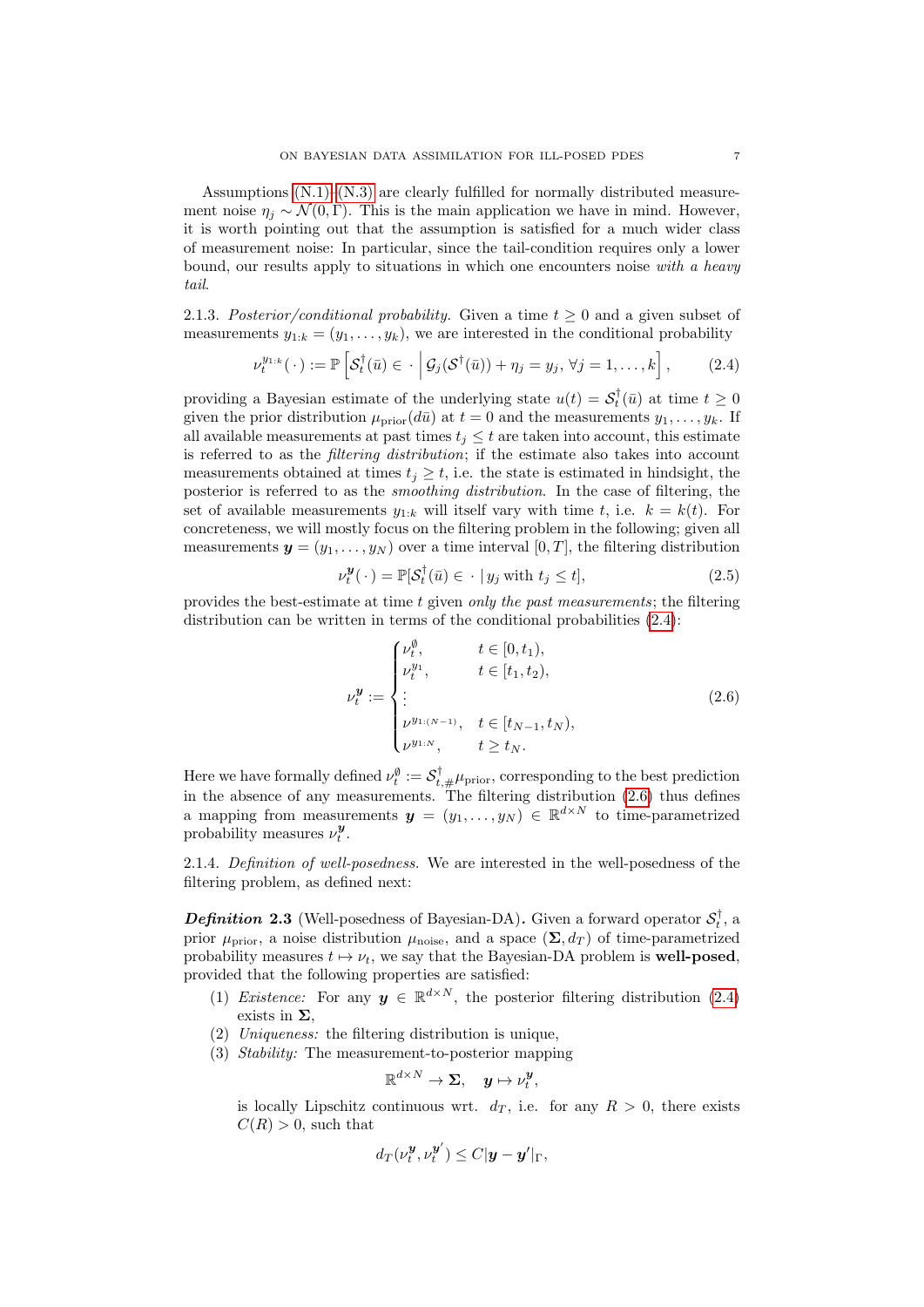for all  $y, y' \in \mathbb{R}^{d \times N}$ , such that  $|y|_{\Gamma}, |y'|_{\Gamma} \leq R$ , and where we define  $|y|_{\Gamma} :=$  $\sqrt{\sum_{j=1}^N |y_j|^2_{\Gamma}}$ .

One possible choice for the metric space  $(\Sigma, d_T)$  will be discussed below (cp. Section [2.2\)](#page-7-0). At this point, we would like to point out that the above definition is a direct analogue of the corresponding definition of well-posedness for the Bayesian inverse problem [\[25,](#page-37-2) Def. 2.7, Def. 3.4], as well as the notion of well-posedness for the forward problem:

**Remark 2.4** (Well-posedness of the forward problem). If  $S_t^{\dagger}$  :  $X \rightarrow X$  is the solution operator associated with a time-evolution PDE on a time interval  $[0, T]$ . then the well-posedness of the forward problem is usually defined as the existence, uniqueness and stability of  $\mathcal{S}_t^{\dagger}$  on X, where the stability requires  $\mathcal{S}_t^{\dagger}$  to be *continuous* as a mapping  $\bar{u} \to \mathcal{S}_t^{\dagger}(\bar{u})$  for any  $t \in [0, T]$ . In fact,  $\mathcal{S}_t^{\dagger}$  is often required to be Lipschitz continuous, i.e. there exists a constant  $L_{\mathcal{S}} \geq 0$ , such that

$$
\|\mathcal{S}_t^{\dagger}(\bar{u}) - \mathcal{S}_t^{\dagger}(\bar{u}')\|_X \leq L_{\mathcal{S}} \|\bar{u} - \bar{u}'\|_X,
$$

for any  $\bar{u}, \bar{u}' \in X$ . Thus, the well-posedness of the forward problem is reflected in the regularity of  $S_t^{\dagger}$ . In the present work, we will study the well-posedness of the associated Bayesian filtering problem [\(2.5\)](#page-6-2) in the absence of such regularity, thus formally allowing for  $L_{\mathcal{S}} = \infty$ .

2.1.5. Numerical discretization and consistency. As the true forward operator  $S_t^{\dagger}$ is usually not computable in practice, one often needs to replace  $\mathcal{S}_t^{\dagger}$  by a numerical approximation  $S_t^{\Delta} \approx S_t^{\dagger}$ , depending on a parameter  $\Delta > 0$ . The parameter  $\Delta > 0$ may reflect the grid size in a numerical discretization, or may represent more general modeling errors; in the following, we will usually refer to  $\Delta$  as the "grid size", and will focus on errors due to discretization of a given PDE. Upon discretization, the exact posterior [\(2.4\)](#page-6-0) is replaced by the following conditional probability:

$$
\nu_t^{\Delta, y_{1:k}}(\cdot) := \mathbb{P}\left[\mathcal{S}_t^{\Delta}(\bar{u}) \in \cdot \, \Big| \, \mathcal{G}_j(\mathcal{S}^{\Delta}(\bar{u})) + \eta_j = y_j, \, \forall j = 1, \dots, k\right].\tag{2.7}
$$

The corresponding filtering distribution  $\nu_t^{\Delta, \mathbf{y}}$  is defined as in [\(2.6\)](#page-6-1), but with  $\nu_t^{\Delta, y_{1:k}}$ <br>replacing  $\nu_t^{y_{1:k}}$ . Given such a discretization, a fundamental question concerns the consistency of the approximate posteriors  $\nu_t^{\Delta, y}$  with the limiting posterior  $\nu_t^{\mathbf{y}}$ .

<span id="page-7-1"></span>**Definition 2.5** (Consistency). The sequence of approximate posteriors  $\nu_t^{\Delta, y}$  is consistent with the limiting posterior  $\nu_t^y$ , with respect to a space of time-parametrized t probability measures  $(\Sigma, d_T)$ , if  $\nu_t^{\Delta, y} \to \nu_t^y$  converges locally uniformly in  $y =$  $(y_1, \ldots, y_N) \in \mathbb{R}^{d \times N}$ ; i.e., if for any  $R > 0$ , we have

<span id="page-7-2"></span>
$$
\lim_{\Delta \to 0} \sup_{\|\mathbf{y}\|_{\Gamma} \le R} d_T(\nu_t^{\Delta, \mathbf{y}}, \nu_t^{\mathbf{y}}) = 0.
$$

<span id="page-7-0"></span>2.2. Time-parametrized probability measures. Given our definition of wellposedness and consistency of the Bayesian data assimilation problem, and the so-lution [\(2.6\)](#page-6-1) of the filtering problem, we need to define a suitable space  $(\Sigma, d_T)$  of time-parametrized probability measures,  $t \mapsto \nu_t$ . To this end, we follow [\[24\]](#page-37-11), and introduce the following space  $L_t^1(\mathcal{P}) = L_t^1([0,T]; \mathcal{P}_1(X))$ :

**Definition 2.6.** Let X be a separable Banach space with norm  $\|\cdot\|_X$ , and let  $\mathcal{P}_1(X)$  denote the set of Borel probability measures  $\mu$  on X, with finite first-moment  $\int_X ||u||_X \mu(du) < \infty$ . We recall that  $\mathcal{P}_1(X)$  is metrized by the 1-Wasserstein metric  $W_1(\cdot, \cdot)$  (cp. Section [A.2](#page-34-0) for definitions). Given a time  $T > 0$ , we define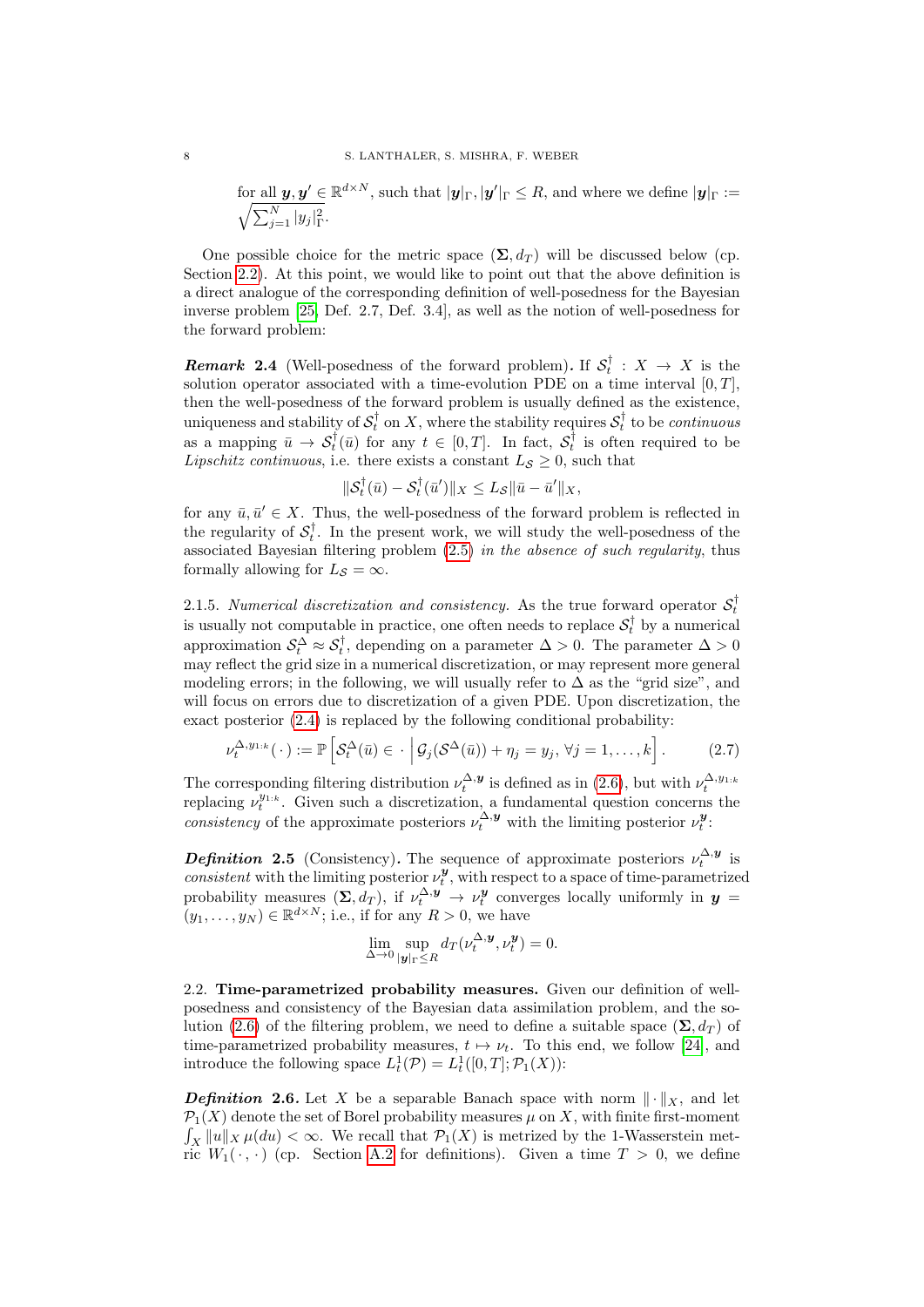$L_t^1([0,T]; \mathcal{P}_1(X))$  to be the set of weak-\* measurable<sup>[3](#page-8-1)</sup> mappings  $[0,T] \to \mathcal{P}_1(X)$ ,  $t \mapsto \nu_t$ , such that

$$
\int_0^T \int_X \|u\|_X \, \nu_t(du) \, dt < \infty,
$$

and we introduce the following metric on  $L_t^1([0;T]; \mathcal{P}_1(X))$ :

$$
d_T(\nu_t, \nu'_t) := \int_0^T W_1(\nu_t, \nu'_t) dt, \quad \forall \nu_t, \nu'_t \in L^1_t([0;T]; \mathcal{P}_1(X)).
$$

We shall usually employ the simpler notation  $L_t^1(\mathcal{P}) = L_t^1([0,T]; \mathcal{P}_1(X))$ , when the temporal domain  $[0, T]$  and the underlying Banach space X are clear from the context. Following [\[24,](#page-37-11) Proposition 2.1], we also recall

**Proposition 2.7.** Let X be a separable Banach space. Then  $L_t^1(\mathcal{P}) = L_t^1([0, T]; X)$ is a complete metric space under the norm  $d_T(\cdot, \cdot) = \int_0^T W_1(\cdot, \cdot) dt$ .

The motivation for considering this particular metric on time-parametrized probability measures is two-fold: Firstly, this metric and closely related quantities have been shown to be relevant empirically as well as analytically for the convergence of numerical approximations to so-called "statistical solutions", for several fundamental equations of fluid dynamics including the incompressible Navier-Stokes [\[2\]](#page-36-6), incompressible Euler [\[23,](#page-37-12) [24\]](#page-37-11) as well as the compressible Euler equations [\[10\]](#page-36-7). Secondly, metrics other than the Wasserstein  $W_1$ -metric, such as the Hellinger and total variation distances or the Kullback-Leibler divergence, which have been considered in the context of Bayesian inverse problems [\[25,](#page-37-2) [35\]](#page-37-3), may be less suitable in the context of Bayesian data assimilation, since these latter distances require absolute continuity of the involved measures. While this requirement of absolute continuity is often not an issue for Bayesian inverse problems [\[25,](#page-37-2) [35,](#page-37-3) [36\]](#page-37-0), the filtering distributions  $\nu_t^{\mathbf{y}}, \nu_t^{\Delta, \mathbf{y}}$  considered in the present work are generally singular with respect to each other (due to the additional prediction step). Hence, we focus on distances which allow for disjoint supports of the underlying measures, such as the Wasserstein distance.

<span id="page-8-0"></span>2.3. Navier-Stokes equations. To illustrate ill-posed forward problems arising in fluid mechanics, we next review some elements of the stability theory for the incompressible Navier-Stokes equations. The Navier-Stokes equations are here viewed as a prototypical model of fluid flows, given by the following system of PDEs:

<span id="page-8-2"></span>
$$
\begin{cases} \partial_t u + \text{div}\left(u \otimes u\right) + \nabla p = \nu \Delta u, \\ \text{div}(u) = 0, \quad u(\cdot, 0) = \overline{u}. \end{cases}
$$
 (2.8)

These equations describe the evolution of the flow vector field  $u : D \times [0, T] \to \mathbb{R}^n$ ,  $u = (u_1, \ldots, u_n)$ , of a fluid in n dimensions. The parameter  $\nu > 0$  denotes the viscosity of the fluid. The divergence term  $\mathrm{div}(u\otimes u)$  has components  $[\mathrm{div}(u\times u)]_i =$  $\sum_{j=1}^n \partial_j(u_ju_i)$   $(i = 1, \ldots, n)$ ,  $\nabla p = (\partial_1 p, \ldots, \partial_n p)$  is the gradient of the pressure p, and  $\Delta u = \sum_{j=1}^n \partial_j^2 u$  on the right-hand side denotes the Laplacian applied to u. For simplicity we shall focus on the case of periodic boundary conditions.

**Remark 2.8** (Setting for Navier-Stokes equations). For  $n \in \{2,3\}$ , we consider initial data  $\bar{u} \in L_x^2 := L^2(\mathbb{T}^n;\mathbb{R}^n)$ , consisting of  $2\pi$ -periodic  $L^2$ -integrable vector fields defined on the periodic torus  $\mathbb{T}^n \simeq [0, 2\pi]^n$  in *n* dimensions. In addition, any initial data is required to be divergence-free,  $div(\bar{u}) = 0$ . For such initial data, we seek weak solutions  $u \in L^{\infty}([0,T]; L_x^2)$  of  $(2.8)$ . We note that physically, the

<span id="page-8-1"></span><sup>&</sup>lt;sup>3</sup>For any  $\Phi \in C_b(X)$ , the mapping  $t \mapsto \int_X \Phi(u) \nu_t(du)$  is measurable.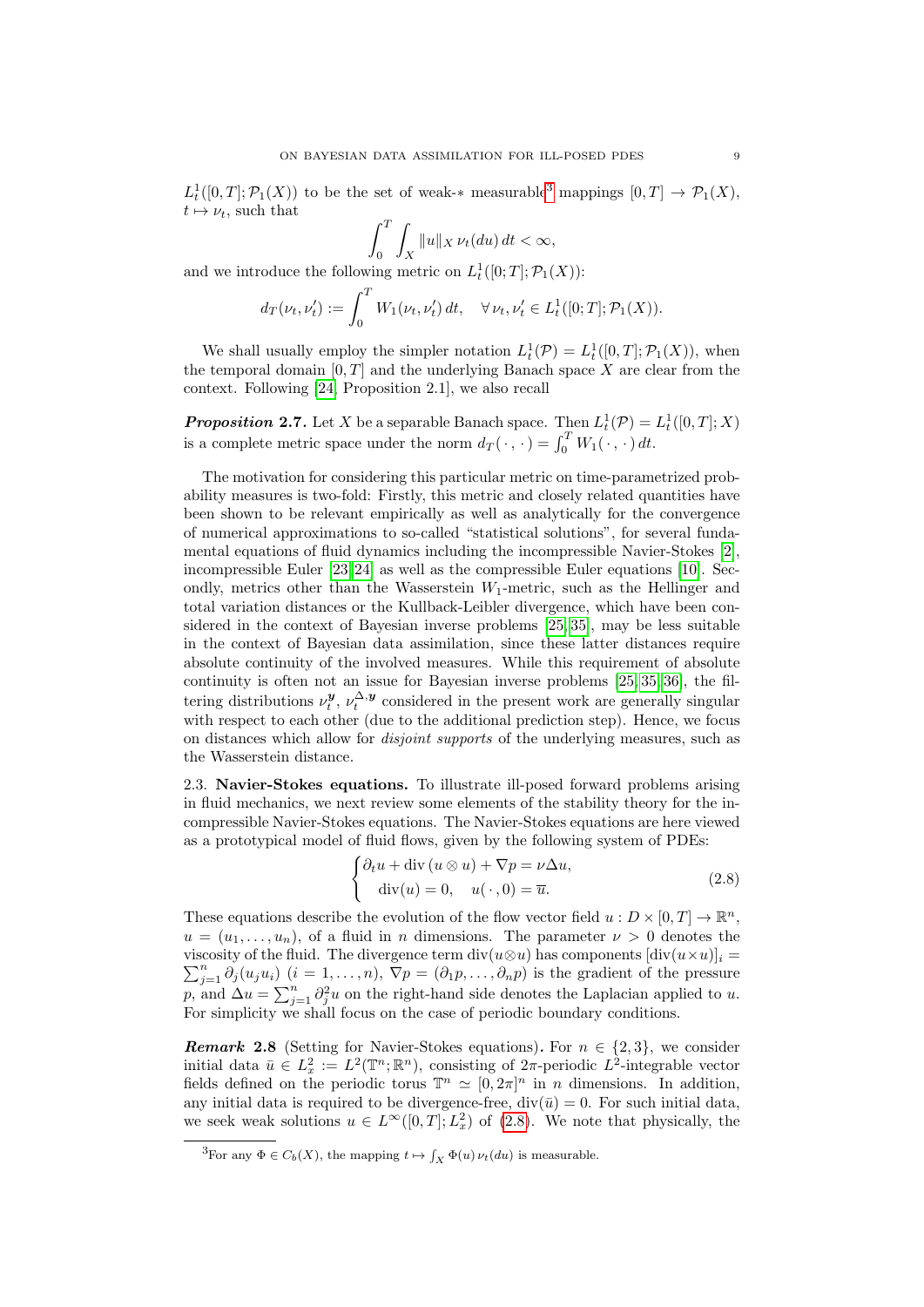quantity  $\frac{1}{2}||u(t)||_{L_x^2}^2$  corresponds to the kinetic energy of the underlying fluid, and hence the requirement that  $\text{ess sup}_{t\in[0,T]}\|u(t)\|_{L^2_x} < \infty$  is natural.

<span id="page-9-5"></span>2.3.1. Theoretical results. It is well-known that for very small values of the viscosity  $\nu \ll 1$ , solutions of the Navier-Stokes equations can exhibit turbulent behaviour, characterized by a high sensitivity to perturbations to the initial data and involving dynamics across a wide range of spatial and temporal scales [\[12,](#page-36-4) [32\]](#page-37-7). This empirically observed turbulent behaviour at small viscosity is mathematically reflected by a strong  $\nu$ -dependence in the available a priori stability results for the solution operator  $S_t^{\dagger}$  of the system [\(2.8\)](#page-8-2). This is summarized in the following well-known theorem for the two-dimensional case:

<span id="page-9-0"></span>**Theorem 2.9** (Stability of N-S in 2d, see  $[21, p. 170, Chap. 6, Thm. 11]$ ). Let  $\bar{u} \in L_x^2$  be initial data for the incompressible Navier-Stokes equations [\(2.8\)](#page-8-2) for  $n=2$ . There exists a unique solution  $u(t) = \mathcal{S}_t^{\dagger}(\bar{u})$  of the Navier-Stokes equations with initial data  $\bar{u}$ . Furthermore, for any initial data  $\bar{u}, \bar{u}' \in L_x^2$ , we have

$$
\|\mathcal{S}_t^{\dagger}(\bar{u}) - \mathcal{S}_t^{\dagger}(\bar{u}')\|_{L_x^2} \le \|\bar{u} - \bar{u}'\|_{L_x^2} \exp\left(\frac{2}{\nu} \int_0^t \|\nabla u(\tau)\|_{L^2}^2 d\tau\right).
$$

Thus, even if the solution  $u(t) = S_t^{\dagger}(\bar{u})$  is assumed to be Lipschitz continuous, Theorem [2.9](#page-9-0) provides at best a stability estimate of the form  $\|\mathcal{S}_t^{\dagger}(\bar{u}) - \mathcal{S}_t^{\dagger}(\bar{u}')\|_{L^2_x} \leq$  $e^{Ct/\nu}$  || $\bar{u} - \bar{u}'$ || $_{L_x^2}$ , which exhibits an exponential dependence on  $1/\nu$ .

In the three-dimensional case, a global existence and stability result such as Theorem [2.9](#page-9-0) remains unknown; it is well-known that solutions exist locally in time and when starting from sufficiently regular initial data. For general initial data in  $L_x^2$ , it has been shown in the celebrated work of Leray [\[28\]](#page-37-8) that energy admissible solutions exist, but their uniqueness remains an open problem; in particular, there are no guarantees on the stability of a solution operator  $S_t^{\dagger}$  :  $L_x^2 \rightarrow L_x^2$  for the three-dimensional Navier-Stokes equations.

<span id="page-9-3"></span>2.3.2. Numerical discretization. Popular numerical discretizations of the forward problem for the incompressible Navier-Stokes equations, especially on periodic domains, are spectral methods [\[4,](#page-36-8) [6,](#page-36-9) [13,](#page-36-10) [16,](#page-36-11) [19\]](#page-37-13). Spectral methods are based on the following ansatz  $u^{\Delta}(x,t) = \sum_{|k| \infty \leq N} \hat{u}_k^{\Delta}(t) e^{ik \cdot x}$ , where now and in the following we<br>clall consistently denote  $\Delta = \frac{1}{N} \sum_{k} \hat{u}_k^{\Delta}(t) e^{ik \cdot x}$ , where now and in the following we shall consistently denote  $\Delta = 1/N$ , and  $|k|_{\infty} := \max_{i=1,\dots,d} |k_i|$ . A straight-forward spectral approximation of the Navier-Stokes equations is based on a Galerkin projection onto this ansatz space:

<span id="page-9-1"></span>
$$
\begin{cases} \partial_t u^{\Delta} + \mathcal{P}_N \operatorname{div}(u^{\Delta} \otimes u^{\Delta}) + \nabla p^{\Delta} = \nu \Delta u^{\Delta}, \\ \operatorname{div}(u^{\Delta}) = 0, \quad u^{\Delta}|_{t=0} = \mathcal{P}_N \overline{u}. \end{cases}
$$
(2.9)

Here  $P_N$  is the spatial Fourier projection operator, mapping an arbitrary function  $f(x,t)$  onto the first N Fourier modes:  $\mathcal{P}_N f(x,t) = \sum_{|k|_{\infty} \leq N} \hat{f}_k(t) e^{ik \cdot x}$ . The scheme [\(2.9\)](#page-9-1) can be equivalently written in terms of a system of ODEs for the Fourier coefficients  $\hat{u}_k(t), |k|_{\infty} \leq N$ . Hence, combined with a suitable (e.g. Runge-Kutta) time-stepping, [\(2.9\)](#page-9-1) provides a numerical discretization of the Navier-Stokes equations. In the following proposition, we summarize some basic observations on the numerical approximations [\(2.9\)](#page-9-1):

<span id="page-9-2"></span>**Proposition 2.10.** For any  $\Delta = 1/N > 0$ , let  $\mathcal{S}_t^{\Delta}: L_x^2 \to L_x^2$  denote the solution operator associated with the numerical scheme [\(2.9\)](#page-9-1). Then for initial data  $\bar{u} \in L_x^2$ , the numerical solution  $u^{\Delta}(t) = \mathcal{S}_t^{\Delta}(\bar{u})$  satisfies:

<span id="page-9-4"></span> $(\Delta.1)$  Energy bound:  $\|\mathcal{S}_t^{\Delta}(\bar{u})\|_{L_x^2} \leq \|\bar{u}\|_{L_x^2}$ ,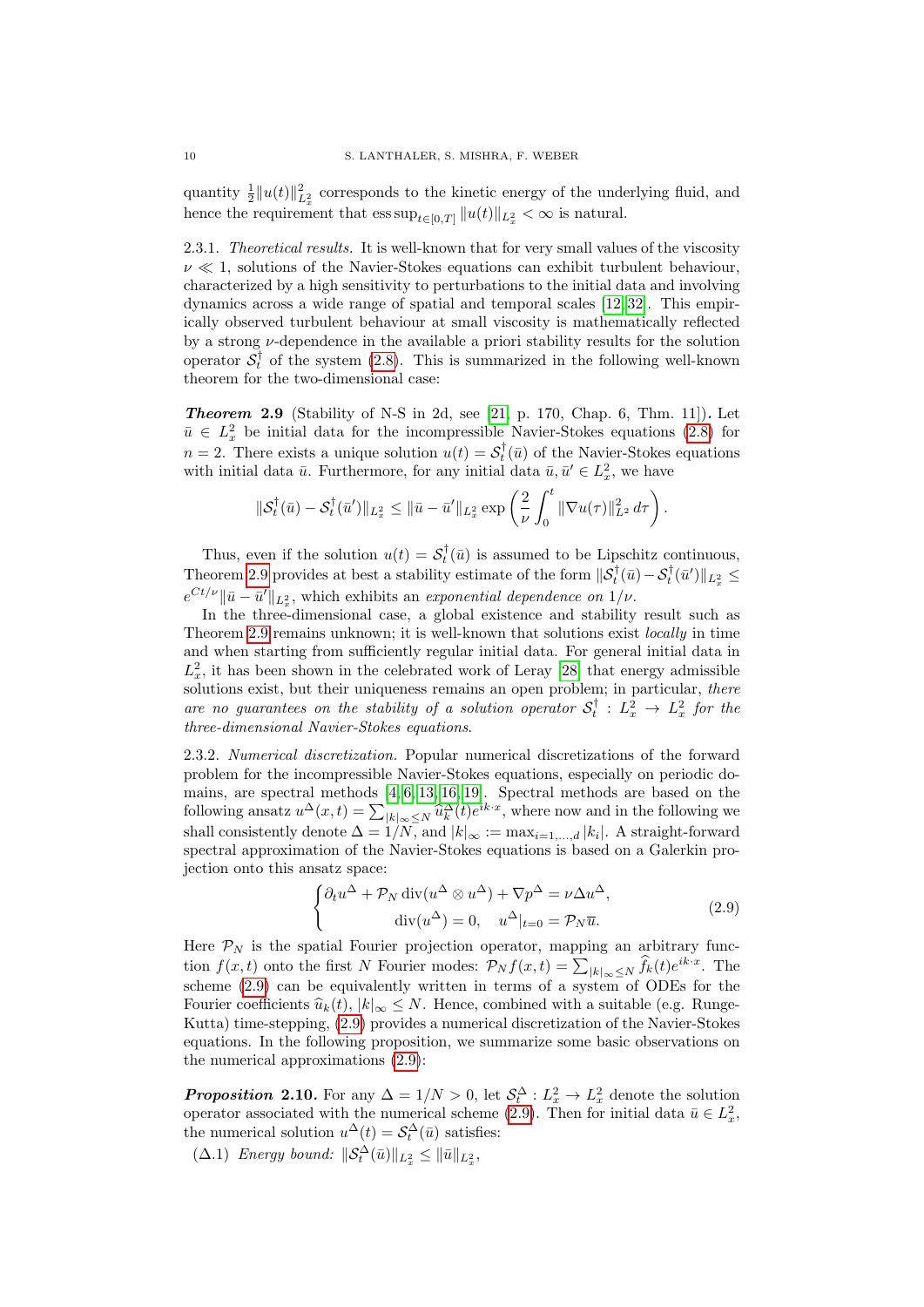- <span id="page-10-5"></span>( $\Delta.2$ ) Coercivity:  $\int_0^T \|\nabla u^{\Delta}(t)\|_{L_x^2}^2 dt \leq \nu^{-1} \|\bar{u}\|_{L_x^2}^2$ ,
- <span id="page-10-4"></span> $(\Delta.3)$  Weak time-regularity: There exist constants  $C = C(\|\bar{u}\|_{L_x^2}), L > 0$ , such that  $||u^{\Delta}(t)-u^{\Delta}(s)||_{H_x^{-L}} \leq C|t-s|$ . In particular, we have  $u^{\Delta} \in \text{Lip}([0,T]; H_x^{-L})$ uniformly in  $\Delta > 0$ .

The basic properties summarized above will form the basis for the well-posedness results of the present work. Additional control on the numerical approximations for the forward problem, especially for the 3D Navier-Stokes equations and/or rough initial data, can be achieved by refining the scheme [\(2.9\)](#page-9-1) through the addition of suitable numerical diffusion; this can provide additional control on the small scale behaviour, resulting e.g. in spectral viscosity schemes as proposed in [\[16,](#page-36-11)[22,](#page-37-14)[37,](#page-37-15)[38\]](#page-37-16). The basic properties of Proposition [2.10](#page-9-2) will, however, suffice for the purposes of the present work.

### 3. Main results

<span id="page-10-0"></span>As pointed out in the last section, for many PDEs encountered in the context of fluid dynamics (such as the Navier-Stokes equations in 3D), the current mathematical understanding does not allow to rigorously prove the existence, uniqueness and stability of the corresponding forward problem, i.e. a unique forward solution operator  $S_t^{\dagger}: X \to X$  is not known to exist, and even if it exists there may be no stability in the sense that we could have  $\text{Lip}(\mathcal{S}_t^{\dagger}: X \to X) = \infty$ . Furthermore, even in those special cases, where the solution operator  $S_t^{\dagger}$  can be shown to exist, stability estimates may exhibit a very unfavourable (exponential) dependence on small physical parameters  $\nu \ll 1$ , e.g. yielding  $\text{Lip}(\mathcal{S}_t^{\dagger}) \sim e^{Ct/\nu}$  as for the Navier-Stokes equations in 2D. Such an exponential dependence on  $1/\nu$  renders the forward evolution *effectively ill-posed* for small values of  $\nu \ll 1$ .

In view of these observations, in this section, we will summarize our results on

- the well-posedness of Bayesian data assimilation in the sense of Definition [2.3,](#page-6-3) even when the forward problem may be ill-posed,
- the consistency of approximate posteriors  $\nu_t^{\Delta, y}$  with the limiting distribution  $\nu_t^{\mathbf{y}}$  in the sense of Definition [2.5,](#page-7-1) including **convergence rates**, when a unique solution operator  $S_t^{\dagger}$  of the limiting problem exists,
- compactness and (uniform) stability properties of the approximate filtering distributions [\(2.7\)](#page-7-2), in the limit  $\Delta \rightarrow 0$ , even when no rigorous convergence guarantees  $S_t^{\Delta} \stackrel{??}{\rightarrow} S_t^{\dagger}$  to a unique limiting forward solution operator are known.

In Section [3.1,](#page-10-1) we first start with several remarks on the connection between inverse problems, as considered in [\[25,](#page-37-2) [35,](#page-37-3) [36\]](#page-37-0), and the Bayesian data assimilation (filtering) problem of the present work. We will also indicate the main mathematical difficulty encountered when considering ill-posed forward problems, for which  $\text{Lip}(\mathcal{S}_t^{\dagger}) = \infty$  or  $\text{Lip}(\mathcal{S}_t^{\dagger}) \gg 1$  (cp. Proposition [3.4,](#page-12-0) below).

<span id="page-10-1"></span>3.1. Connection with Bayesian inverse problems. Closely related to the Bayesian data assimilation problem is the corresponding Bayesian inverse problem (BIP), which can be used to determine the following posterior probability on the *initial* data  $\bar{u}$  at time  $t = 0$ , for  $\mathcal{L}^{\dagger}_j(\bar{u}) := \mathcal{G}_j(\mathcal{S}^{\dagger}(\bar{u}))$ :

<span id="page-10-3"></span><span id="page-10-2"></span>
$$
\mu^{y_{1:k}}(\cdot) = \mathbb{P}\left[\bar{u} \in \cdot \middle| \mathcal{L}_j^{\dagger}(\bar{u}) + \eta_j = y_j, \forall j = 1, \dots, k\right],\tag{3.1}
$$

or, upon discretization with  $\mathcal{L}^{\Delta}_{j}(\bar{u}) := \mathcal{G}_{j}(\mathcal{S}^{\Delta}(\bar{u})),$ 

$$
\mu^{\Delta, y_{1:k}}(\cdot) = \mathbb{P}\left[\bar{u} \in \cdot \middle| \mathcal{L}_j^{\Delta}(\bar{u}) + \eta_j = y_j, \forall j = 1, \dots, k\right].
$$
 (3.2)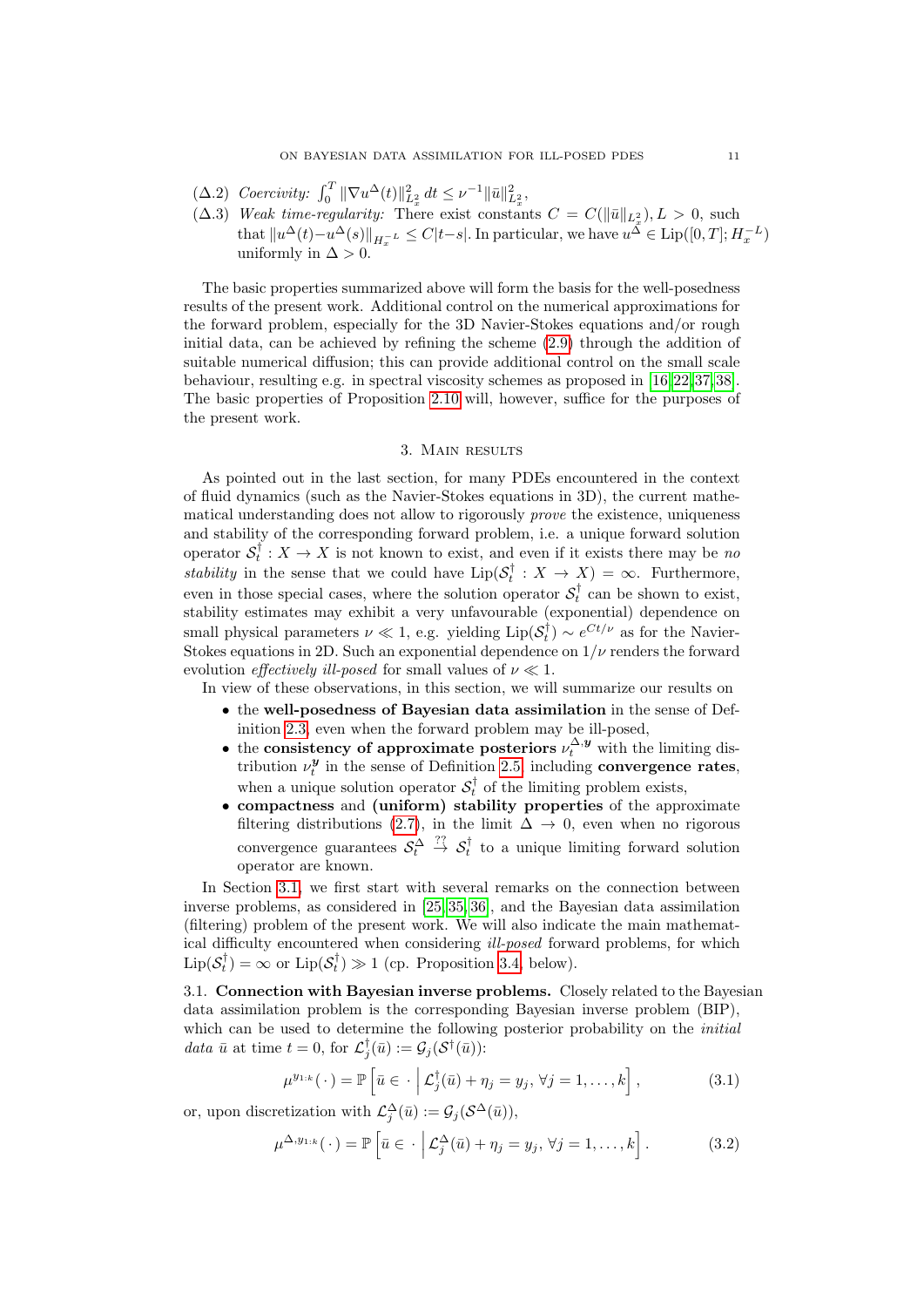A detailed analysis of the posterior [\(3.1\)](#page-10-2), [\(3.2\)](#page-10-3) has been provided for infinitedimensional problems in [\[36\]](#page-37-0). An extended discussion of the well-posedness of the Bayesian inverse problem under minimal assumptions on the forward problem has been given in [\[25,](#page-37-2)[35\]](#page-37-3); As follows from [\[25,](#page-37-2) Thm. 2.5], under the present assumptions on the solution operator  $(S.1)$ – $(S.2)$  $(S.2)$  and the (strictly positive) noise distribution  $(N.1)$ – $(N.3)$ , the solution  $\mu^{y_{1:k}}$  of the BIP exists and is explicitly given by

$$
\mu^{y_{1:k}}(d\bar{u}) = \frac{1}{\mathcal{Z}_k^{\dagger}(y_{1:k})} \exp\left(-\sum_{j=1}^k \Phi_j^{\dagger, y_j}(\bar{u})\right) \mu_{\text{prior}}(d\bar{u}),\tag{3.3}
$$

where

<span id="page-11-3"></span><span id="page-11-1"></span>
$$
\Phi_j^{\dagger, y_j}(\bar{u}) := -\log \rho(\mathcal{L}_j^{\dagger}(\bar{u}) - y_j), \tag{3.4}
$$

denotes the log-likelihood function, and

$$
\mathcal{Z}_k^{\dagger}(y_{1:k}) = \int_X \exp\left(-\sum_{j=1}^k \Phi_j^{\dagger, y_j}(\bar{u})\right) \mu_{\text{prior}}(d\bar{u}),\tag{3.5}
$$

is the required normalization constant, which depends on  $y_{1:k} = (y_1, \ldots, y_k)$ . We note that the condition that  $\rho(y) > 0$  implies that the log-likelihood  $\Phi^{\dagger,y_1,k}$  is finite, i.e.,  $\Phi^{\dagger, y_{1:k}}(\bar{u}) < \infty$  for all  $\bar{u} \in X$ .

**Remark 3.1** (Gaussian noise). If the noise  $\eta \sim \mathcal{N}(0, \Gamma)$  is normally distributed (Gaussian), then (up to an unimportant additive constant)

$$
\Phi^{\dagger,y_j}(\bar{u})=\frac{1}{2}|y_j-\mathcal{L}_j^{\dagger}(\bar{u})|_{\Gamma}^2,
$$

where the natural  $\Gamma$ -norm is given by  $(2.3)$ . In this case, we have

$$
\frac{d\mu^{y_{1:k}}}{d\mu_{\text{prior}}}(\bar{u}) = \frac{1}{\mathcal{Z}_k^{\dagger}(y_{1:k})} \exp\left(-\frac{1}{2}\sum_{j=1}^k \left|y_j - \mathcal{L}_j^{\dagger}(\bar{u})\right|_{\Gamma}^2\right). \tag{3.6}
$$

3.1.1. Push-forward of BIP and stability. In the next simple proposition, we note an explicit expression for the distribution [\(2.4\)](#page-6-0) in terms of the solution of the corresponding BIP [\(3.1\)](#page-10-2):

<span id="page-11-0"></span>**Proposition 3.2.** Let  $S_t^{\dagger}: X \to X$  be a Borel measurable mapping. Let  $\nu_t^{y_{1:k}}, \mu^{y_{1:k}}$ be given by  $(2.4)$ ,  $(3.1)$ , respectively, for observables  $\mathcal{G}_j$  and with measurement noise satisfying  $(N.1)$ – $(N.3)$ . Then

<span id="page-11-2"></span>
$$
\nu_t^{y_{1:k}} = \mathcal{S}_{t,\#}^\dagger \mu^{y_{1:k}}.\tag{3.7}
$$

*Proof.* Let  $A \subset X$  be a Borel measurable set. We have

$$
\nu_t^{y_{1:k}}(A) = \mathbb{P}\left[\mathcal{S}_t^{\dagger}(\bar{u}) \in A \,|\, y_1, \dots, y_k\right]
$$
  
=  $\mathbb{P}\left[\bar{u} \in [\mathcal{S}_t^{\dagger}]^{-1}(A) \,|\, y_1, \dots, y_k\right]$   
=  $\mu^{y_{1:k}}([S_t^{\dagger}]^{-1}(A))$   
=  $\mathcal{S}_{t,\#}^{\dagger} \mu^{y_{1:k}}(A),$ 

As A was arbitrary, it follows that  $\nu_t^{y_{1:k}} = \mathcal{S}_{t,\#}^{\dagger} \mu^{y_{1:k}}$ .

Proposition [3.2](#page-11-0) specifies the relation between the Bayesian-DA problem and the corresponding BIP, via the push-forward under the solution operator.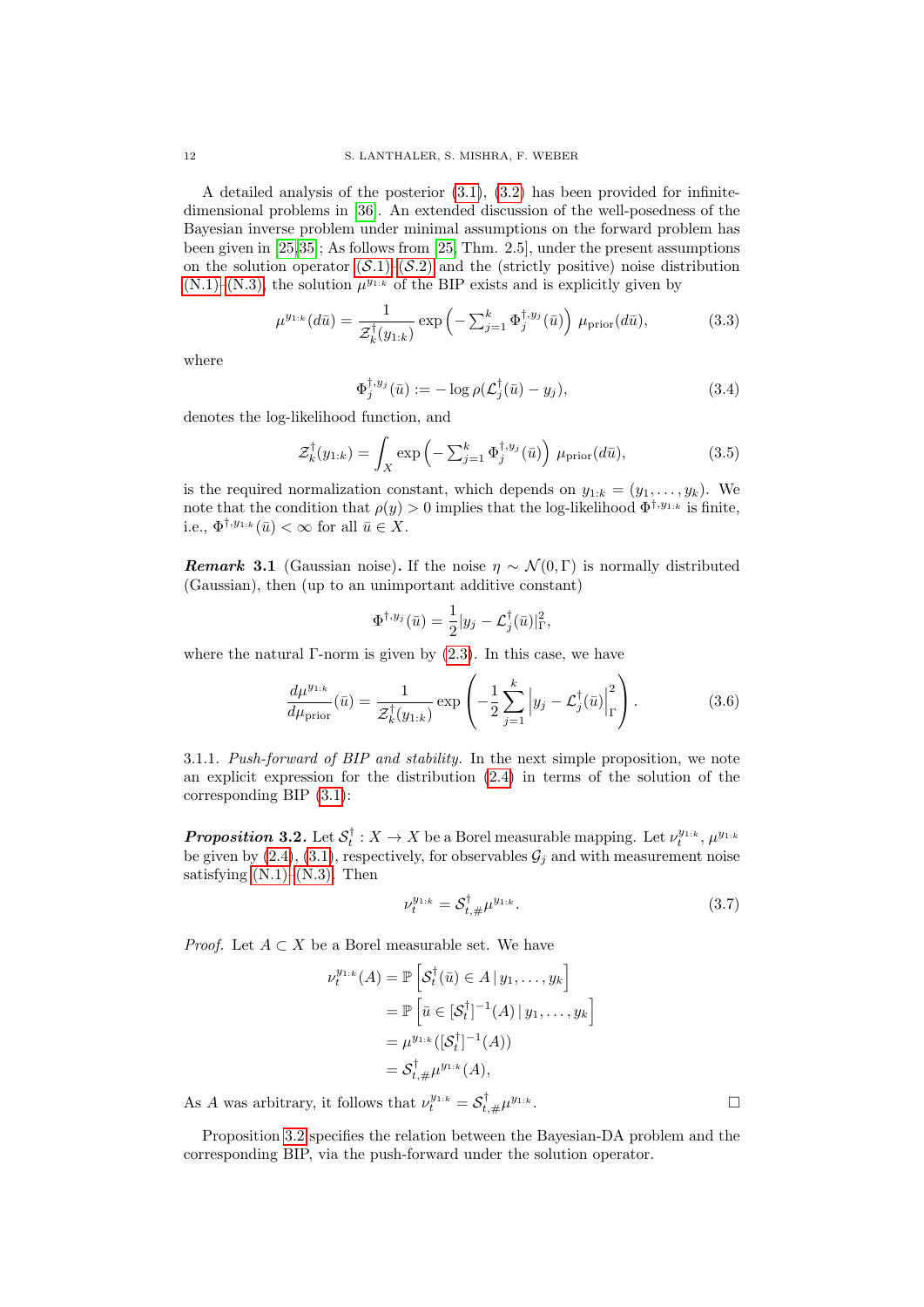**Remark 3.3.** Based on Proposition [3.2,](#page-11-0) we also remark that the posteriors  $\nu_t^{y_1,k}$ are indeed elements of  $L_t^1(\mathcal{P})$ , under the assumptions of the present work: If  $\mathcal{S}_t^{\dagger}$ satisfies  $(S.1)$ – $(S.2)$ , then the push-forward  $\mu \mapsto S_{t,\#}^{\dagger} \mu$  defines a well-defined map  $\mathcal{P}_1(X) \to L_t^1(\mathcal{P}_1)$ , and hence  $\mathcal{P}[\mathcal{S}_t^{\dagger} \in \cdot \mid y_1, \ldots, y_k] = \mathcal{S}_{t,\#}^{\dagger} \mu^{y_{1:k}} \in L_t^1(\mathcal{P})$ , if  $\mu_{\text{prior}} \in$  $\mathcal{P}_1(X)$ .

Furthermore, we note that Proposition [3.2](#page-11-0) immediately yields the following rep-resentation of the filtering distribution [\(2.6\)](#page-6-1) in terms of the push-forward  $\mathcal{S}_{t,\#}^{\dagger}$ , and the solutions of the BIP for the initial data  $\mu^{y_{1:k}}$  in [\(3.3\)](#page-11-1):

<span id="page-12-2"></span>
$$
\nu_t^{\mathbf{y}} = \begin{cases} \mathcal{S}_{t, \#}^{\dagger} \mu^{y_{1:(j-1)}}, & t \in [t_{j-1}, t_j), j = 1, \dots, N \\ \mathcal{S}_{t, \#}^{\dagger} \mu^{y_{1:N}}, & t \ge t_N. \end{cases}
$$
(3.8)

At this point, we recall that the well-posedness of the BIP has been studied under very mild conditions on the forward operators and in a variety of metrics between probability measures in [\[25,](#page-37-2) [35\]](#page-37-3), including the Wasserstein distance. It is therefore natural to ask whether the results of [\[25,](#page-37-2) [35\]](#page-37-3) can be used to obtain corresponding results also for the Bayesian data assimilation problem, based on their relationship [\(3.7\)](#page-11-2) via the push-forward under  $S_t^{\dagger}$ ? The following proposition indicates that, in general, bounds on the Wasserstein distance for the BIP (as obtained in e.g. [\[35\]](#page-37-3)) do not automatically translate to corresponding bounds for Bayesian DA, if the solution operator is not sufficiently regular. For the straight-forward proof, we refer to Appendix [A.2,](#page-34-0) page [36.](#page-35-0)

<span id="page-12-0"></span>**Proposition 3.4.** Let  $L_{\mathcal{S}} := \text{Lip}(\mathcal{S}_t^{\dagger} : X \to X)$  denote the Lipschitz constant of the forward operator. Then

$$
W_1\left(\mathcal{S}_{t,\#}^{\dagger}\mu,\mathcal{S}_{t,\#}^{\dagger}\mu'\right) \le L_{\mathcal{S}}W_1(\mu,\mu'), \quad \forall \mu,\mu' \in \mathcal{P}_1(X),\tag{3.9}
$$

and  $L_S$  is optimal: If  $L > 0$  is any other constant such that  $W_1\left(S^{\dagger}_{t,\#}\mu, S^{\dagger}_{t,\#}\mu'\right) \leq$  $LW_1(\mu, \mu')$  for all  $\mu, \mu' \in \mathcal{P}_1(X)$ , then  $L \geq L_{\mathcal{S}}$ .

As shown in Proposition [3.4,](#page-12-0) the Wasserstein distance between two probability measures is amplified by the Lipschitz constant of the forward solution operator (for general measures  $\mu, \mu'$ ). For the ill-posed problems considered in the present work, this Lipschitz constant is either very large or even infinite,  $L_S = \infty$ , and hence  $W_1$ -estimates on the BIP – even under the minimal assumptions of [\[25,](#page-37-2) [35\]](#page-37-3) – do not suffice to conclude similarly robust well-posedness results for Bayesian filtering problem. In view of applications to such ill-posed problems, it would be highly desirable to obtain estimates which are *independent of the stability of the* forward problem. This is one of the main goals of the present work.

3.1.2. Alternative representation of the filtering distribution. We finally point out a different, recursive formulation of the Bayesian data assimilation problem, which is closer in spirit to filtering schemes such as the ensemble Kalman filter [\[8\]](#page-36-3) or 3DVAR [\[5\]](#page-36-2).

<span id="page-12-1"></span>**Remark 3.5** (Recursive filtering). Fix a prior measure  $\mu_{\text{prior}}$  at the initial time. and define

$$
\widetilde{\nu}_{t_0}^{\dagger, y_0} := \mathcal{S}_{0, \#}^{\dagger} \mu_{\text{prior}}.
$$
\n(3.10)

Given times  $0 = t_0 < t_1 < \cdots < t_N = T$  and measurements  $y_1, \ldots, y_N$ , carry out the following two recursive steps.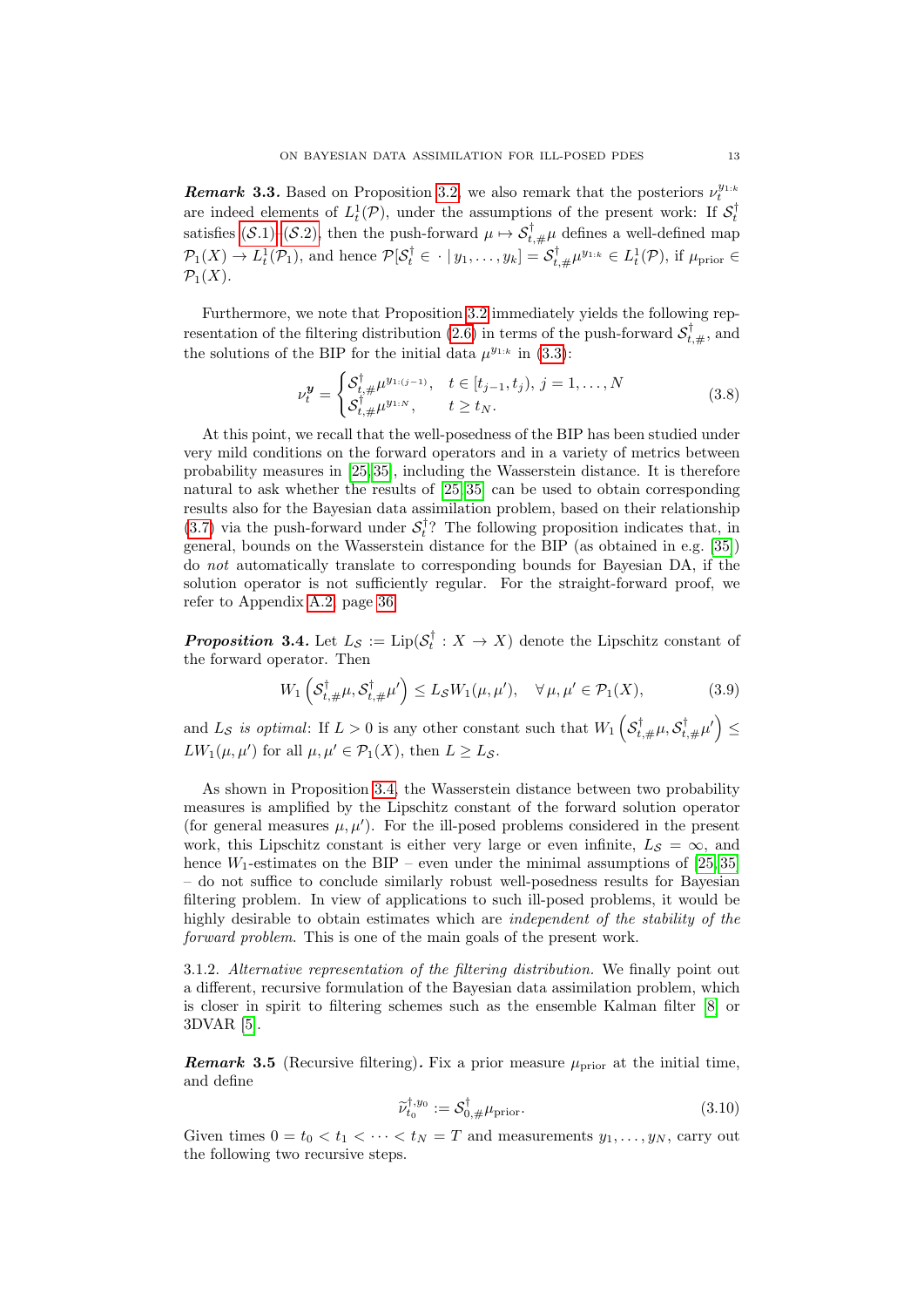(1) Correction step: Given  $\tilde{\nu}_{t_{j-1}}^{y_{1:(j-1)}}$  $t_{j-1}^{g_{1:(j-1)}}$  as a prior at time  $t_{j-1}$ , solve the Bayesian inverse problem with new measurement  $y_j = \mathcal{G}_j(\mathcal{S}_{t-t_{j-1}}^{\dagger}(u)) + \eta_j$ , for  $t \in$  $[t_{i-1}, t_i]$ , to obtain a corrected Bayesian estimate

$$
\widetilde{\nu}_{t_{j-1}}^{y_{1,j}}(du) = \frac{1}{Z_j^{\dagger}(y_j)} \exp\left(-\widetilde{\Phi}_j^{\dagger, y_j}(u)\right) \widetilde{\nu}_{t_{j-1}}^{y_{1:(j-1)}}(du),\tag{3.11}
$$

where  $\widetilde{\Phi}_{j}^{\dagger,y_{j}}(u) := -\log \Big( \mathcal{G}_{j}(\mathcal{S}_{t-t_{j-1}}^{\dagger}(u)) - y_{j} \Big).$ 

(2) Prediction step: Based on this corrected estimate, predict the probability distribution at time  $t_i$ , as the push-forward:

<span id="page-13-4"></span><span id="page-13-3"></span>
$$
\widetilde{\nu}_{t_j}^{y_{1:j}} = \mathcal{S}_{\delta t_j, \#}^{\dagger} \widetilde{\nu}_{t_{j-1}}^{y_{1:j}},\tag{3.12}
$$

where  $\delta t_j = t_j - t_{j-1}$ .

We note that,

$$
\Phi_j^{\dagger, y_j}(\bar{u}) = \widetilde{\Phi}_j^{\dagger, y_j}(\mathcal{S}_{t_{j-1}}^{\dagger}(\bar{u})),\tag{3.13}
$$

by definition [\(3.4\)](#page-11-3) of  $\Phi_j^{\dagger, y_j}$ .

We next observe that this recursive formulation is indeed equivalent to  $(2.4)$  (see Section [4.1,](#page-18-1) p. [19](#page-18-1) for a proof):

<span id="page-13-2"></span>**Proposition 3.6.** Assume that the solution operator satisfies  $S_s^{\dagger} \circ S_t^{\dagger} = S_{s+t}^{\dagger}$  for all  $s, t \geq 0$ , in addition to  $(S.1)$ – $(S.2)$ . Then the sequence  $\tilde{\nu}_{t,j}^{y_{1,j}}$  obtained by the requestion proceedure of Benevit 3.5 across with the filtering recursive prediction-correction procedure of Remark [3.5](#page-12-1) agrees with the filtering distribution [\(2.5\)](#page-6-2), i.e. we have  $\hat{\tilde{\nu}}_{t_j}^{y_{1:j}} = \nu_{t_j}^{\mathbf{y}},$  for all  $j = 1, ..., N$ .

In the present section, we have discussed the precise relation between the BIP and the Bayesian DA problem, showing that the data assimilation problem is a combination of a suitably formulated BIP for the initial data, followed by a prediction step. We finally point out that BIPs can be thought of as a special instance of the Bayesian DA (with trivial forward solution operator). This will allow us to translate certain results on data assimilation to the context of Bayesian inverse problems.

<span id="page-13-1"></span>**Remark 3.7** (BIP as a special case of Bayesian DA). Set  $\mathcal{S}_t^{\dagger}(\bar{u}) := \bar{u}$  for all  $t \in$  $[0, T]$ , and assume that all measurements are obtained at  $t = 0$ . Then

$$
\mu^{y_{1:N}}(du) = \nu_t^{y_{1:N}}(du) = \nu_t^{\mathbf{y}}(du),
$$

for all  $t \in [0, T]$ . Furthermore, we have for the discretized posterior

$$
W_1(\mu^{y_{1:N}}, \mu^{\Delta, y_{1:N}}) = \frac{1}{T} d_T \left( \nu_t^{\mathbf{y}}, \nu_t^{\Delta, \mathbf{y}} \right),
$$
  

$$
W_1(\mu^{y_{1:N}}, \mu^{y'_{1:N}}) = \frac{1}{T} d_T \left( \nu_t^{\mathbf{y}}, \nu_t^{\mathbf{y}'} \right).
$$

Hence, all results regarding the well-posedness, stability and consistency obtained for the Bayesian filtering setting in the present work, should readily imply corresponding results for the BIP setting, under the Wasserstein  $W_1$ -distance.

## <span id="page-13-0"></span>3.2. Well-posedness results for Bayesian DA.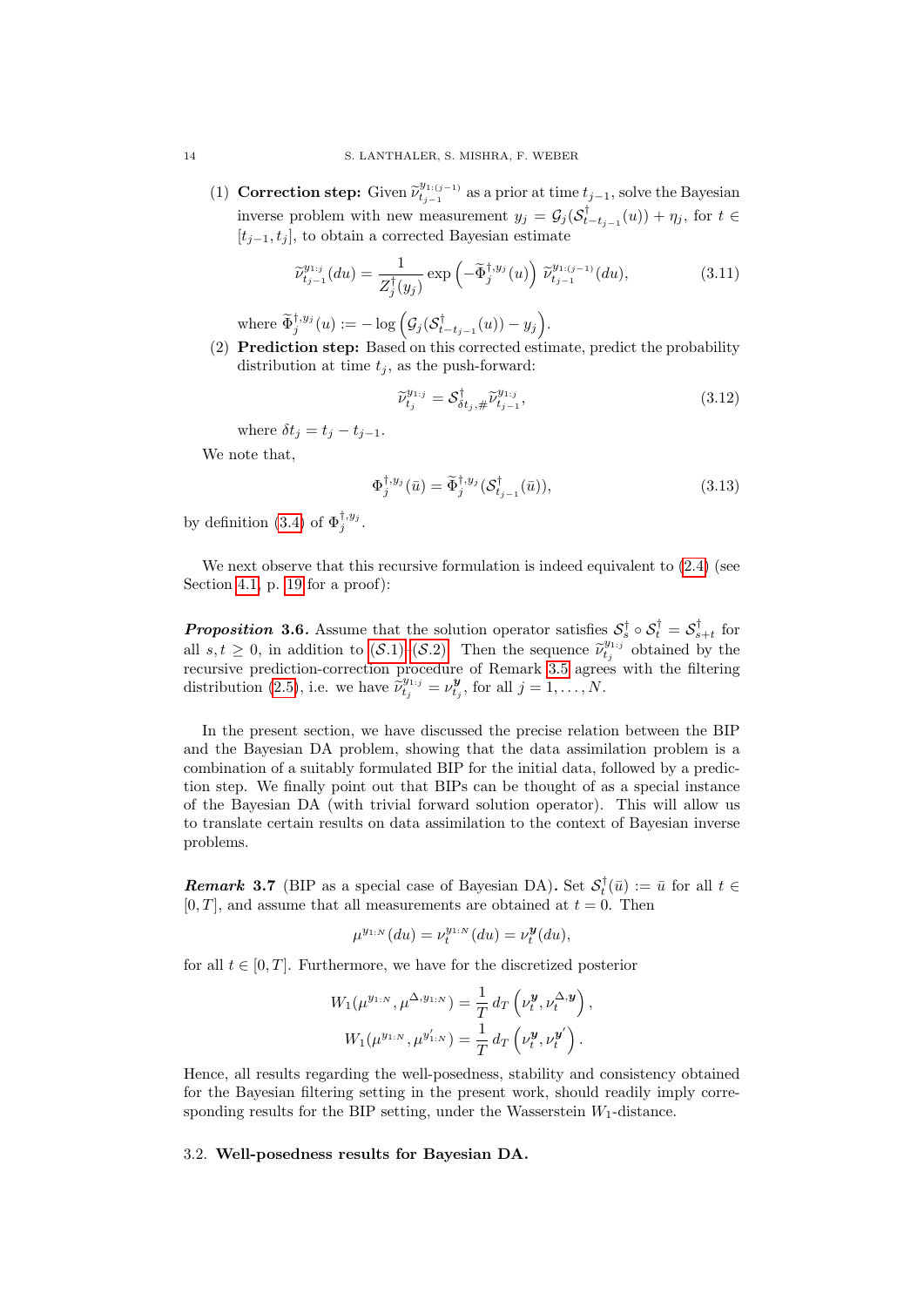3.2.1. General well-posedness result. We can now state the following general wellposedness result for the Bayesian filtering problem, which shows that the filtering problem is well-posed under very mild boundedness assumptions, even if the corresponding forward problem is *ill-posed*. Before stating our result, we recall that (cp. notation defined in appendix [A.1\)](#page-34-1),  $\|\bar{u}\|_{L^1(\mu_{\text{prior}})} := \int_X \|\bar{u}\|_X d\mu_{\text{prior}}(\bar{u})$ . We then have:

<span id="page-14-0"></span>**Theorem 3.8** (Filtering well-posedness). Let  $S_t^{\dagger} : [0, T] \times X \to X$ ,  $(t, \bar{u}) \mapsto S_t^{\dagger}(\bar{u})$ be a Borel measurable solution operator, such that  $\|\mathcal{S}_t^{\dagger}(\bar{u})\|_X \leq B_{\mathcal{S}} \|\bar{u}\|_X$  for all  $t \in [0, T]$ . Let  $\mu_{\text{prior}} \in \mathcal{P}_1(X)$  be a prior with finite first moment. Then the Bayesian filtering problem is well-posed: More precisely, the conditional probability  $\nu_t^{\bm{y}}$  in [\(2.6\)](#page-6-1) exists for any measurements  $\bm{y} = (y_1, \ldots, y_N) \in \mathbb{R}^{d \times N}, \nu_t^{\bm{y}}$  belongs to  $L_t^1(\mathcal{P})$ , and furthermore  $y \mapsto \nu_t^y$  is stable, in the sense that for any  $R > 0$ , there exists  $C = C(R, \rho, N, B_{\mathcal{S}}, ||\bar{u}||_{L^1(\mu_{\text{prior}})}, T) > 0$ , such that

$$
W_1\left(\nu_t^{\mathbf{y}}, \nu_t^{\mathbf{y}'}\right) \le C|\mathbf{y} - \mathbf{y}'|_{\Gamma}, \quad \forall \, t \in [0, T], \tag{3.14}
$$

and

<span id="page-14-1"></span>
$$
\int_0^T W_1 \left( \nu_t^{\boldsymbol{y}}, \nu_t^{\boldsymbol{y}'} \right) dt \le C |\boldsymbol{y} - \boldsymbol{y}'|_{\Gamma}, \tag{3.15}
$$

for all  $y, y'$  such that  $|y|_{\Gamma}$ ,  $|y'|_{\Gamma} \leq R$ .

The proof of Theorem [3.8](#page-14-0) is provided in Section [4.3](#page-23-0) on page [25.](#page-23-0)

**Example 3.9** (Filtering well-posedness for 2D Navier-Stokes). As an immediate consequence of Theorem [3.8,](#page-14-0) we conclude that if  $S_t^{\dagger}: L_x^2 \to L_x^2$  is the solution operator of the incompressible Navier-Stokes equations [\(2.8\)](#page-8-2) in two-dimensions, then the corresponding filtering problem is well-posed for *any* viscosity  $\nu > 0$ , and the mapping  $y \mapsto \nu_t^y$  from measurements to the solution is locally Lipschitz stable, with a constant that is *independent* of the viscosity  $\nu$ . In contrast, we emphasize that the Lipschitz constant for the corresponding forward problem depends exponentially on  $1/\nu$  (cp. Theorem [2.9\)](#page-9-0).

**Example 3.10** (Filtering well-posedness for 3D Navier-Stokes). Similarly, for the three-dimensional Navier-Stokes equations we obtain a short-time well-posedness result if the prior  $\mu_{\text{prior}}$  is supported on sufficiently smooth initial data: e.g. if  $\mu_{\text{prior}}(\{\bar{u} \in H_x^s \mid \|\bar{u}\|_{H_x^s} \leq M\}) = 1$  for some  $s > 3/2$ , and if the time-interval is sufficiently short  $T < T^*(s, M)$ , then the corresponding filtering problem  $t \mapsto \nu_t^{\mathbf{y}}$  is well-posed on  $t \in [0, T]$ . Here,  $H_x^s = H^s(\mathbb{T}^3; \mathbb{R}^3)$  denotes the well-known Sobolev space consisting of vector fields with square-integrable derivatives of order s.

Example 3.11 (Uniform well-posedness for numerical discretizations in 2D and 3D). Finally, we note that Theorem [3.8](#page-14-0) (with  $S_t^{\dagger}$  replaced by  $S_t^{\Delta}$ ) also implies the well-posedness of the filtering problem for numerical approximations, such as the spectral method introduced in Section [2.3.2,](#page-9-3) for any fixed  $\nu, \Delta > 0$  and in both two and three dimensions. Furthermore, the stability constant  $C > 0$  in [\(3.15\)](#page-14-1) can be chosen *uniformly*, for all values of  $\nu$ ,  $\Delta > 0$ .

<span id="page-14-2"></span>3.2.2. Consistency. Next, we discuss the consistency of approximate filtering based on a discretized solution operator  $\mathcal{S}_t^{\Delta}$ , and the limiting filtering problem with solution operator  $S_t^{\dagger}$ . More precisely, we show that if  $S_t^{\Delta}(\bar{u}) \to S_t^{\dagger}(\bar{u})$  converges in a suitable sense, then  $\nu_t^{\Delta, y} \to \nu_t^y$  in  $L_t^1(\mathcal{P})$  also converges: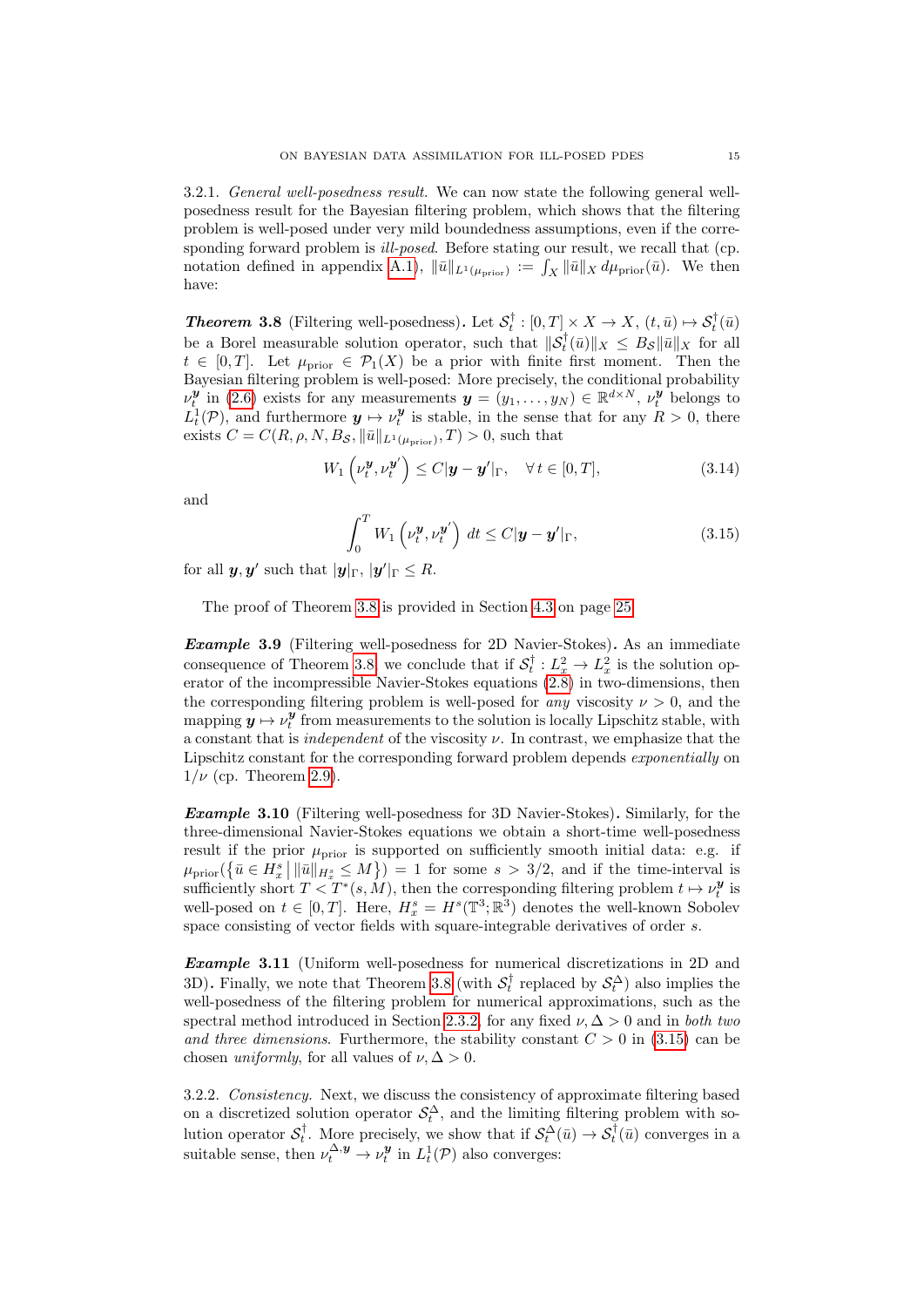**Theorem 3.12** (Filtering consistency). Let  $\mu_{\text{prior}} \in \mathcal{P}_1(X)$  be a prior with finite second moments,  $\|\bar{u}\|_{L^2(\mu_{\text{prior}})} < \infty$ . Assume that  $\mathcal{S}_t^{\Delta}, \mathcal{S}_t^{\dagger} : X \to X$  satisfy  $(\Delta.1)-(\Delta.3)$  and  $(\mathcal{S}.1)-(\mathcal{S}.2)$ , respectively. Then there exists a constant  $C=$  $C(R, T, N, \rho, \|\bar{u}\|_{L^2(\mu_{\text{prior}})}, \mathcal{G}) > 0$ , independent of  $\Delta$ , such that

$$
\int_0^T W_1\left(\nu_t^{\Delta,\mathbf{y}},\nu_t^{\mathbf{y}}\right) dt \le C \int_0^T \|\mathcal{S}_t^{\Delta}(\bar{u}) - \mathcal{S}_t^{\dagger}(\bar{u})\|_{L^2(\mu_{\text{prior}})} dt. \tag{3.16}
$$

In particular, if  $S_t^{\Delta}(\bar{u}) \to S_t^{\dagger}(\bar{u})$  in  $L^1([0,T];L^2(\mu_{\text{prior}}))$  at a certain convergence rate, then  $\nu_t^{\Delta, \mathbf{y}} \to \nu_t^{\mathbf{y}}$  in  $L_t^1(\mathcal{P})$  converges at the same rate.

The proof of Theorem [3.12](#page-14-2) is provided in Section [4.4](#page-24-0) below, on page [25.](#page-24-0)

**Example 3.13.** Based the analysis of [\[3\]](#page-36-12), the solutions computed by the numerical scheme in Section [2.3.2](#page-9-3) are expected to converge spectrally for the two-dimensional Navier-Stokes equations: if  $\mu_{\text{prior}}(\{\bar{u} \in H^s \mid \|\bar{u}\|_{H^s} \leq M\}) = 1$  for some  $M > 0$ , then  $\|\mathcal{S}_t^{\Delta}(\bar{u}) - \mathcal{S}_t^{\dagger}(\bar{u})\|_{L_x^2} \leq C\Delta^s$ . In particular, by Theorem [3.12,](#page-14-2) this implies a similar convergence rate also for the Bayesian filtering problem, i.e.

<span id="page-15-0"></span>
$$
\int_0^T W_1(\nu_t^{\Delta, \mathbf{y}}, \nu_t^{\mathbf{y}}) dt \le C\Delta^s.
$$

<span id="page-15-1"></span>**Remark 3.14** (Surrogate models). Recently, surrogate models based on novel neural network architectures have been proposed to speed up many-query problems such as Bayesian data assimilation (see e.g. [\[30\]](#page-37-17) for first results in this direction). These neural network-based methods provide an approximation  $S_t^{\Delta} \approx S_t^{\dagger}$  of the underlying solution operator based on the minimization of an empirical loss function, which is chosen as a Monte-Carlo approximation of

$$
\widehat{\mathcal{L}}_{\mathrm{loss}} = \int_0^T \|\mathcal{S}_t^{\Delta}(\bar{u}) - \mathcal{S}_t^{\dagger}(\bar{u})\|_{L^2(\mu_{\mathrm{prior}})}^2 dt.
$$

Theorem [3.12](#page-14-2) provides a first step towards a more detailed estimate on the approximation error of the underlying filtering problem  $\nu_t^{\Delta, \mathbf{y}} \approx \nu_t^{\mathbf{y}}$ , in terms of the loss  $\widehat{\mathcal{L}}_{\text{loss}}$ . Indeed, the upper bound [\(3.16\)](#page-15-0) implies the estimate  $d_T(\nu_t^{\Delta, \mathbf{y}}, \nu_t^{\mathbf{y}}) \leq C \sqrt{T \hat{\mathcal{L}}_{\text{loss}}},$  on the time-integrated Wasserstein-distance between  $\nu_t^{\Delta, \mathbf{y}}$  and  $\nu_t^{\mathbf{y}}$ !

3.2.3. Compactness and uniform stability. We finally turn our attention to the approximate filtering problem for the particular case of the Navier-Stokes equations in 3D, in the absence of a priori well-posedness for the forward problem. In contrast, the approximate solutions obtained from numerical discretizations, such as the spectral scheme outlined in section [2.3.2](#page-9-3) are well-defined for any given grid size  $\Delta > 0$ ; Hence we focus our attention on the behaviour of these numerical discretizations  $S_t^{\Delta}: X \to X$ , with  $X = L_x^2$  the space of square-integrable vector fields  $\bar{u}: \mathbb{T}^3 \to \mathbb{R}^3$  on the three-dimensional,  $2\pi$ -periodic torus  $\mathbb{T}^3$ , satisfying div $(\bar{u}) = 0$ . As pointed out in section [2.3.1,](#page-9-5) in this case, the uniqueness and stability of the forward problem for the Navier-Stokes equations is not known for general input data  $\bar{u} \in L_x^2$ . Nevertheless, the corresponding numerical approximations computed by the scheme [\(2.9\)](#page-9-1) are well-defined for any  $\Delta > 0$ . Such approximations allow us to compute approximate filtering distributions  $\nu_t^{\Delta, y}$  for a given discretization parameter  $\Delta > 0$ . Even though stability of the corresponding forward problem is not known, and we could have  $\text{Lip}(\mathcal{S}_t^{\Delta}) \to \infty$  as  $\Delta \to 0$ , the results of the present work nevertheless allow us to prove uniform stability and compactness for the corresponding approximate filtering distributions.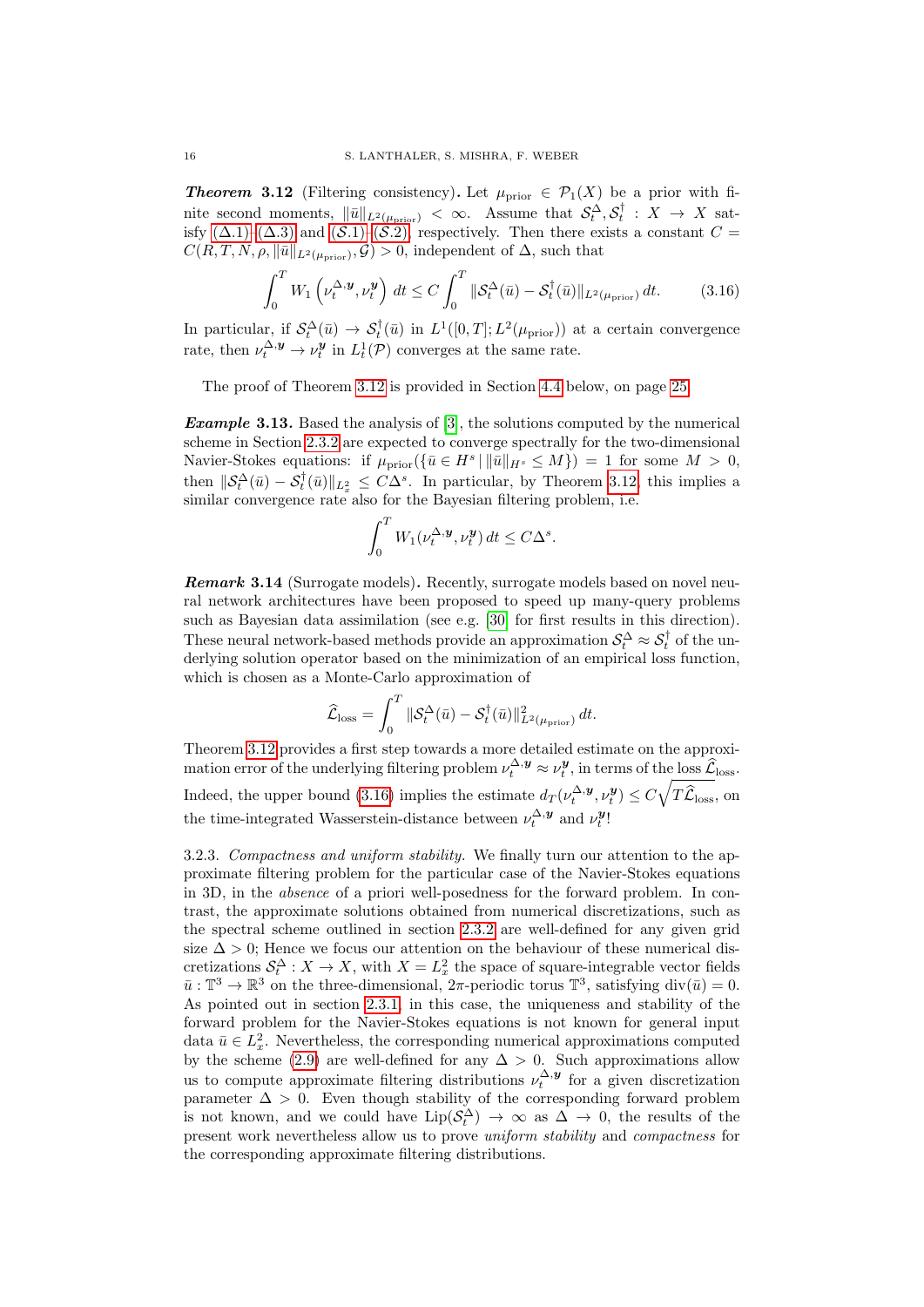Before stating the next theorem, we recall that a probability measure  $\mu_{\text{prior}} \in$  $\mathcal{P}_1(L_x^2)$  is said to have bounded support, if there exists  $M > 0$ , such that

<span id="page-16-0"></span>
$$
\mu_{\text{prior}}(\{\bar{u} \in L_x^2 \, \|\|\bar{u}\|_{L_x^2} \le M\}) = 1. \tag{3.17}
$$

<span id="page-16-2"></span>We can now state the following compactness result:

Theorem 3.15 (Filtering compactness for Navier-Stokes). Assume that the prior  $\mu_{\text{prior}} \in \mathcal{P}_1(L_x^2)$  has bounded support [\(3.17\)](#page-16-0) for some  $M > 0$ , where  $L_x^2 :=$  $L^2(\mathbb{T}^d;\mathbb{R}^d)$  denotes the space of square integrable, periodic vector fields. Assume that  $\mu_{\text{prior}}$  is concentrated on divergence-free vector fields. Let  $0 = t_0 <$  $t_1 < \cdots < t_N = T$  be a strictly increasing sequence for fixed  $N \in \mathbb{N}$ . Let  $y = (y_1, y_2, \dots, y_N) \in \mathbb{R}^{d \times N}$  be a sequence of measurements. Let  $\mathcal{S}_t^{\Delta}: L_x^2 \to L_x^2$  for  $\Delta > 0$  be approximate solution operators satisfying  $(\Delta.1)$ – $(\Delta.3)$  of Proposition [2.10,](#page-9-2) and let  $\nu_t^{\Delta, y}$  be the solution of the associated filtering problem. Then the sequence  $\nu_t^{\Delta, \mathbf{y}}$  is pre-compact in  $C_{\text{loc}}(\mathbb{R}^{d \times N}; L^1_t(\mathcal{P}))$ , as  $\Delta \to 0$ . In fact, for any  $R > 0$ , there exists a constant  $C = C(R, \rho, N, M) > 0$ , such that

$$
\sup_{|\mathbf{y}|_{\Gamma},|\mathbf{y}'|_{\Gamma}\leq R} W_1(\nu_t^{\Delta,\mathbf{y}},\nu_t^{\Delta,\mathbf{y}'}) \leq C|\mathbf{y}-\mathbf{y}'|_{\Gamma}, \quad \forall \, t \in [0,T], \tag{3.18}
$$

and there exists a subsequence  $\Delta_k \to 0$ , and  $\nu_t^{*,\mathbf{y}}$  such that for any  $R > 0$ ,

<span id="page-16-1"></span>
$$
\sup_{|\mathbf{y}|_{\Gamma} \leq R} \int_0^T W_1 \left( \nu_t^{\Delta_k, \mathbf{y}}, \nu_t^{*, \mathbf{y}} \right) dt \to 0,
$$

converges locally uniformly in  $y$ . Any such limit satisfies the stability estimate  $(3.18)$  in  $y$ .

For the details of the proof of Theorem [3.15,](#page-16-2) we refer to Section [4.5,](#page-28-0) page [31.](#page-28-0)

<span id="page-16-4"></span>**Remark 3.16** (Stability of expectations). The stability estimate  $(3.18)$  in Theorem [3.15](#page-16-2) is a consequence of the continuity properties of the noise distribution  $\rho$ , and is independent of any continuity properties of the observable  $\mathcal{L}^{\Delta}(u)$ . One implication of [\(3.18\)](#page-16-1) is that for any Lipschitz continuous  $\Phi \in \text{Lip}(X)$  and  $t \in [0, T]$ , the mapping

$$
\mathbf{y} \mapsto \mathbb{E}_t^{\Delta, \mathbf{y}} \left[ \Phi \right] := \frac{1}{Z^{\Delta}(\mathbf{y})} \int_X \Phi(u) \, d\nu_t^{\Delta, \mathbf{y}}(u),
$$

is locally Lipschitz continuous under the assumptions of Theorem [3.15,](#page-16-2) i.e. for any  $R > 0$ , there exists  $C(R, \rho, N, M) > 0$ , such that

$$
\left| \mathbb{E}^{\Delta,\mathbf{y}} \left[ \Phi \right] - \mathbb{E}^{\Delta,\mathbf{y}'} \left[ \Phi \right] \right| \leq C \|\Phi\|_{\mathrm{Lip}} |\mathbf{y} - \mathbf{y}'|_{\Gamma}. \tag{3.19}
$$

**Remark 3.17** (Real-analyticity of expectations). Under the assumptions of The-orem [3.15](#page-16-2) and assuming additionally that the noise  $\mu_{\text{noise}} = \rho(y) dy$  is Gaussian noise, then the Lipschitz continuity [\(3.19\)](#page-16-3) of Remark [3.16](#page-16-4) can be considerably strengthened to show that, for any  $\phi \in L^{\infty}(\mu_{\text{prior}})$  and  $t \in [0, T]$ , the mapping

<span id="page-16-5"></span><span id="page-16-3"></span>
$$
\mathbb{R}^{d\times N}\to\mathbb{R},\quad \boldsymbol{y}\mapsto\mathbb{E}_{t}^{\Delta,\boldsymbol{y}}\left[\phi\right],
$$

is real analytic: indeed, for the corresponding Bayesian inverse problem (estimating the initial data) it follows from [\[17,](#page-36-13) Lemma 4.5] that the mapping

$$
\mathbb{R}^{d \times N} \to \mathbb{R}, \quad \mathbf{y} = (y_1, \dots, y_N) \mapsto \int_X \psi(\bar{u}) \, d\mu^{\Delta, y_{1:k}}(\bar{u}), \tag{3.20}
$$

is real-analytic for any  $\psi \in L^1(\mu_{\text{prior}})$  and  $k \in \{1, ..., N\}$ . By [\(3.8\)](#page-12-2), we have

$$
\nu_t^{\Delta, \mathbf{y}} = \sum_{k=0}^N 1_{[t_k, t_{k+1})}(t) \mathcal{S}_{t, \#}^{\Delta} \mu^{\Delta, y_{1:k}},
$$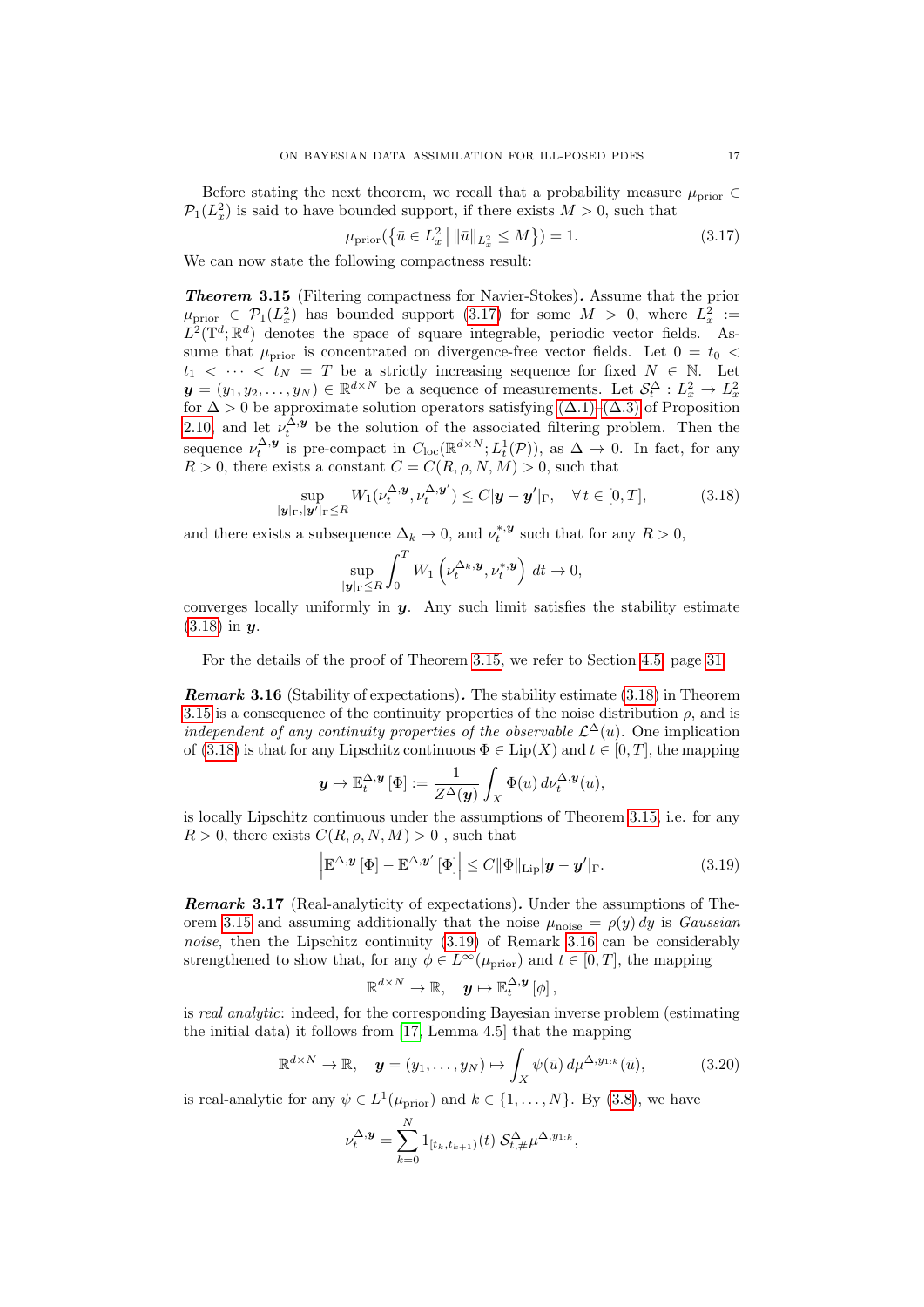where we formally set  $t_{N+1} = \infty$ , and hence for fixed  $t \in [0, T]$ , there exists k such that  $\nu_t^{\Delta, \mathbf{y}} = \mathcal{S}_{t, \#}^{\Delta} \mu^{\Delta, y_{1:k}}$ . Thus, for any  $\phi \in L^{\infty}(\mu_{\text{prior}})$ , we see that

$$
\mathbb{E}_t^{\Delta, \mathbf{y}} [\phi] = \int_X \phi(u) \, \nu_t^{\Delta, \mathbf{y}}(du) = \int_X \phi(u) \, \left[ \mathcal{S}_{t, \#}^{\Delta} \mu^{\Delta, y_{1:k}} \right](du)
$$

$$
= \int_X \phi \left( \mathcal{S}_t^{\Delta}(\bar{u}) \right) \, \mu^{\Delta, y_{1:k}}(d\bar{u}),
$$

is of the form [\(3.20\)](#page-16-5) with  $\psi(\bar{u}) := \phi\left(S_t^{\Delta}(\bar{u})\right) \in L^{\infty}(\mu_{\text{prior}}) \subset L^1(\mu_{\text{prior}}).$  Hence  $y \mapsto \mathbb{E}_t^{\Delta, y}[\phi]$  is real-analytic by the results of [\[17\]](#page-36-13). In particular, this conclusion is independent of any regularity properties of  $\bar{u} \mapsto \mathcal{S}_t^{\Delta}(\bar{u})$ .

Remark 3.18. Theorem [3.15](#page-16-2) shows that even though the forward problem for the three-dimensional Navier-Stokes equations may be ill-posed, we can nevertheless assign a set of candidate solutions for the Bayesian DA problem to a family of approximate posteriors  $\nu_t^{\Delta, y}$  at resolution  $\Delta > 0$ . This set of candidate solutions in the limit  $\Delta \rightarrow 0$  is given by

$$
\mathcal{M} = \left\{ \nu_t^{*,\mathbf{y}} \in L_t^1(\mathcal{P}) \, \middle| \, \exists \Delta_k \to 0, \text{ s.t. } \nu_t^{*,\mathbf{y}} = \lim_{k \to \infty} \nu_t^{\Delta_k, \mathbf{y}} \right\},\
$$

or equivalently, we can write

$$
\mathcal{M} = \bigcap_{\overline{\Delta} > 0} \mathrm{cl}\left( \left\{ (t, y) \mapsto \nu_t^{\Delta, y} \, \middle| \, \Delta \leq \overline{\Delta} \right\} \right),
$$

where cl denotes the closure in  $C_{\text{loc}}(\mathbb{R}^d; L^1_t(\mathcal{P}))$ . We note that the set M is nonempty: This follows from the fact that any finite intersections are clearly non-empty and that each of the sets is a compact subset of  $C_{\text{loc}}(\mathbb{R}^d; L^1_t(\mathcal{P}))$ . It then follows from the finite intersection property of compact sets that also their intersection  $\mathcal{M} \neq \emptyset$ , i.e. there always exists at least one candidate solution.

The last remark can be interpreted as an *existence result* for solutions of the Bayesian DA problem. This is an analogue of corresponding existence results for the forward problem of the Navier-Stokes equations [\[28\]](#page-37-8). However, in contrast to the existence result of the forward problem, which implies the existence of suitable limits  $S_t^{\Delta_k}(\bar{u}) \to S_t^{\dagger}(\bar{u})$  for fixed  $\bar{u}$  and which may exhibit no stability in  $\bar{u}$ , limits obtained for the filtering problem do not only exist, but are also uniformly stable with respect to **y**, giving rise to limits  $\nu_t^{*,y}$  with continuous dependence on **y**. This remarkable stability of the data assimilation problem is in stark contrast with the corresponding forward problem, even though both problems involve the prediction of a future state.

We also note that, following the connection between Bayesian inverse problems and Bayesian data assimilation pointed out in Remark [3.7,](#page-13-1) we can readily obtain a corresponding existence result for Bayesian inverse problems, which we state in passing:

**Theorem 3.19** (Compactness and stability for BIP). Let  $\mu_{\text{prior}} \in \mathcal{P}_1(X)$ . Let  $\mathcal{L}^{\Delta}$ :  $X \to \mathbb{R}^d$  be a sequence of approximate numerical functionals, and let  $\mu^{\Delta, y}$  be the solution of the associated BIP. If there exists  $M > 0$ , such that  $\sup_{\Delta} ||\mathcal{L}^{\Delta}(\bar{u})||_{L^2(\mu_{\text{prior}})} \le$ M, then the sequence  $\mu^{\Delta,y}$  is pre-compact in  $C_{\text{loc}}(\mathbb{R}^d; \mathcal{P}_1(X))$ , as  $\Delta \to 0$ : In fact, for any  $R > 0$ , there exists  $C = C(R, M, \rho) > 0$ , such that

$$
W_1(\mu^{\Delta, y}, \mu^{\Delta, y'}) \le C|y - y'|_{\Gamma}, \quad \forall |y|_{\Gamma}, |y'|_{\Gamma} \le R.
$$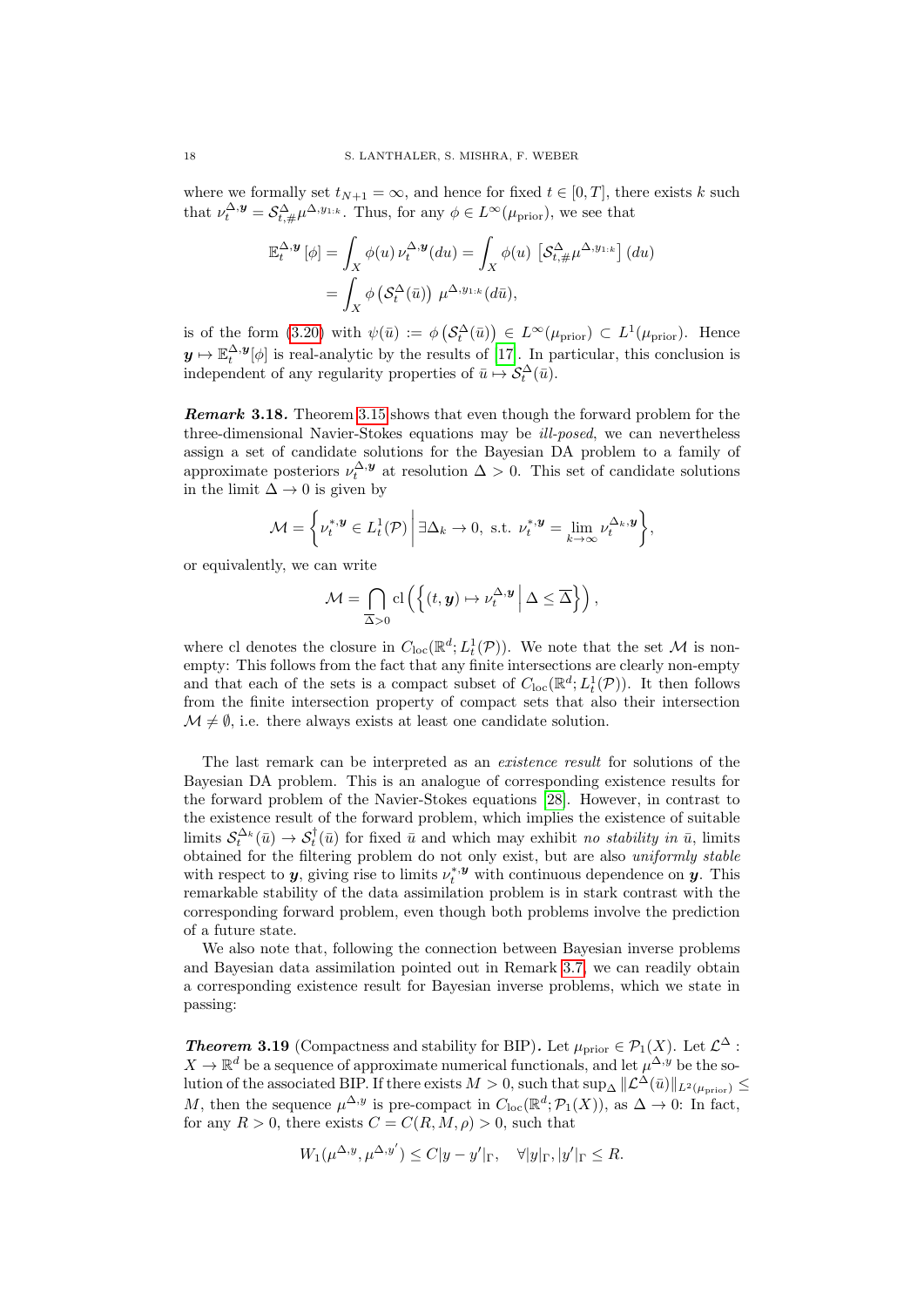Furthermore, there exists a subsequence  $\Delta_k \to 0$ , such that for any  $R > 0$ ,

$$
\sup_{|y|_{\Gamma} \le R} W_1\left(\mu^{\Delta_k, y}, \mu^{*, y}\right) \to 0,
$$

converges locally uniformly in y. Any such limit  $\mu^{*,y}$  is locally Lipschitz continuous with respect to y, and can be represented in the form  $d\mu^{*,y} = \frac{1}{Z^*(y)} \exp(-\Phi^*(\bar{u})) d\mu_{\text{prior}}$ for a suitable functional  $\Phi^* : X \to \mathbb{R}$ .

We emphasize that in this case, the mere uniform boundedness of the mappings  $\mathcal{L}^{\Delta}: X \to \mathbb{R}^d$  is sufficient to obtain uniform stability and compactness.

# 4. Derivation of the main results

<span id="page-18-0"></span>In this section, we provide the detailed mathematical derivation of the main results stated in the previous section.

<span id="page-18-1"></span>4.1. Recursive filtering. We begin by providing a proof of the equivalence between the recursive filtering scheme of Remark [3.5](#page-12-1) and [\(2.4\)](#page-6-0).

*Proof of Proposition [3.6.](#page-13-2)* We proceed by induction on j. The case  $j = 0$  is trivial, since

$$
\widetilde{\nu}_{t_0}^{\emptyset} = \mathcal{S}_{t_0, \#}^{\dagger} \mu_{\text{prior}} = \mathcal{S}_{t_0, \#}^{\dagger} \mu^{\emptyset}.
$$

For  $j \geq 1$ , we integrate against an arbitrary, integrable (cylindrical) test function  $\Psi(u)$  to find, with  $\delta t_j = t_j - t_{j-1}$ :

$$
\int_{L_x^2} \Psi(u) \widetilde{\nu}_{t_j}^{y_{1:j}}(du) = \int_{L_x^2} \Psi(u) \left[ \mathcal{S}_{\delta t_j, \#}^{\dagger} \widetilde{\nu}_{t_{j-1}}^{y_{1:j}} \right](du) = \int_{L_x^2} \Psi \left( \mathcal{S}_{\delta t_j}^{\dagger}(u) \right) \widetilde{\nu}_{t_{j-1}}^{y_{1:j}}(du).
$$

Substitution of the correction step [\(3.11\)](#page-13-3), yields

$$
\int_{L_x^2} \Psi(u) \widetilde{\nu}_{t_{j-1}}^{y_{1;j}}(du) = \int_{L_x^2} \Psi\left(\mathcal{S}_{\delta t_j}^{\dagger}(u)\right) q_j^{\dagger}(u) \widetilde{\nu}_{t_{j-1}}^{y_{1:(j-1)}}(du),
$$

where

$$
q_j^{\dagger}(u) = \frac{1}{Z_j^{\dagger}(y_j)} \exp \left(-\tilde{\Phi}_j^{\dagger,y_j}(u)\right).
$$

By the induction hypothesis, the measure  $\widetilde{\nu}_{t_{j-1}}^{y_{1:(j-1)}}$  $t_{t_{j-1}}^{(y_{1:(j-1)})}$  can be written as a push-forward:

$$
\widetilde{\nu}_{t_{j-1}}^{y_{1:(j-1)}} = \mathcal{S}_{t_{j-1},\#}^{\dagger} \mu^{y_{1:(j-1)}}.
$$

Thus, substituting above, we find

$$
\int_{L_x^2} \Psi(u) \, \widetilde{\nu}_{t_j}^{y_{1:j}}(du) = \int_{L_x^2} \Psi(\mathcal{S}_{\delta t_j}^{\dagger}(u)) \, q_j^{\dagger}(u) \, \left[ \mathcal{S}_{t_{j-1}, \#}^{\dagger} \mu^{y_{1:(j-1)}}(u) \right] (du)
$$
\n
$$
= \int_{L_x^2} \Psi(\mathcal{S}_{t_j}^{\dagger}(\bar{u})) q_j^{\dagger}(\mathcal{S}_{t_{j-1}}^{\dagger}(\bar{u})) \, \mu^{y_{1:(j-1)}}(d\bar{u}),
$$

where we have used that  $\mathcal{S}^{\dagger}_{t_{j-1}} \circ \mathcal{S}^{\dagger}_{\delta t_j} = \mathcal{S}^{\dagger}_{t_j}$  to simplify the argument of  $\Psi$  in the last step. We now note that, by our definition of  $q_j^{\dagger}$  and  $\mu^{y_{1:(j-1)}},$  we have

$$
q_j^{\dagger}(\mathcal{S}_{t_{j-1}}^{\dagger}(\bar{u})) \mu^{y_{1:(j-1)}}(d\bar{u}) \propto \exp\left(-\tilde{\Phi}_j^{\dagger,y_j}\left(\mathcal{S}_{t_{j-1}}^{\dagger}(\bar{u})\right)\right) \times \exp\left(-\sum_{k=1}^{j-1} \Phi_k^{\dagger,y_k}(\bar{u})\right) \mu_{\text{prior}}(d\bar{u}) = \exp\left(-\sum_{k=1}^{j} \Phi_k^{\dagger,y_k}(\bar{u})\right) \mu_{\text{prior}}(d\bar{u}),
$$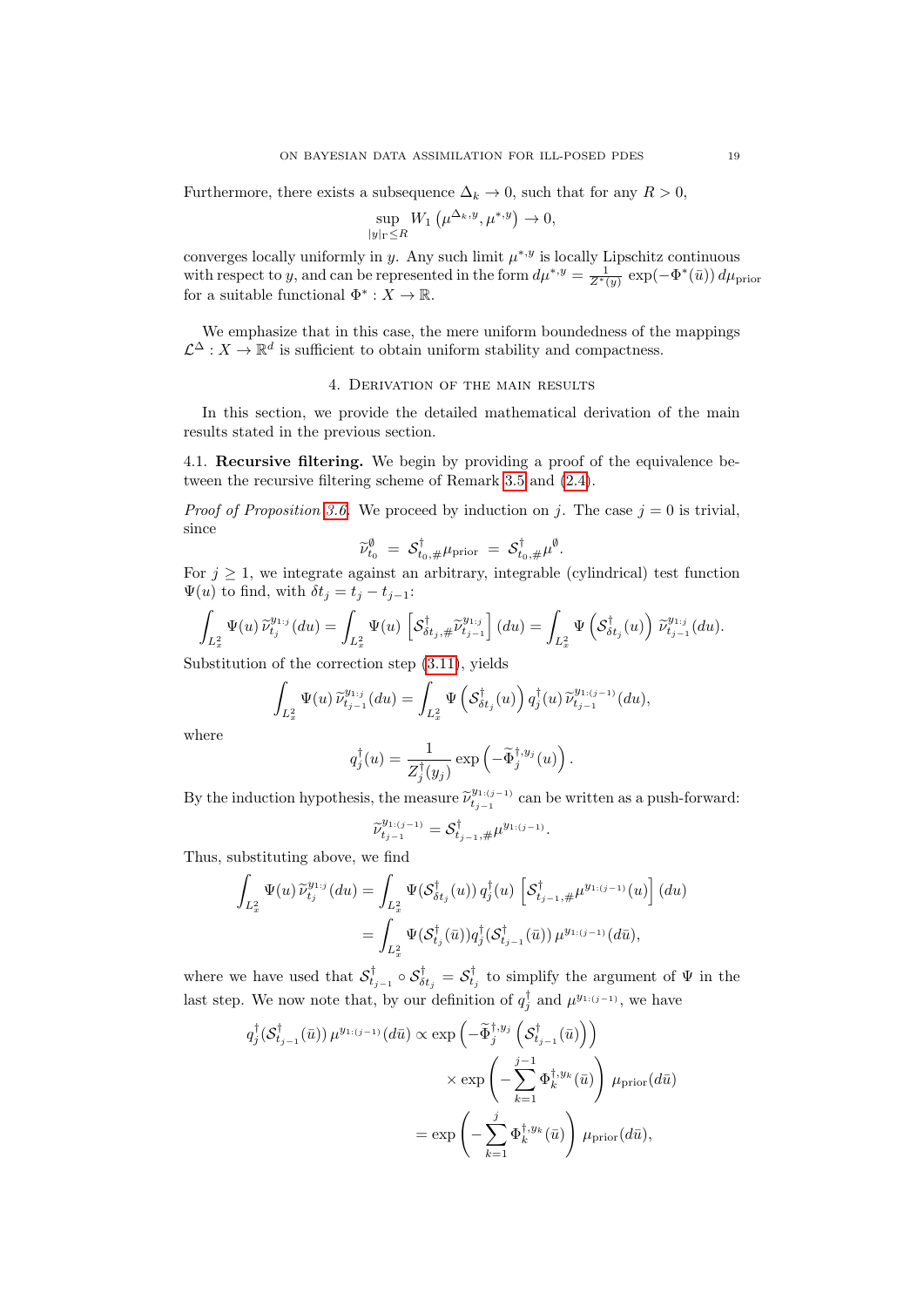where we have taken into account the identity  $\widetilde{\Phi}_j^{\dagger, y_j} \left( \mathcal{S}_{t_{j-1}}^{\dagger}(\bar{u}) \right) = \Phi_j^{\dagger, y_j}(\bar{u})$  in the last step (cp. equation  $(3.13)$ ). The proportionality constant can be determined by normalization. The last expression is equal to  $\mu^{y_{1:j}}$ , and hence

$$
\int_{L_x^2} \Psi(u) \, \widetilde{\nu}_{t_j}^{y_{1:j}}(du) = \int_{L_x^2} \Psi(\mathcal{S}_{t_j}^{\dagger}(u)) \, \mu^{y_{1:j}}(du) = \int_{L_x^2} \Psi(u) \, \left[ \mathcal{S}_{t_j, \#}^{\dagger} \mu^{y_{1:j}} \right] (du).
$$

Since  $\Psi$  was an arbitrary (cylindrical) test function, the claimed identity follows.  $\Box$ 

<span id="page-19-6"></span>4.2. Stability results for the BIP. The goal of the present section is to derive general stability results for the Bayesian inverse problem (BIP). Combined with the push-forward representation of the Bayesian filtering and smoothing distributions of Proposition [3.2,](#page-11-0) these estimates form the basis of our analysis of the well-posedness of the Bayesian DA problem.

While the temporal nature of the measurement data is important for the filtering distribution  $\nu_t^{\mathbf{y}}$ , the solutions to the BIP of interest take the form  $\mu^{y_{1:k}}$  of [\(3.3\)](#page-11-1) for some given k, corresponding to a combined observable  $\widetilde{\mathcal{L}}^{\dagger}: X \to \mathbb{R}^d$ ,  $\widetilde{d} = d \times k$ , of the form  $\widetilde{\mathcal{L}}^{\dagger}(\bar{u}) = (\mathcal{L}_{1}^{\dagger}(\bar{u}), \ldots, \mathcal{L}_{k}^{\dagger}(\bar{u})),$  and with combined measurement  $\widetilde{y} = (y_1, \ldots, y_k)$ of the form  $\widetilde{y} = \widetilde{\mathcal{L}}^{\dagger}(\bar{u}) + \widetilde{\eta}$  with  $\widetilde{\eta} = (\eta_1, \dots, \eta_k)$ . Hence, resulting in a standard<br>RIP Dropping the tildes in the following, we will thus study the general properties BIP. Dropping the tildes in the following, we will thus study the general properties of posteriors for the BIP for measurable observables

<span id="page-19-0"></span>
$$
\mathcal{L}^{\dagger}: X \to \mathbb{R}^d, \qquad \bar{u} \mapsto \mathcal{L}^{\dagger}(\bar{u}), \tag{4.1}
$$

and with  $\mathbb{R}^d$ -valued noise  $\eta \sim \rho(y) dy$  satisfying the assumptions [\(N.1\)–](#page-5-2)[\(N.3\).](#page-5-3) The solution of the BIP for measurement operator [\(4.1\)](#page-19-0) is then given [\[25\]](#page-37-2) by the posterior

$$
\mu^y(d\bar{u}) = \frac{1}{Z^{\dagger}(y)} \exp\left(-\Phi^{\dagger,y}(\bar{u})\right) \mu_{\text{prior}}(d\bar{u}),\tag{4.2}
$$

where

<span id="page-19-2"></span><span id="page-19-1"></span>
$$
\Phi^{\dagger,y}(\bar{u}) := -\log \rho \left( y - \mathcal{L}^{\dagger}(\bar{u}) \right) \tag{4.3}
$$

denotes the log-likelihood function, and

$$
Z^{\dagger}(y) = \int_{X} \exp\left(-\Phi^{\dagger,y}(\bar{u})\right) \mu_{\text{prior}}(d\bar{u}), \tag{4.4}
$$

is the required normalization constant. As is customary, we will denote the Radon-Nikodym derivative of  $\mu^y$  with respect to  $\mu$  by  $d\mu^y/d\mu_{\text{prior}}$ , i.e.

<span id="page-19-3"></span>
$$
\frac{d\mu^y}{d\mu_{\text{prior}}}(\bar{u}) = \frac{1}{Z^\dagger(y)} \exp\left(-\Phi^{\dagger,y}(\bar{u})\right). \tag{4.5}
$$

Given an approximation  $\mathcal{L}^{\Delta} \approx \mathcal{L}^{\dagger}$ , we similarly define  $\mu^{\Delta,y}$ ,  $\Phi^{\Delta,y}(\bar{u})$  and  $Z^{\Delta}(y)$ , with  $\mathcal{L}^{\Delta}(\bar{u})$  replacing  $\mathcal{L}^{\dagger}(\bar{u})$ , in equations [\(4.2\)](#page-19-1)–[\(4.4\)](#page-19-2).

While the existence of a solution to the BIP is ensured by the non-negativity of the noise distribution  $\rho(y)$ , the stability and compactness results of the present work will be based on assumptions  $(N.1)$ – $(N.3)$  on the noise. We begin our discussion by noting the following immediate observations from these assumptions:

**Lemma 4.1.** Let  $\mathcal{L}^{\dagger}: X \to \mathbb{R}^d$  be any map. If the noise  $\eta \sim \rho(y) dy$  satisfies assumptions [\(N.1\)–](#page-5-2)[\(N.3\),](#page-5-3) then we have for all  $y, y' \in \mathbb{R}^d$ 

$$
\left| e^{-\Phi^{\dagger, y}(\bar{u})} - e^{-\Phi^{\dagger, y'}(\bar{u})} \right| \le L_{\rho} |y - y'|_{\Gamma}.
$$
 (4.6)

The log-likelihood  $\Phi^{\Delta,y}$  is bounded from below, uniformly in  $\Delta > 0$  and  $y \in \mathbb{R}^d$ : there exists a constant  $C_\rho \geq 0$  depending only on  $\sup_{u \in \mathbb{R}^d} \rho(u) < \infty$ , such that

<span id="page-19-5"></span><span id="page-19-4"></span>
$$
\underset{\bar{u}\in X}{\text{ess inf}}\ \Phi^{\dagger,y}(\bar{u})\geq -C_{\rho},\quad\forall\,y\in\mathbb{R}^{d}.\tag{4.7}
$$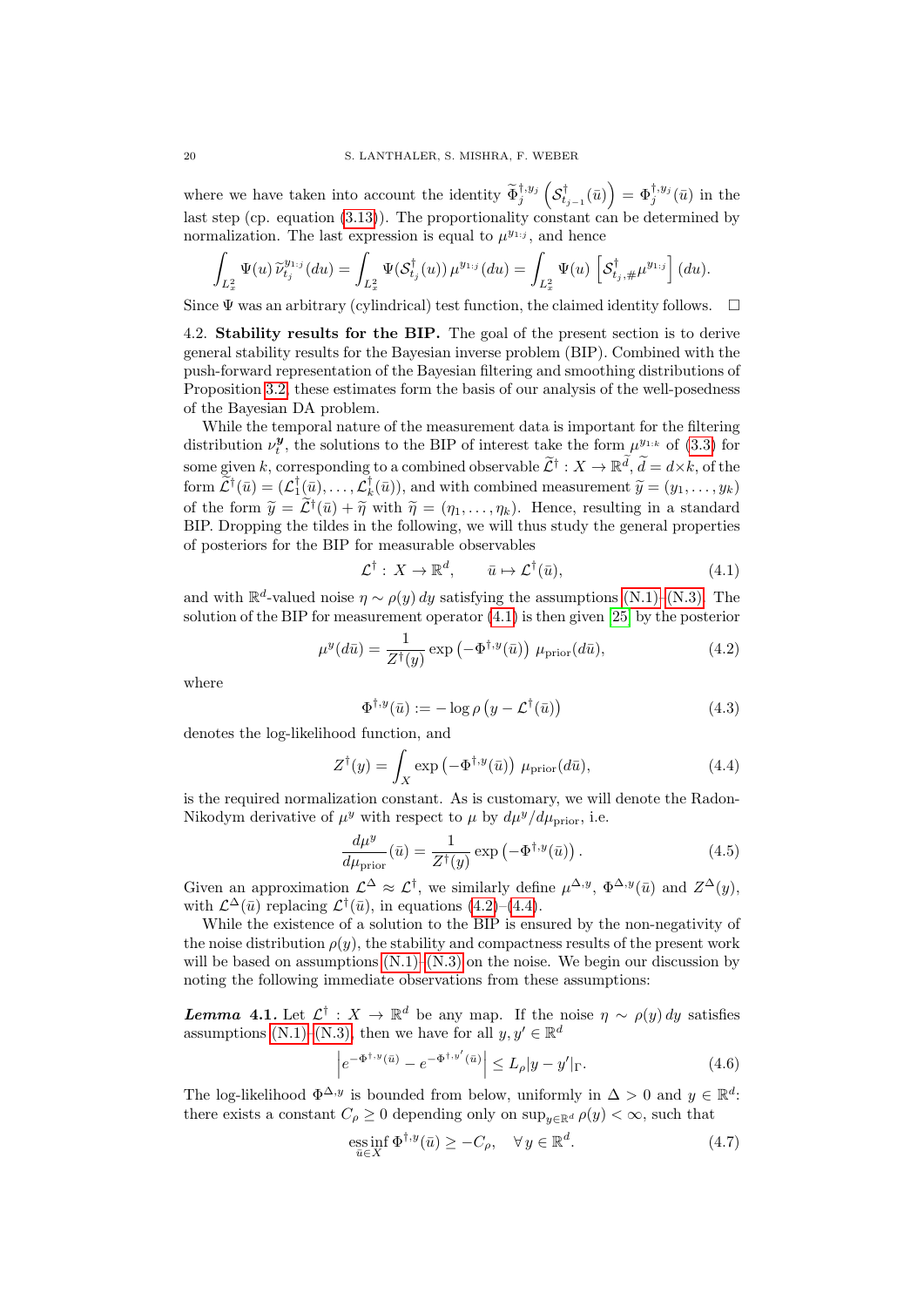There exists a constant  $B_\rho \geq 0$ , such that

$$
\Phi^{\dagger, y}(\bar{u}) \le B_{\rho} + \frac{1}{2} |y - \mathcal{L}^{\dagger}(\bar{u})|_{\Gamma}^{2}.
$$
 (4.8)

In particular, we have

<span id="page-20-2"></span>
$$
\Phi^{\dagger, y}(\bar{u}) \le B_{\rho} + |y|_{\Gamma}^2 + |\mathcal{L}^{\dagger}(\bar{u})|_{\Gamma}^2. \tag{4.9}
$$

Furthermore, if  $\mathcal{L}^{\Delta}$  is an approximation of  $\mathcal{L}^{\dagger}$ , then for the same constant  $L_{\rho}$  as above:

$$
\left| e^{-\Phi^{\dagger, y}(\bar{u})} - e^{-\Phi^{\Delta, y}(\bar{u})} \right| \le L_{\rho} |\mathcal{L}^{\dagger}(\bar{u}) - \mathcal{L}^{\Delta}(\bar{u})|_{\Gamma}.
$$
 (4.10)

We now discuss the stability of the posterior  $\mu^y$  for the BIP with respect to the measurement  $y$ . We note that our discussion of stability for the BIP overlaps in part with a similar discussion contained in [\[25,](#page-37-2) [35\]](#page-37-3). In particular, [\[35\]](#page-37-3) contains a general discussion of the stability of posteriors with respect to both the loglikelihood and priors, and with respect to a number of distance metrics between probability measures. Since some necessary estimates have not appeared in [\[25,](#page-37-2)[35\]](#page-37-3), at least in the precise form needed for our purposes, we have decided to include detailed proofs in this manuscript.

We begin our discussion of the stability properties of the BIP with the following lemma, proving that the sequence of densities  $d\mu^{\Delta,y}/d\mu_{\text{prior}}$  is uniformly bounded in  $L^{\infty}(\mu_{\text{prior}})$ .

Recalling that  $\|\mathcal{L}^{\dagger}\|_{L^2(\mu_{\text{prior}})} := (\int_X \|\mathcal{L}^{\dagger}(\bar{u})\|_X^2 \mu_{\text{prior}}(d\bar{u}))^{1/2}$ , we now state the following

<span id="page-20-5"></span>**Lemma 4.2.** Let  $d\mu^y/d\mu_{\text{prior}}$  be given by [\(4.5\)](#page-19-3), and  $Z^{\dagger}(y)$  be defined as in [\(4.4\)](#page-19-2). Then

<span id="page-20-1"></span><span id="page-20-0"></span>
$$
Z^{\dagger}(y) \ge \exp\left(-\int_{X} \Phi^{\dagger,y}(\bar{u}) \,\mu_{\text{prior}}(d\bar{u})\right),\tag{4.11}
$$

and

$$
\frac{d\mu^y}{d\mu_{\text{prior}}}(\bar{u}) \le \exp\left(\int_X \Phi^{\dagger,y}(\bar{u})\,\mu_{\text{prior}}(d\bar{u}) - \underset{u \in X}{\text{ess inf}}\,\Phi^{\dagger,y}(\bar{u})\right), \quad \forall \,\bar{u} \in X,\tag{4.12}
$$

In particular, if the noise  $\eta \sim \rho(y) dy$  satisfies [\(N.1\)](#page-5-2)[–\(N.3\),](#page-5-3) then there exists a constant  $C > 0$  depending only on the noise distribution  $\rho(y)$ , such that

<span id="page-20-4"></span><span id="page-20-3"></span>
$$
Z^{\dagger}(y) \ge \frac{1}{C} \exp\left(-|y|_{\Gamma}^2 - \|\mathcal{L}^{\dagger}\|_{L^2(\mu_{\text{prior}})}^2\right),\tag{4.13}
$$

and

$$
\frac{d\mu^{\dagger,y}}{d\mu_{\text{prior}}}(u) \le C \exp\left(|y|_{\Gamma}^2 + \|\mathcal{L}^{\dagger}\|_{L^2(\mu_{\text{prior}})}^2\right), \quad \forall u \in X. \tag{4.14}
$$

*Proof.* Since the exponential (Gaussian-like) factor in the definition of  $d\mu^{\dagger,y}/d\mu_{\text{prior}}$ , eq. [\(4.5\)](#page-19-3), is bounded from above by  $\exp(-\operatorname{ess\,inf}_{u\in X}\Phi^{\dagger,y}(u))$ , it suffices to prove the lower bound on  $Z^{\dagger}(y)$ . From the convexity of  $z \mapsto \exp(-z)$  and Jensen's inequality, we obtain

$$
\exp\left(-\int_X \Phi^{\dagger,y}(\bar{u})\,\mu_{\text{prior}}(d\bar{u})\right) \leq \int_X \exp(-\Phi^{\dagger,y}(\bar{u}))\,\mu_{\text{prior}}(d\bar{u}) = Z^{\dagger}(y).
$$

This implies the first two estimates [\(4.11\)](#page-20-0) and [\(4.12\)](#page-20-1) of this lemma.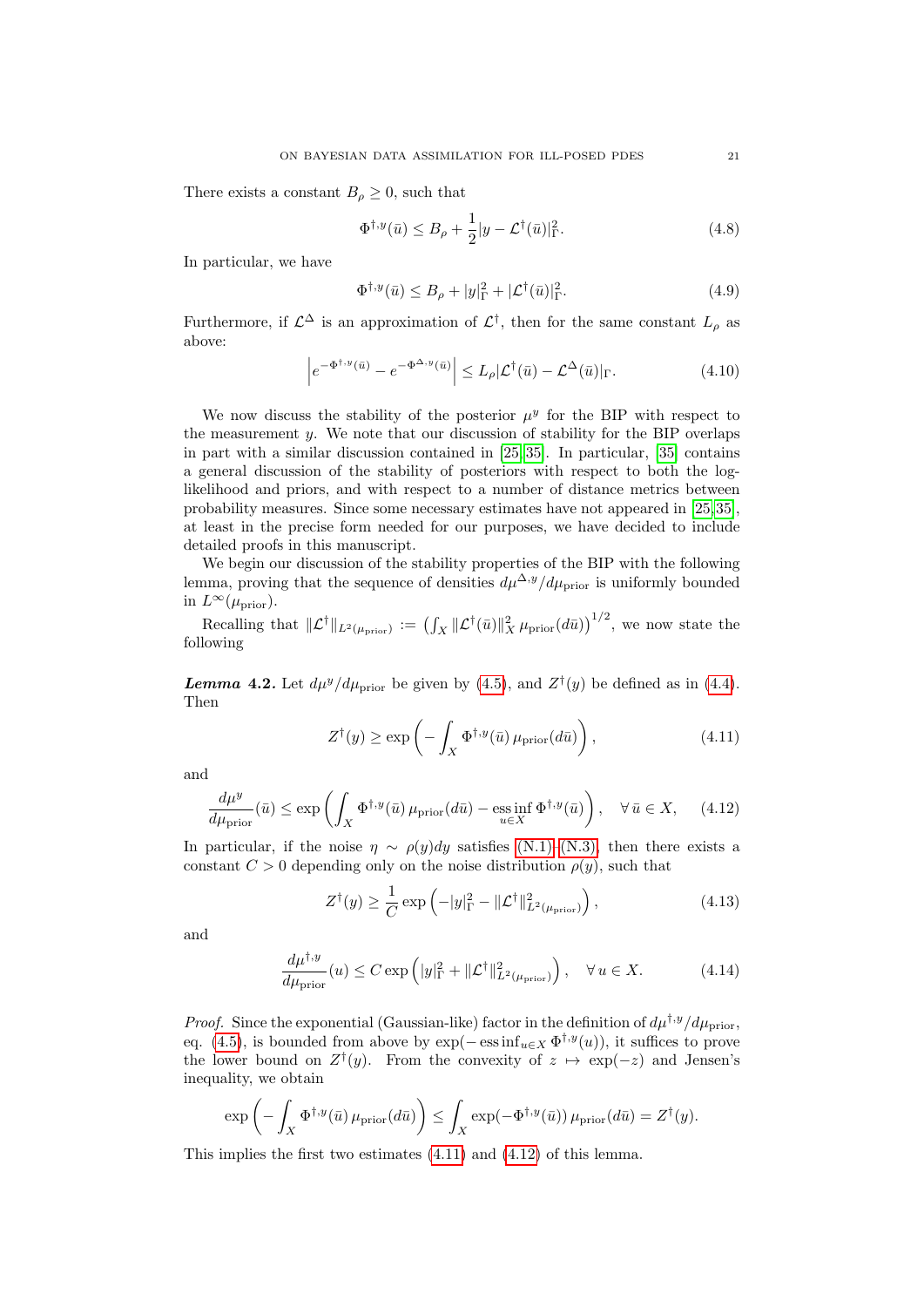Under the noise assumptions [\(N.1\)](#page-5-2)[–\(N.3\),](#page-5-3) and by [\(4.9\)](#page-20-2), there exists  $B_\rho > 0$ depending only on the noise distribution  $\rho(y)$ , such the last term can be bounded from below, yielding

$$
Z^{\dagger}(y) \ge \exp\left(-B_{\rho} - |y|_{\Gamma}^2 - \int_X |\mathcal{L}^{\dagger}(\bar{u})|_{\Gamma}^2 \mu_{\text{prior}}(d\bar{u})\right),\,
$$

and thus the claimed inequality [\(4.13\)](#page-20-3) for  $Z^{\dagger}(y)$  with  $C = \exp(B_{\rho})$ . Furthermore, by [\(4.7\)](#page-19-4), there exists  $C_{\rho}$ , such that

ess inf 
$$
\Phi^{\dagger,y}(\bar{u}) \geq -C_{\rho}
$$
.

Thus the claimed inequality [\(4.14\)](#page-20-4) holds with  $C = \exp(B_\rho + C_\rho)$ .

We next discuss the stability of  $d\mu^{\dagger,y}/d\mu_{\text{prior}}$  with respect to y. The following lemma shows that the map  $y \mapsto d\mu^{\dagger,y}/d\mu_{\text{prior}}$  is locally Lipschitz continuous with respect to the  $L^\infty\text{-norm}.$ 

<span id="page-21-0"></span>**Lemma 4.3.** Assume that the noise  $\eta \sim \rho(y) dy$  satisfies [\(N.1\)](#page-5-2)[-\(N.3\).](#page-5-3) Let  $\mathcal{L}^{\dagger}(\bar{u}) \in$  $L^2(\mu_{\text{prior}})$ . There exists a constant  $C > 0$ , depending only on the noise distribution  $\rho(y)$ , such that

$$
\left\| \frac{d\mu^{\dagger,y}}{d\mu_{\text{prior}}} - \frac{d\mu^{\dagger,y'}}{d\mu_{\text{prior}}} \right\|_{L^{\infty}(\mu_{\text{prior})}} \leq C|y-y'|_{\Gamma} \exp\left(|y|_{\Gamma}^2 + |y'|_{\Gamma}^2 + 2\|\mathcal{L}^{\dagger}\|_{L^2(\mu_{\text{prior})}}^2\right). \tag{4.15}
$$

*Proof.* Fix  $\bar{u} \in X$  for the moment. Denote  $e(y) := e(y; \bar{u}) = \exp(-\Phi^{\dagger,y}(\bar{u}))$ , so that

$$
\frac{d\mu^{\dagger,y}}{d\mu_{\text{prior}}} - \frac{d\mu^{\dagger,y'}}{d\mu_{\text{prior}}} = \frac{e(y)}{Z^{\dagger}(y)} - \frac{e(y')}{Z^{\dagger}(y')} \n= \frac{e(y) - e(y')}{Z^{\dagger}(y)} + \frac{e(y')}{Z^{\dagger}(y')} \frac{(Z^{\dagger}(y') - Z^{\dagger}(y))}{Z^{\dagger}(y)}.
$$

By [\(4.6\)](#page-19-5), we can estimate  $|e(y) - e(y')| \leq C |y - y'|$  F. Next, we note that this bound for  $e(y)$  also implies that

$$
|Z^{\dagger}(y) - Z^{\dagger}(y')| \leq \int_X |e(y; \bar{u}) - e(y'; \bar{u})| \, \mu_{\text{prior}}(d\bar{u}) \leq C|y - y'|_{\Gamma} \underbrace{\int_X 1 \, \mu_{\text{prior}}(d\bar{u})}_{=1}.
$$

Hence,

$$
\left|\frac{d\mu^{y}}{d\mu_{\text{prior}}} - \frac{d\mu^{y'}}{d\mu_{\text{prior}}}\right| \leq \frac{C|y - y'|_{\Gamma}}{Z^{\dagger}(y)} + \frac{e(y')}{Z^{\dagger}(y')} \frac{C|y - y'|_{\Gamma}}{Z^{\dagger}(y)}.
$$

We proceed to estimate the factors multiplying  $|y - y'|$  in the last two terms: From Lemma [4.2,](#page-20-5) we can estimate

$$
\frac{1}{Z^{\dagger}(y)} \leq Ce^{|y|_{\Gamma}^2 + ||\mathcal{L}^{\dagger}||_{L^2(\mu_{\text{prior}})}} \leq Ce^{|y|_{\Gamma}^2 + |y'|_{\Gamma}^2 + 2||\mathcal{L}^{\dagger}||_{L^2(\mu_{\text{prior}})}},
$$

and

 $\overline{\phantom{a}}$  $\overline{\phantom{a}}$  $\overline{\phantom{a}}$  $\overline{\phantom{a}}$  $\vert$ 

$$
\frac{e(y')}{Z^\dagger(y')}\frac{1}{Z^\dagger(y)}\leq Ce^{|y|_\Gamma^2+|y'|_\Gamma^2+2\|{\mathcal L}^\dagger\|_{L^2(\mu_{\mathrm{prior}})}^2}.
$$

Combining these estimates, we conclude that

$$
\frac{d\mu^y}{d\mu_{\text{prior}}} - \frac{d\mu^{y'}}{d\mu_{\text{prior}}} \le 2C|y - y'|_{\Gamma} \exp\left(|y|_{\Gamma}^2 + |y'|_{\Gamma}^2 + 2\|\mathcal{L}^{\dagger}\|_{L^2(\mu_{\text{prior}})}^2\right).
$$

Since  $\bar{u} \in X$  was arbitrary, the claimed inequality follows by taking the supremum over  $\bar{u} \in X$  on the left.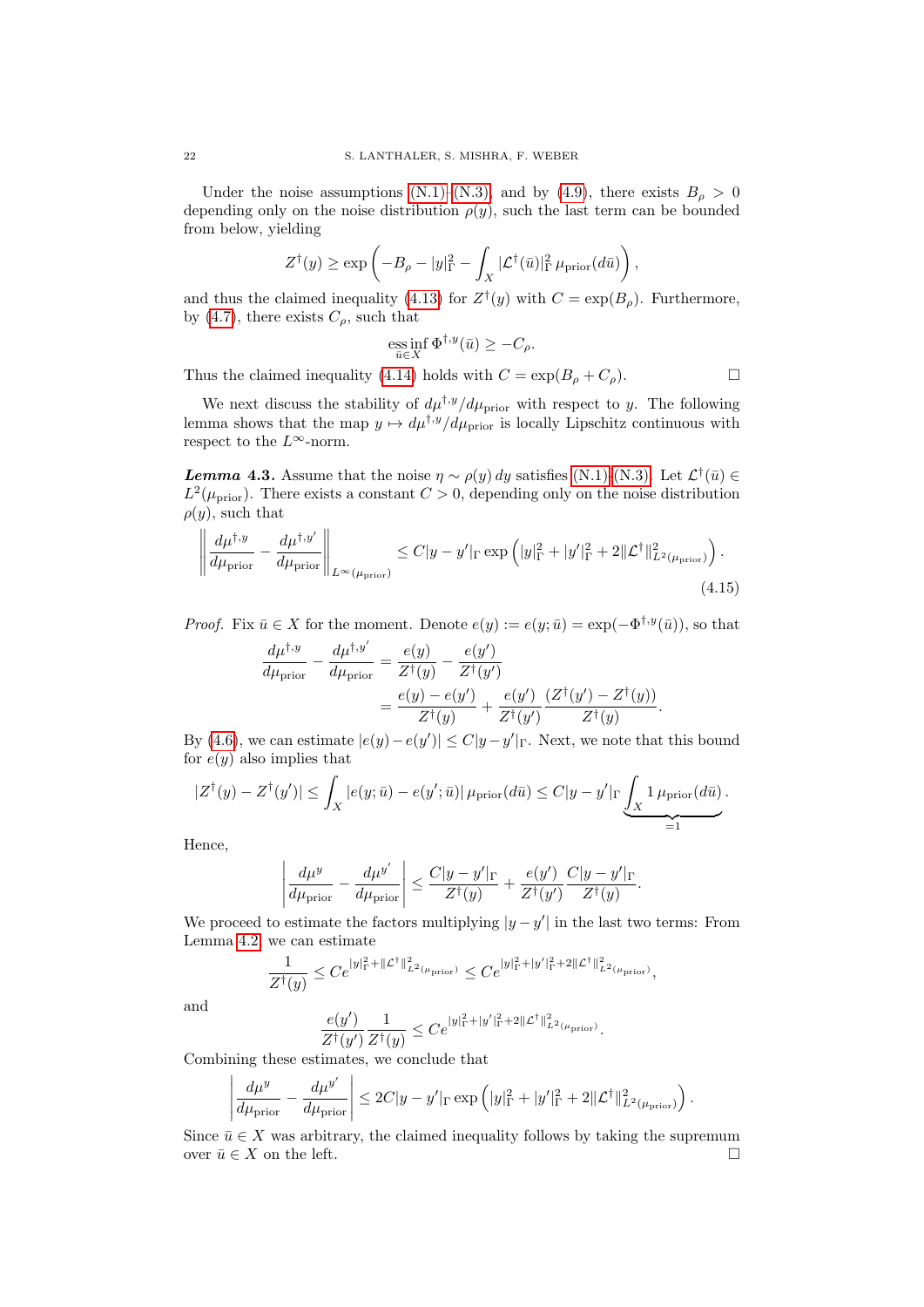Let us also remark in passing the following Lemma, whose proof is analogous to the proof of Lemma [4.3.](#page-21-0)

<span id="page-22-3"></span>**Lemma 4.4.** Assume that the noise  $\eta \sim \rho(y) dy$  satisfies [\(N.1\)–](#page-5-2)[\(N.3\).](#page-5-3) Let  $\mathcal{L}^{\dagger}(\bar{u}), \mathcal{L}^{\Delta}(\bar{u}) \in$  $L^2(\mu_{\text{prior}})$ , and  $y \in \mathbb{R}^d$ , and denote the resulting (approximate) solution of the BIP by  $\mu^{y}$ ,  $\mu^{\Delta,y}$ , respectively. There exists a constant  $C > 0$ , depending only on the noise distribution  $\rho(y)$ , such that for any  $p \in [1,\infty]$ , we have

$$
\left\| \frac{d\mu^{\Delta,y}}{d\mu_{\text{prior}}} - \frac{d\mu^y}{d\mu_{\text{prior}}} \right\|_{L^p(\mu_{\text{prior}})} \leq C \left\| \mathcal{L}^{\Delta}(\bar{u}) - \mathcal{L}^{\dagger}(\bar{u}) \right\|_{L^p(\mu_{\text{prior}})} \times \exp \left( 2|y|_{\Gamma}^2 + \|\mathcal{L}^{\Delta}\|_{L^2(\mu_{\text{prior}})}^2 + \|\mathcal{L}^{\dagger}\|_{L^2(\mu_{\text{prior}})}^2 \right).
$$

Proof. The proof is an almost verbatim repetition of the proof of Lemma [4.3,](#page-21-0) with the roles of y, y' and  $\mathcal{L}^{\Delta}(\bar{u}), \mathcal{L}^{\dagger}(\bar{u})$  interchanged.

4.3. Stability results for Bayesian DA. In this section, we investigate the stability properties of the solution of the filtering problem with respect to the measurements  $y_1, \ldots, y_N$ . Our analysis will be based on the push-forward representation [\(3.7\)](#page-11-2) of the previous section and the stability results for the BIP in Sec-tion [4.2.](#page-19-6) We recall that the space  $L_t^1(\mathcal{P}) = L^1([0,T]; \mathcal{P}(X))$  defined in Section [2.2,](#page-7-0) consists of all weak-\* measurable mappings  $[0, T] \rightarrow \mathcal{P}(X)$ ,  $t \mapsto \nu_t$ , such that  $\int_0^T \|u\|_{L^2_x} d\nu_t(u) dt < \infty$ , with metric  $d_T(\nu_t, \nu_t') := \int_0^T W_1(\nu_t, \nu_t') dt$ .

We can now state the following lemma

<span id="page-22-2"></span>**Lemma 4.5.** Let  $T > 0$ . Let  $\mu_{\text{prior}} \in \mathcal{P}_1(X)$  be a prior with finite first moments. Assume that the solution operator  $S_t^{\dagger}$  :  $X \to X$  satisfies  $(S.1)-(S.2)$ , and let  $\nu_t^{y_{1:j}}$  be given by [\(2.4\)](#page-6-0) for  $t \in [0,T]$ . Then for any  $R > 0$ , there exists  $C =$  $C(R, \rho, N, B_{\mathcal{S}}, \|\bar{u}\|_{L^1(\mu_{\text{prior}})}) > 0$ , such that for all  $t, \delta t \geq 0$ , with  $t + \delta t \in [0, T]$ , we have

<span id="page-22-0"></span>
$$
W_1\left(\nu_\tau^{y_{1:j}}, \nu_\tau^{y'_{1:j}}\right) \le C\left(\sum_{k=1}^j |y_k - y'_k|_{\Gamma}^2\right)^{1/2} \tag{4.16}
$$

and

$$
\int_{t}^{t+\delta t} W_{1}\left(\nu_{\tau}^{y_{1:j}}, \nu_{\tau}^{y'_{1:j}}\right) d\tau \le C\delta t \left(\sum_{k=1}^{j} |y_{k} - y'_{k}|_{\Gamma}^{2}\right)^{1/2}, \tag{4.17}
$$

for all  $y_{1:j} = (y_1, \ldots, y_j), y'_{1:j} = (y'_1, \ldots, y'_j)$  such that

$$
\left(\sum_{k=1}^j |y_k|_{\Gamma_k}^2\right)^{1/2} \le R, \quad \left(\sum_{k=1}^j |y'_k|_{\Gamma_k}^2\right)^{1/2} \le R.
$$

Proof. To simplify the notation in the following, we set

<span id="page-22-1"></span>
$$
|y_{1:j}|_{\Gamma} := \left(\sum_{k=1}^j |y_k|_{\Gamma}^2\right)^{1/2}.
$$

By Proposition [3.2,](#page-11-0) [\(3.7\)](#page-11-2), we have  $\nu_t^{y_{1:j}} = S_{t,\#}^{\dagger} \mu^{y_{1:j}}$ , where  $\mu^{y_{1:j}}$  solves a BIP and is given by  $(3.3)$ . In fact,  $\mu^{y_{1:j}}$  is the solution of a standard BIP with noise  $\tilde{\eta} = (\eta_1, \ldots, \eta_i)$ . The noise distribution of  $\tilde{\eta}$  satisfies assumption [\(N.1\)](#page-5-2)[–\(N.3\)](#page-5-3) with the distribution  $\rho : \mathbb{R}^d \to \mathbb{R}$  replaced by  $\tilde{\rho} : \mathbb{R}^{d \times j} \to \mathbb{R}$ , where  $\tilde{\rho}(y_1, \ldots, y_j) :=$ <br> $\overline{\mathbf{H}}^j$  and  $\mathbf{H}^j$  and with alternal constants in (N.1) (N.2) decombing properly so  $j \leq N$  $\prod_{k=1}^{j} \rho(y_k)$ , and with altered constants in [\(N.1\)](#page-5-2)[–\(N.3\)](#page-5-3) depending now also on  $j \leq N$ in addition to  $\rho$ . Thus, by Lemma [4.3,](#page-21-0) there exists a constant  $C = C(\rho, N, R) > 0$ .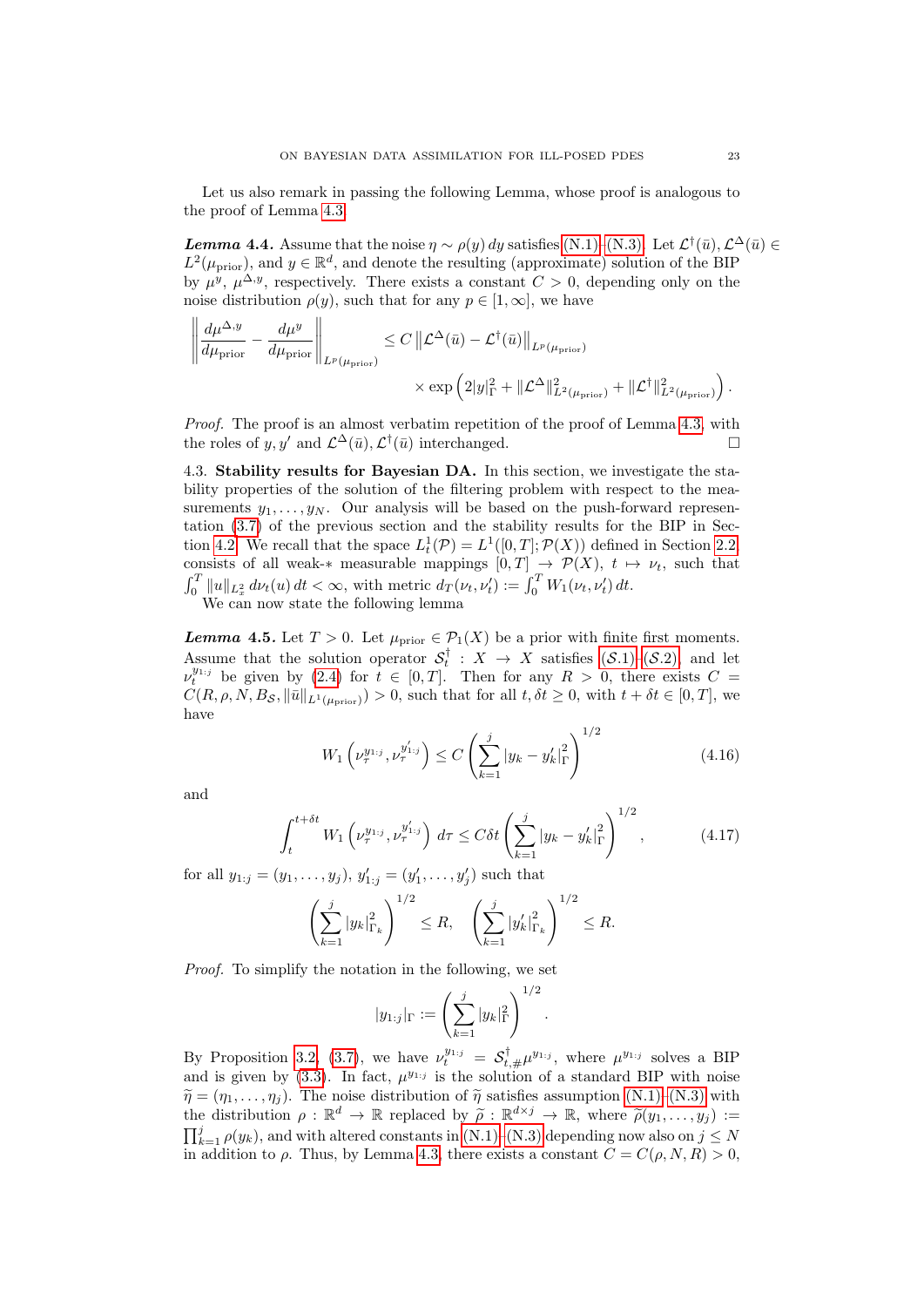depending only on the noise distribution, the total number of measurements N and on  $R > 0$ , such that we obtain

$$
\left\| \frac{d\mu^{y_{1:j}}}{d\mu_{\text{prior}}} - \frac{d\mu^{y'_{1:j}}}{d\mu_{\text{prior}}} \right\|_{L^{\infty}(\mu_{\text{prior})}} \le C|y_{1:j} - y'_{1:j}|_{\Gamma}. \tag{4.18}
$$

Let  $\Phi(u) \in \text{Lip}(X)$  be a function with Lipschitz constant  $\leq 1$ . Then there exists  $g(u)$  such that

<span id="page-23-1"></span>
$$
\Phi(u) - \Phi(0) = g(u) ||u||_X, \qquad |g(u)| \le 1.
$$

Now note that

$$
\int_{X} \Phi(u) \left[ \nu_t^{y_{1:j}}(du) - \nu_t^{y'_{1:j}}(du) \right] = \int_{X} \left[ \Phi(u) - \Phi(0) \right] \left[ \nu_t^{\Delta, y_{1:j}}(du) - \nu_t^{\Delta, y'_{1:j}}(du) \right]
$$
\n
$$
= \int_{X} g(u) \|u\|_{X} \mathcal{S}_{t, \#}^{\dagger} \left[ \mu^{y_{1:j}} - \mu^{y'_{1:j}} \right] (du)
$$
\n
$$
= \int_{X} g(\mathcal{S}_{t}^{\dagger}(\bar{u})) \| \mathcal{S}_{t}^{\dagger}(\bar{u}) \|_{X} \left[ \frac{d\mu^{y_{1:j}}}{d\mu_{\text{prior}}} - \frac{d\mu^{y'_{1:j}}}{d\mu_{\text{prior}}} \right] \mu_{\text{prior}}(d\bar{u})
$$
\n
$$
\leq \int_{X} \left| g(\mathcal{S}_{t}^{\dagger}(\bar{u})) \right| \| \mathcal{S}_{t}^{\dagger}(\bar{u}) \|_{X} \left| \frac{d\mu^{y_{1:j}}}{d\mu_{\text{prior}}} - \frac{d\mu^{y'_{1:j}}}{d\mu_{\text{prior}}} \right| \mu_{\text{prior}}(d\bar{u})
$$
\n
$$
\| \mathcal{S}_{t}^{\dagger}(\bar{u}) \|_{X} \leq B_{S} \int_{X} \| \bar{u} \|_{X} \left| \frac{d\mu^{y_{1:j}}}{d\mu_{\text{prior}}} - \frac{d\mu^{y'_{1:j}}}{d\mu_{\text{prior}}} \right| \mu_{\text{prior}}(d\bar{u})
$$
\n
$$
\leq B_{S} \left( \int_{X} \| \bar{u} \|_{X} \mu_{\text{prior}}(d\bar{u}) \right) \left\| \frac{d\mu^{y_{1:j}}}{d\mu_{\text{prior}}} - \frac{d\mu^{y'_{1:j}}}{d\mu_{\text{prior}}} \right\|_{L^{\infty}(\mu_{\text{prior}})}
$$

Taking the supremum over all  $\Phi(u)$  such that  $\|\Phi\|_{\text{Lip}} \leq 1$  on the left, and noting the upper bound [\(4.18\)](#page-23-1) on the last term, we find

$$
W_1\left(\nu_t^{y_{1;j}}, \nu_t^{y'_{1;j}}\right) \le C|y_{1:j} - y'_{1:j}|_{\Gamma},
$$

where the constant  $C = C(R, \rho, N, B_{\mathcal{S}}, ||\bar{u}||_{L^1(\mu_{\text{prior}})}) > 0$  depends on R, the noise distribution  $\rho$ , the number of measurements N, the first moment of the prior  $\mu_{\text{prior}}$ and on the boundedness constant  $B_{\mathcal{S}}$  of the forward operator  $\mathcal{S}_t^{\dagger}$  (cp.  $(\mathcal{S}.2)$ ). In particular, C is independent of  $y_{1:j}$ ,  $y'_{1:j}$ . This shows the upper bound [\(4.16\)](#page-22-0). Integrating in time, we obtain the claimed inequality [\(4.17\)](#page-22-1)

$$
\int_{t}^{t+\delta t} W_{1}\left(\nu_{t}^{y_{1:j}}, \nu_{t}^{y'_{1:j}}\right) dt \leq C \delta t |y_{1:j} - y'_{1:j}|_{\Gamma}.
$$

.

While the above estimate is applicable to the smoothing problem, i.e. with a fixed set of measurements for all  $t \in [0, T]$ , we will next prove a corresponding stability theorem for the solution of the *filtering* problem; more precisely, we prove that if  $\nu_t^{\mathbf{y}}$ denotes the solution of the filtering problem with prior  $\mu_{\text{prior}} \in \mathcal{P}_1(X)$ , for a solution operator  $S_t^{\dagger}: X \to X$  satisfying  $(S.1)$ – $(S.2)$ , and measurements  $y = (y_1, \ldots, y_N)$ , then for any  $R > 0$ , there exists  $C = C(R, \rho, N, B_{\mathcal{S}}, ||\bar{u}||_{L^1(\mu_{\text{prior}})}) > 0$ , such that

$$
W_1\left(\nu_t^{\mathbf{y}}, \nu_t^{\mathbf{y}'}\right) \le C|\mathbf{y} - \mathbf{y}'|_{\Gamma}, \quad \forall \, t \in [0, T], \tag{4.19}
$$

and

<span id="page-23-0"></span>
$$
\int_0^T W_1 \left( \nu_t^{\boldsymbol{y}}, \nu_t^{\boldsymbol{y}'} \right) dt \le C T |\boldsymbol{y} - \boldsymbol{y}'|_{\Gamma}, \tag{4.20}
$$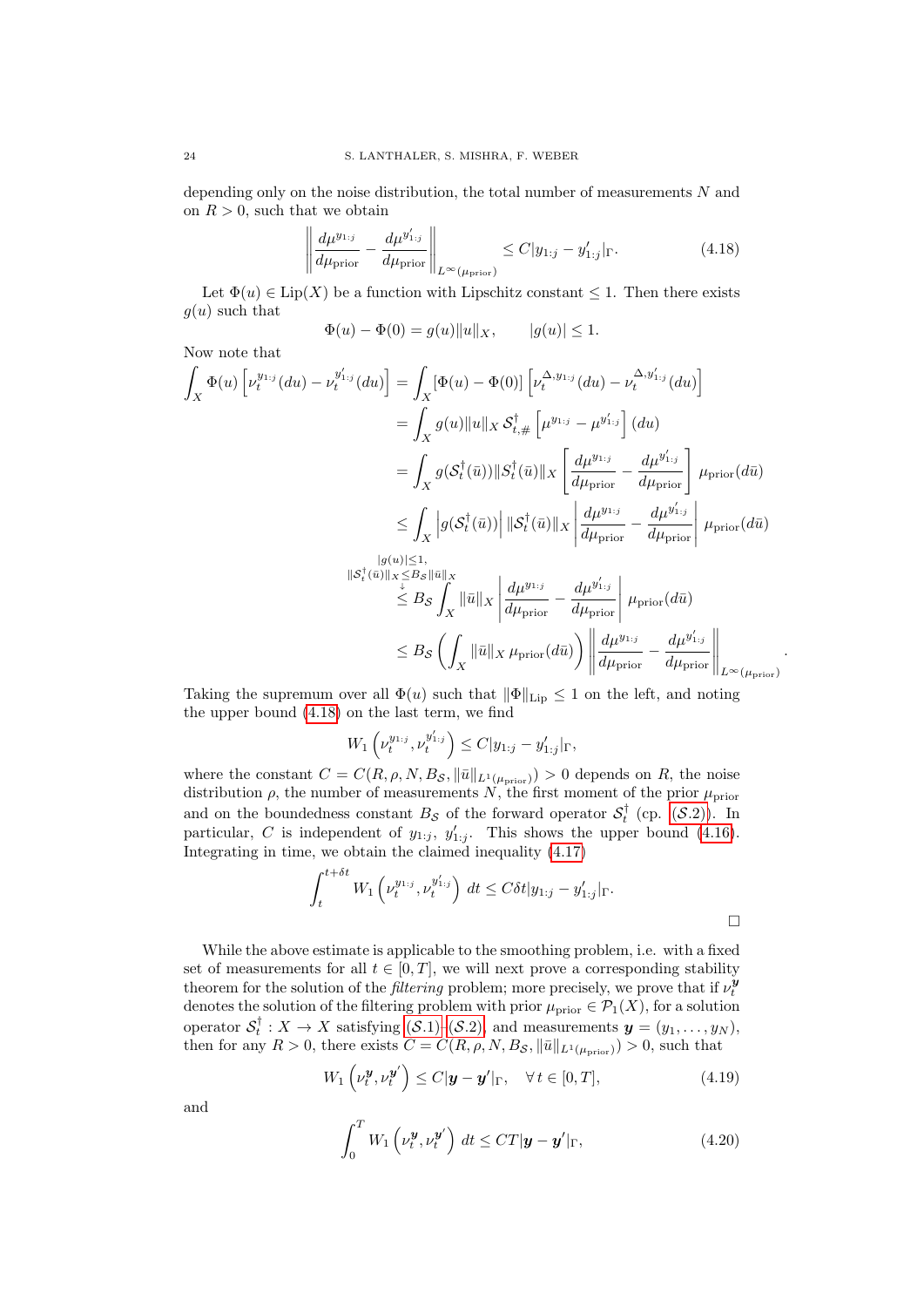for all  $y, y'$  such that  $|y|_{\Gamma}$ ,  $|y'|_{\Gamma} \leq R$ .

Proof of Theorem [3.8.](#page-14-0) The claimed stability estimate follows readily from Lemma [4.5:](#page-22-2) Indeed,  $\nu_t^{\mathbf{y}}$  is defined piece-wise in time, for  $t \geq 0$ , as

$$
\nu_t^{\mathbf{y}} = \sum_{k=0}^N 1_{[t_k, t_{k+1})}(t) \, \nu_t^{y_{1:k}},
$$

where we formally define  $t_{N+1} := \infty$ . By Lemma [4.5,](#page-22-2) equation [\(4.16\)](#page-22-0), this implies that for any  $|\mathbf{y}|_{\Gamma}, |\mathbf{y}'|_{\Gamma} \leq R$ , we have

$$
\sup_{t \in [0,T]} W_1 \left( \nu_t^{\mathbf{y}}, \nu_t^{\mathbf{y}'} \right) = \max_{k=0,...,N} W_1 \left( \nu_t^{y_{1:k}}, \nu_t^{y'_{1:k}} \right) \\
\leq C \max_{k=0,...,N} |y_{1:k} - y'_{1:k}|_{\Gamma} \\
\leq C |\mathbf{y} - \mathbf{y}'|_{\Gamma},
$$

where we recall that the constant  $C > 0$  in Lemma [4.5](#page-22-2) depends on R,  $\rho$ , N, B<sub>S</sub> and  $\|\bar{u}\|_{L^1(\mu_{\text{prior}})}$ . This last estimate immediately implies

$$
\int_0^T W_1 \left( \nu_t^{\boldsymbol{y}}, \nu_t^{\boldsymbol{y}'} \right) dt \leq C T |\boldsymbol{y} - \boldsymbol{y}'|_{\Gamma},
$$

4.4. Consistency results for Bayesian DA. In the present subsection, we discuss the consistency of the approximate filtering problems based on the discretized solution operator  $S_t^{\Delta}$ , and the limiting filtering problem with solution operator  $S_t^{\dagger}$  (cp. Theorem [3.12\)](#page-14-2). More precisely, we show that if  $\mu_{\text{prior}} \in \mathcal{P}_1(X)$  has finite second moments, if the noise distribution  $\rho(y) dy$  satisfies [\(N.1\)–](#page-5-2)[\(N.3\)](#page-5-3) and if the observables  $\mathcal{G}_j : L^1([0,T];X) \to \mathbb{R}^d$  are Lipschitz continuous, then for any (approximate) solution operators  $S_t^{\dagger}, S_t^{\Delta}: X \to X$  satisfying a uniform estimate

<span id="page-24-1"></span><span id="page-24-0"></span>
$$
\|\mathcal{S}_t^\dagger(\bar{u})\|_X, \|\mathcal{S}_t^\Delta(\bar{u})\|_X \le B_\mathcal{S} \|\bar{u}\|_X,\tag{4.21}
$$

we have

$$
\int_0^T W_1\left(\nu_t^{\Delta,\mathbf{y}}, \nu_t^{\mathbf{y}}\right) dt \le C \int_0^T \|\mathcal{S}_t^{\Delta}(\bar{u}) - \mathcal{S}_t^{\dagger}(\bar{u})\|_{L^2(\mu_{\text{prior}})} dt. \tag{4.22}
$$

Before coming to the proof of this claim, we note that, under assumption  $(S.2)$  $(S.2)$ and for Lipschitz continuous observables  $\mathcal{G}_j : L^1([0,T];X) \to \mathbb{R}^d$  (cp. equation [2.2\)](#page-5-5), we have for  $\mathcal{L}_j^{\Delta}(\bar{u}) = \mathcal{G}_j(\mathcal{S}^{\Delta}(\bar{u})), \mathcal{L}_j^{\dagger}(\bar{u}) = \mathcal{G}_j(\mathcal{S}^{\dagger}(\bar{u}))$ :

$$
\|\mathcal{L}_j^{\Delta}(\bar{u})\|_{L^2(\mu_{\text{prior}})}, \|\mathcal{L}_j^{\dagger}(\bar{u})\|_{L^2(\mu_{\text{prior}})} \le C \left(1 + \|\bar{u}\|_{L^2(\mu_{\text{prior}})}\right),
$$
  

$$
\|\mathcal{L}_j^{\Delta}(\bar{u}) - \mathcal{L}_j^{\dagger}(\bar{u})\|_{L^2(\mu_{\text{prior}})} \le C \int_{t_{j-1}}^{t_j} \|\mathcal{S}_t^{\Delta}(\bar{u}) - \mathcal{S}_t^{\dagger}(\bar{u})\|_{L^2(\mu_{\text{prior}})} dt,
$$
(4.23)

for all  $j = 1, ..., N$ , where  $C = C(G, B_{\mathcal{S}}, T) > 0$  depends only on T, the (Lipschitz continuous) observables  $\mathcal{G} = (\mathcal{G}_1, \ldots, \mathcal{G}_N)$ , and the boundedness constant  $B_{\mathcal{S}}$  in  $(4.21).$  $(4.21).$ 

Proof of Theorem [3.12.](#page-14-2) By Proposition [3.2](#page-11-0) and [\(3.8\)](#page-12-2), we have

$$
\nu_t^{\mathbf{y}} = \mathcal{S}_{t,\#}^{\dagger} \mu^{y_{1:j}},
$$
\n
$$
\nu_t^{\Delta, \mathbf{y}} = \mathcal{S}_{t,\#}^{\Delta} \mu^{\Delta, y_{1:j}},
$$
\n
$$
\forall t \in [t_j, t_{j+1}).
$$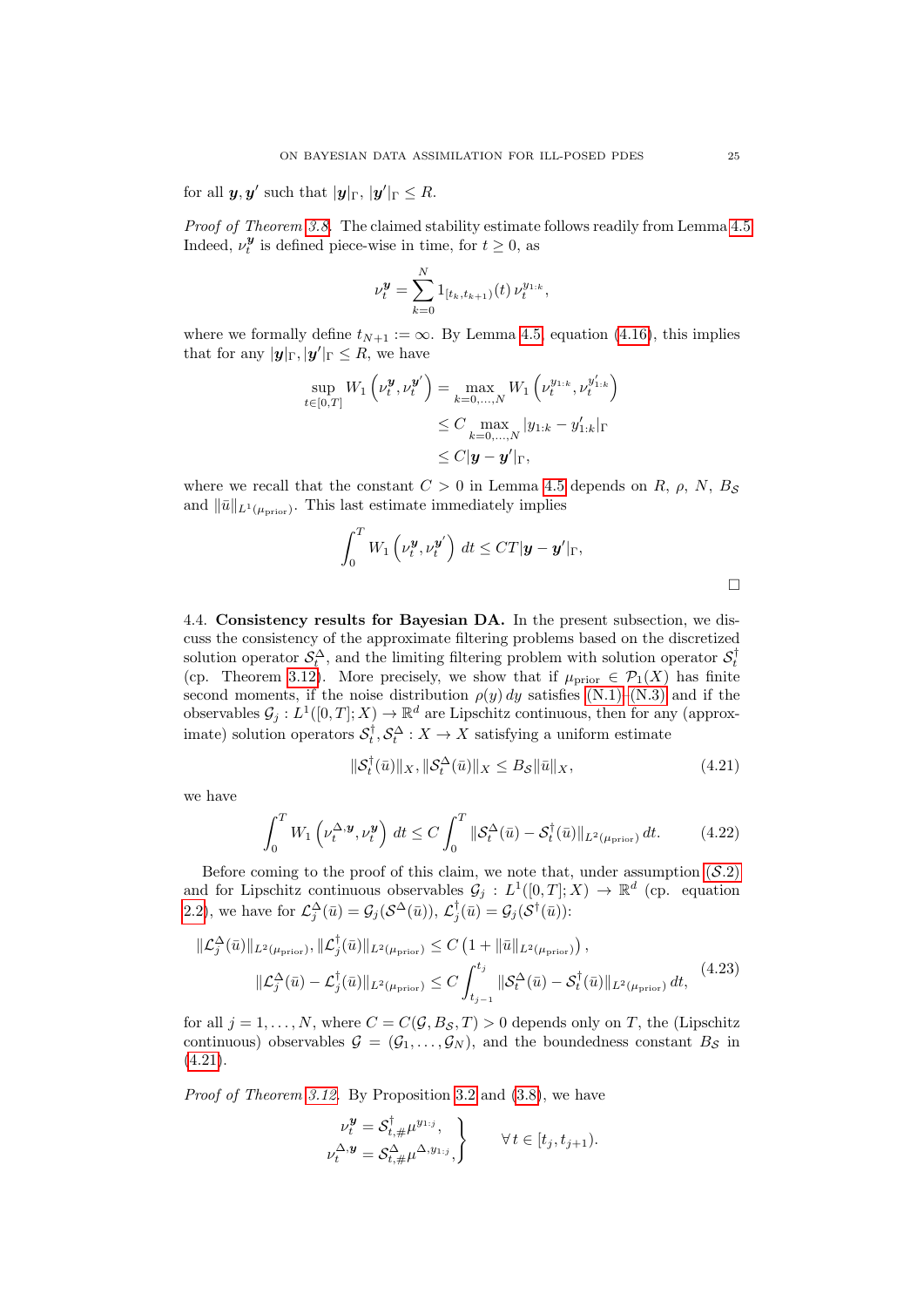Given  $\Phi \in \text{Lip}$ , with  $\|\Phi\|_{\text{Lip}} \leq 1$  and  $\Phi(0) = 0$ , we find

$$
\int_X \Phi(u) \left[ \nu_t^{\Delta, \mathbf{y}}(du) - \nu_t^{\mathbf{y}}(du) \right] = \int_X \Phi(u) \left[ \mathcal{S}_{t, \#}^{\Delta} \mu^{\Delta, y_{1:j}}(du) - \mathcal{S}_{t, \#}^{\dagger} \mu^{y_{1:j}}(du) \right]
$$
\n
$$
= \int_X \Phi(u) \left[ \mathcal{S}_{t, \#}^{\Delta} \mu^{\Delta, y_{1:j}}(du) - \mathcal{S}_{t, \#}^{\Delta} \mu^{y_{1:j}}(du) \right]
$$
\n
$$
+ \int_X \Phi(u) \left[ \mathcal{S}_{t, \#}^{\Delta} \mu^{y_{1:j}}(du) - \mathcal{S}_{t, \#}^{\dagger} \mu^{y_{1:j}}(du) \right]
$$
\n
$$
=: (I) + (II).
$$

We can estimate the two last terms individually as follows: For the first term, we obtain

$$
(I) = \int_X \Phi(u) \left[ \mathcal{S}_{t,\#}^{\Delta} \mu^{\Delta, y_{1:j}}(du) - \mathcal{S}_{t,\#}^{\Delta} \mu^{y_{1:j}}(du) \right]
$$
  
\n
$$
= \int_X \Phi(\mathcal{S}_t^{\Delta}(\bar{u})) \left[ \frac{d\mu^{\Delta, y_{1:j}}}{d\mu_{\text{prior}}} - \frac{d\mu^{y_{1:j}}}{d\mu_{\text{prior}}} \right] \mu_{\text{prior}}(d\bar{u})
$$
  
\n
$$
\leq C \int_X \|\bar{u}\|_X \left| \frac{d\mu^{\Delta, y_{1:j}}}{d\mu_{\text{prior}}} - \frac{d\mu^{y_{1:j}}}{d\mu_{\text{prior}}} \right| \mu_{\text{prior}}(d\bar{u})
$$
  
\n
$$
\leq C \|\bar{u}\|_{L^2(\mu_{\text{prior}})} \left\| \frac{d\mu^{\Delta, y_{1:j}}}{d\mu_{\text{prior}}} - \frac{d\mu^{y_{1:j}}}{d\mu_{\text{prior}}} \right\|_{L^2(\mu_{\text{prior}})}.
$$

The last term can be estimated using Lemma [4.4,](#page-22-3) recalling that  $\mu^{\Delta, y_{1:j}}$  is defined as the posterior with prior  $\mu_{\text{prior}}$  and given the measurements  $\mathcal{L}_{1:j}^{\Delta} = (\mathcal{L}_1^{\Delta}, \dots, \mathcal{L}_j^{\Delta}),$ with  $y_{1:j} = \mathcal{L}_{1:j}^{\Delta} + \eta_{1:j}$  and  $\eta_{1:j} = (\eta_1, \dots, \eta_j) \sim \rho(y_1) dy_1 \otimes \dots \otimes \rho(y_j) dy_j$ . Lemma [4.4](#page-22-3) therefore yields

$$
\left\| \frac{d\mu^{\Delta, y_{1:j}}}{d\mu_{\text{prior}}} - \frac{d\mu^{y_{1:j}}}{d\mu_{\text{prior}}} \right\|_{L^2(\mu_{\text{prior}})} \leq C \|\mathcal{L}^{\Delta}_{1:j}(\bar{u}) - \mathcal{L}^{\dagger}_{1:j}(\bar{u})\|_{L^2(\mu_{\text{prior}})} \n= C \left( \sum_{\ell=1}^j \|\mathcal{L}^{\Delta}_{\ell}(\bar{u}) - \mathcal{L}^{\dagger}_{\ell}(\bar{u})\|_{L^2(\mu_{\text{prior}})}^2 \right)^{1/2},
$$

for some constant  $C = C(R, T, N, \rho, \|\bar{u}\|_{L^2(\mu_{\text{prior}})}, \mathcal{G}, T) > 0$  depending on R, T, the noise distribution  $\rho(y)$ , the prior  $\mu_{\text{prior}}$  and on the observables  $\mathcal{G} = (\mathcal{G}_1, \ldots, \mathcal{G}_N)$ ; here, we have used the fact that  $y_{1:j}$  is fixed, and that  $\|\mathcal{L}_{\ell}^{\Delta}(\bar{u})\|_{L^2(\mu_{\text{prior}})}, \|\mathcal{L}_{\ell}^{\dagger}(\bar{u})\|_{L^2(\mu_{\text{prior}})} \leq$  $C(1 + ||\bar{u}||_{L^2(\mu_{\text{prior}})}) < \infty$  are bounded independently of  $\Delta > 0$  for a constant  $C = C(\mathcal{G}, T) > 0$  (cp. equation [\(4.23\)](#page-24-0)). The latter observation allows us to bound the additional exponential factor in Lemma [4.4](#page-22-3) uniformly in  $\Delta$ . Continuing, we note that the observables are Lipschitz continuous by assumption [\(4.23\)](#page-24-0); we have

$$
\|\mathcal{L}_{\ell}^{\Delta}(\bar{u}) - \mathcal{L}_{\ell}^{\dagger}(\bar{u})\|_{L^{2}(\mu_{\text{prior}})} \leq C \int_{t_{\ell-1}}^{t_{\ell}} \|\mathcal{S}_{t}^{\Delta}(\bar{u}) - \mathcal{S}_{t}^{\dagger}(\bar{u})\|_{L^{2}(\mu_{\text{prior}})} dt,
$$

where  $C = C(\mathcal{G}) > 0$ . It follows that

$$
(I) \leq C \left( \sum_{\ell=1}^j \left[ \int_{t_{\ell-1}}^{t_{\ell}} \left\| \mathcal{S}_t^{\Delta}(\bar{u}) - \mathcal{S}_t^{\dagger}(\bar{u}) \right\|_{L^2(\mu_{\text{prior}})} dt \right]^2 \right)^{1/2}.
$$

Denoting  $F(t,\ell) := 1_{[t_{\ell-1},t_{\ell})}(t) \|\mathcal{S}_t^{\Delta}(\bar{u}) - \mathcal{S}_t^{\dagger}(\bar{u})\|_{L^2(\mu_{\text{prior}})},$  we can estimate the last term as follows, using Minkowski's integral inequality:

$$
C\left(\sum_{\ell=1}^j \left[ \int_0^T F(t,\ell) \, dt \right]^2 \right)^{1/2} \le C \int_0^T \left( \sum_{\ell=1}^j |F(t,\ell)|^2 \right)^{1/2} \, dt.
$$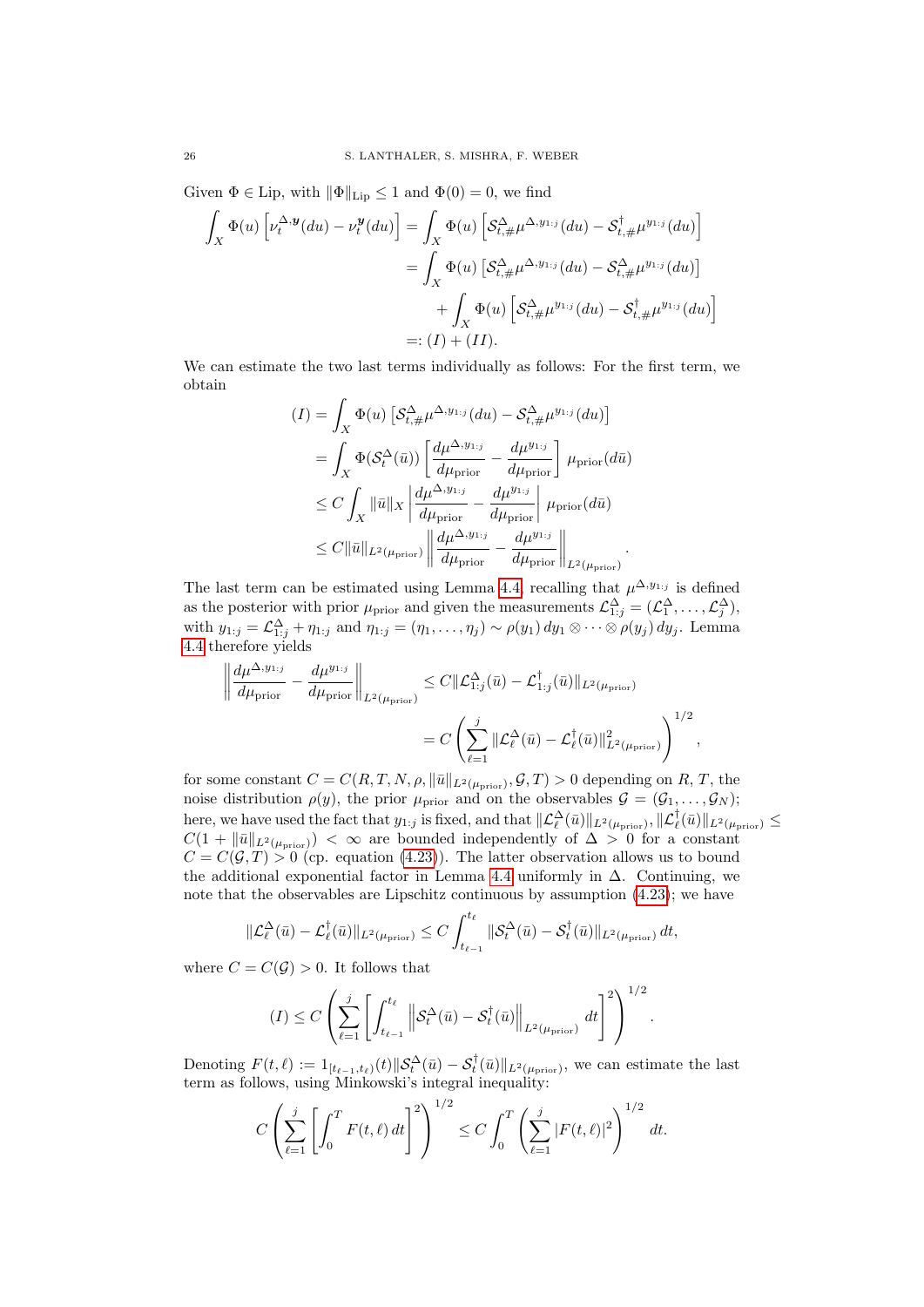Finally, recalling that all  $F(t, \ell), \ell = 1, \ldots, j$ , have disjoint supports in t, we conclude that

$$
(I) \leq C \int_0^T \left( \sum_{\ell=1}^j |F(t,\ell)|^2 \right)^{1/2} dt = C \sum_{\ell=1}^j \int_{t_{\ell-1}}^{t_\ell} |F(t,\ell)| dt
$$
  

$$
\leq C \int_0^T \|\mathcal{S}_t^{\Delta}(\bar{u}) - \mathcal{S}_t^{\dagger}(\bar{u})\|_{L^2(\mu_{\text{prior}})} dt.
$$

To estimate the second term, we note that

$$
\int_X \Phi(u) \left[ \mathcal{S}_{t,\#}^{\Delta} \mu^{y_{1:j}}(du) - \mathcal{S}_{t,\#}^{\dagger} \mu^{y_{1:j}}(du) \right] = \int_X \left[ \Phi(\mathcal{S}_t^{\Delta}(\bar{u})) - \Phi(\mathcal{S}_t^{\dagger}(\bar{u})) \right] \mu^{y_{1:j}}(d\bar{u})
$$
\n
$$
\leq \int_X \left\| \mathcal{S}_t^{\Delta}(\bar{u}) - \mathcal{S}_t^{\dagger}(\bar{u}) \right\|_X \mu^{y_{1:j}}(d\bar{u})
$$
\n
$$
\leq C \int_X \left\| \mathcal{S}_t^{\Delta}(\bar{u}) - \mathcal{S}_t^{\dagger}(\bar{u}) \right\|_X \mu_{\text{prior}}(d\bar{u})
$$
\n
$$
\leq C \left\| \mathcal{S}_t^{\Delta}(\bar{u}) - \mathcal{S}_t^{\dagger}(\bar{u}) \right\|_{L^2(\mu_{\text{prior}})}.
$$

Thus, employing the above estimates for  $(I)$  and  $(II)$ , we conclude that for any  $\Phi \in \text{Lip}, \|\Phi\|_{\text{Lip}} \leq 1$ , and for any  $t \in [0, T]$ , we have

$$
\int_{X} \Phi(u) \left[ \nu_t^{\Delta, \mathbf{y}}(du) - \nu_t^{\mathbf{y}}(du) \right] \le C \left\| \mathcal{S}_t^{\Delta}(\bar{u}) - \mathcal{S}_t^{\dagger}(\bar{u}) \right\|_{L^2(\mu_{\text{prior}})} + C \int_0^T \left\| \mathcal{S}_t^{\Delta}(\bar{u}) - \mathcal{S}_t^{\dagger}(\bar{u}) \right\|_{L^2(\mu_{\text{prior}})} dt.
$$

Taking the supremum over all such  $\Phi$  on the left, and integrating over  $t \in [0, T]$ , it follows that

$$
\int_0^T W_1 \left(\nu_t^{\Delta, \mathbf{y}}, \nu_t^{\mathbf{y}}\right) dt \le C \int_0^T \left\| \mathcal{S}_t^{\Delta}(\bar{u}) - \mathcal{S}_t^{\dagger}(\bar{u}) \right\|_{L^2(\mu_{\text{prior}})} dt,
$$
  

$$
C(P, T, N, \varepsilon, \|\bar{u}\|) \le C \sum_{i=1}^{\infty} C_i \le C \sum_{i=1}^{\infty} \varepsilon_i \text{ independent of } \Delta.
$$

where  $C = C(R, T, N, \rho, \|\bar{u}\|_{L^2(\mu_{\text{prior}})}, \mathcal{G}) > 0$  is independent of  $\Delta$ .

<span id="page-26-3"></span>4.5. Compactness results for Bayesian DA. In the present section, we will prove a compactness result, which applies in particular to the numerical approximations of the Navier-Stokes equations introduced in Section [2.3.2.](#page-9-3) We recall that, by Proposition [2.10,](#page-9-2) numerical solutions computed e.g. by suitable spectral schemes satisfy the following properties:

- <span id="page-26-0"></span> $(\Delta.1')$  Energy bound: There exists  $C > 0$ , independent of  $\Delta > 0$ , such that  $\|\mathcal{S}_t^{\Delta}(\bar{u})\|_{L^2_x} \leq \bar{B}_{\mathcal{S}} \|\bar{u}\|_{L^2_x},$
- <span id="page-26-2"></span>( $\Delta.2$ ) Coercivity:  $\int_0^T \|\nabla u^{\Delta}(t)\|_{L_x^2}^2 dt \leq \nu^{-1} \|\bar{u}\|_{L_x^2}^2$ ,
- <span id="page-26-1"></span> $(\Delta.3)$  Weak time-regularity: There exists  $C = C(||\bar{u}||), L > 0$ , such that  $||u^{\Delta}(t)$  $u^{\Delta}(s)\|_{H_x^{-L}} \leq C|t-s|$ . In particular, we have  $u^{\Delta} \in \text{Lip}([0,T]; H_x^{-L})$  uniformly in  $\Delta > 0$ .

When re-stating the first property, we have slightly relaxed  $(\Delta.1)$ , allowing for a uniformly bounded constant  $C > 0$  in  $(\Delta.1')$ .

Our compactness result is motivated by the study of statistical solutions of the compressible and incompressible Euler equations in [\[10,](#page-36-7) [23,](#page-37-12) [24\]](#page-37-11). There, it is shown that under a suitable average regularity condition, the sequence of discretized approximate solutions  $\mu_t^{\Delta} := \mathcal{S}_{t,\#}^{\Delta} \mu$  (push-forward by the discretized solution operator) is compact in  $\mathcal{P}_1(L_x^2)$ , provided that the following measure of average two-point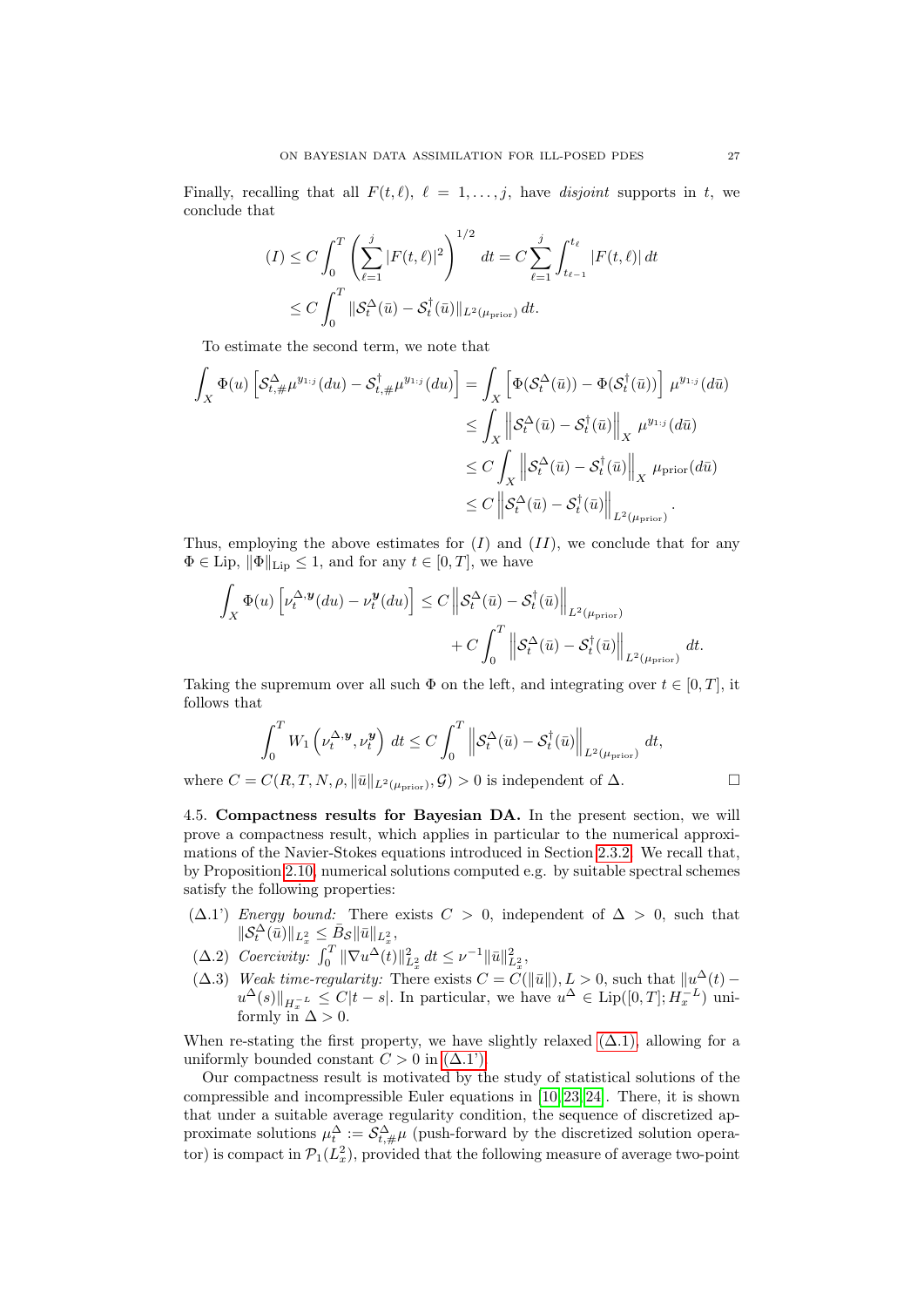correlations

<span id="page-27-0"></span>
$$
\mathscr{S}_2^T(\mu_t^{\Delta}; r) := \left( \int_0^T \int_{L_x^2} \mathscr{S}_2(u; r)^2 \, \mu_t^{\Delta}(du) \, dt \right)^{1/2}, \tag{4.24}
$$

are uniformly bounded as  $\Delta \rightarrow 0$ , where

$$
\mathcal{S}_2(u;r) := \left(\int_D \int_{B_r(0)} |u(x+h) - u(x)|^2 \, dh \, dx\right)^{1/2},\tag{4.25}
$$

measures the average of two-point correlations of u. The quantity  $r \mapsto \mathscr{S}_2^T(\mu_t^{\Delta}; r)$  is referred to as the (time-integrated) structure function of  $\mu_t^{\Delta}$ . For simplicity, we will state the following results in the periodic setting with domain  $D = \mathbb{T}^n \simeq [0, 2\pi]^n$ the  $2\pi$ -periodic torus, and with  $L_x^2 := L^2(\mathbb{T}^n;\mathbb{R}^n)$  the space of square-integrable vector fields on  $\mathbb{T}^n$ . More precisely, we state the following proposition, which follows from [\[24,](#page-37-11) Theorem 2.2]:

<span id="page-27-2"></span>**Proposition 4.6.** Let  $\mu_t^{\Delta}$  be of the form  $\mu_t^{\Delta} = \mathcal{S}_{t,\#}^{\Delta} \mu_{\text{prior}}$ , where  $\mathcal{S}_t^{\Delta} : L_x^2 \to L_x^2$ satisfies assumptions  $(\Delta.1^{\circ}), (\Delta.3)$ , and where  $\mu_{\text{prior}} \in \mathcal{P}_1(L_x^2)$  has bounded support, i.e. there exists  $M > 0$ , such that  $\mu_{\text{prior}}\left(\left\{\bar{u} \in L_x^2 \mid ||\bar{u}||_{L_x^2} \leq M\right\}\right) = 1$ . If there exists a modulus of continuity  $\phi(r)$ , such that

$$
\sup_{\Delta} \mathscr{S}_2^T(\mu_t^{\Delta}; r) \le \phi(r), \quad \forall r \ge 0,
$$

then  $\mu_t^{\Delta}$  is compact in  $L_t^1(\mathcal{P})$ .

Numerical evidence for the uniform boundedness of these structure functions  $\mathscr{S}_2^T(\mu_t^{\Delta}; r)$  has been presented for a variety of initial probability measures  $\mu_{\text{prior}} \in$  $\mathcal{P}_1(L_x^2)$  for the incompressible Euler equations (i.e. in the zero-viscosity limit of the Navier-Stokes equations) in [\[23,](#page-37-12) [24\]](#page-37-11), and in the context of hyperbolic conservation laws in [\[10\]](#page-36-7). While these results of [\[10,](#page-36-7) [23,](#page-37-12) [24\]](#page-37-11) were mostly based on empirical observations, in the present case of the Navier-Stokes equations, we will rigorously prove that the structure functions [\(4.24\)](#page-27-0) are uniformly bounded as  $\Delta \rightarrow 0$  (cp. Lemma [4.8,](#page-27-1) below). We will furthermore extend the compactness result summarized in Proposition [4.6](#page-27-2) to the Bayesian filtering context, when the underlying model is combined with additional measurements.

We formulate the numerically observed [\[10,](#page-36-7)23,24] bounds on  $\mathscr{S}_2^T(\mu_t^{\Delta}; r) \leq \phi(r)$ abstractly as the following assumption:

<span id="page-27-4"></span>**Assumption 4.7.** The prior  $\mu_{\text{prior}} \in \mathcal{P}_1(L_x^2)$  has bounded support, i.e. there exists  $M > 0$ , such that

<span id="page-27-3"></span>
$$
\mu_{\text{prior}}\left(\left\{\bar{u}\in L_x^2 \,|\, \|\bar{u}\|_{L_x^2}\leq M\right\}\right)=1,
$$

and there exists a modulus of continuity  $\phi(r)$ , such that

$$
\mathcal{S}_2^T(\mathcal{S}_{t,\#}^\Delta \mu_{\text{prior}}; r) \le \phi(r), \quad \forall r > 0, \ t \in [0, T], \tag{4.26}
$$

uniformly for all  $\Delta > 0$ . Here  $\mathcal{S}_{t,\#}^{\Delta} \mu_{\text{prior}}$  denotes the push-forward measure of the prior  $\mu_{\text{prior}}$  by the discretized solution operator  $\mathcal{S}_t^{\Delta}$ .

The next proposition shows that the structure function bound [\(4.26\)](#page-27-3) is automatically satisfied for numerical schemes satisfying  $(\Delta.2)$ :

<span id="page-27-1"></span>**Lemma 4.8.** Let  $\mu_{\text{prior}} \in \mathcal{P}_1(L_x^2)$  be a prior for the incompressible Navier-Stokes equations [\(2.8\)](#page-8-2), such that  $\int_{L_x^2} ||\bar{u}||_{L_x^2}^2 \mu_{\text{prior}}(d\bar{u}) < \infty$ . Let  $\mathcal{S}_t^{\Delta}: L_x^2 \to L_x^2$  denote the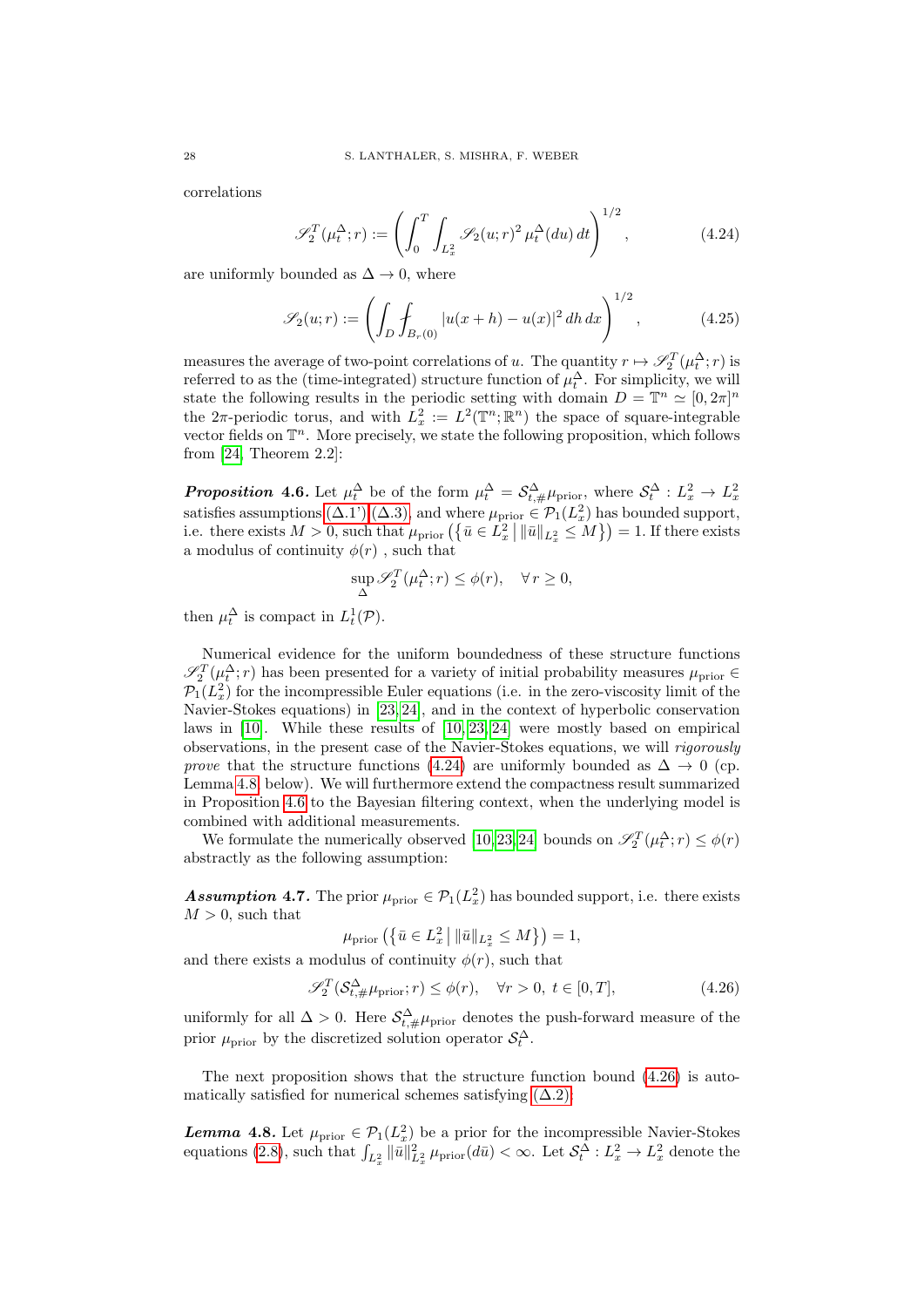approximate solution operator obtained from the spectral scheme [\(2.9\)](#page-9-1). Then we have the following a priori structure function bound:

$$
\mathscr{S}_2^T(\mathcal{S}_{t,\#}^{\Delta}\mu_{\text{prior}}; r) \leq \frac{r}{\sqrt{2\nu}} \left( \int_{L_x^2} \|\bar{u}\|_{L_x^2}^2 \mu_{\text{prior}}(d\bar{u}) \right)^{1/2}.
$$

In particular,  $\mathscr{S}_2^T(\mathcal{S}^{\Delta}_{t,\#}\mu_{\text{prior}}; r) \leq Cr$  is uniformly bounded by a modulus of continuity as  $\Delta \to 0$ .

Proof. By definition, we have

$$
\mathscr{S}_2^T(\mathcal{S}_{t,\#}^{\Delta}\mu_{\text{prior}};r)^2 = \int_{L_x^2} \left( \int_0^T \mathscr{S}_2(\mathcal{S}_t^{\Delta}(\bar{u});r)^2 dt \right) \mu_{\text{prior}}(d\bar{u}),
$$

where, setting  $u^{\Delta} = \mathcal{S}_t^{\Delta}(\bar{u}),$ 

$$
\mathscr{S}_2(u^{\Delta}; r)^2 = \int_{\mathbb{T}^d} \int_{B_r(0)} |u^{\Delta}(x+h) - u^{\Delta}(x)|^2 dh dx
$$
  
= 
$$
\int_{B_r(0)} ||u^{\Delta}(\cdot + h) - u^{\Delta}(\cdot)||_{L_x^2}^2 dh
$$
  

$$
\leq \int_{B_r(0)} ||\nabla u^{\Delta}||_{L_x^2}^2 |h|^2 dh
$$
  

$$
\leq ||\nabla u^{\Delta}||_{L_x^2}^2 r^2.
$$

By ( $\Delta$ .2), with  $u^{\Delta}(t) = \mathcal{S}_t^{\Delta}(\bar{u})$ , we have

$$
\int_0^T \|\nabla u^\Delta\|_{L_x^2}^2 dt \le \frac{1}{2\nu} \|\bar{u}\|_{L_x^2}^2.
$$

Thus, from the above estimates, we conclude that

$$
\int_0^T \mathscr{S}_2(\mathcal{S}_t^{\Delta}(\bar{u}); r)^2 dt = \int_0^T \mathscr{S}_2(u^{\Delta}; r)^2 dt \le r^2 \int_0^T \|\nabla u^{\Delta}\|_{L_x^2}^2 dt \le \frac{r^2}{2\nu} \|\bar{u}\|_{L_x^2}^2.
$$

Integration against  $\mu_{\text{prior}}(d\bar{u})$  yields

$$
\mathscr{S}_2^T (\mathcal{S}_{t,\#}^{\Delta} \mu_{\text{prior}}; r)^2 \leq \frac{r^2}{2\nu} \int_{L_x^2} ||\bar{u}||_{L_x^2}^2 \mu_{\text{prior}}(d\bar{u}),
$$

as claimed.  $\Box$ 

<span id="page-28-0"></span>Conditional on Assumption [4.7,](#page-27-4) we can now prove a compactness result for the filtering problem.

**Lemma 4.9.** Let  $S_t^{\Delta}: L_x^2 \to L_x^2$  be a sequence of approximate solution operators satisfying  $(\Delta.1')$ – $(\Delta.3)$ . Let  $\nu_t^{\Delta, y}$  be the solution of the associated filtering problem with prior  $\mu_{\text{prior}} \in \mathcal{P}_1(L_x^2)$  having bounded support, and measurements  $y = (y_1, \ldots, y_N)$ . If assumption [4.7](#page-27-4) holds, then  $\nu_t^{\Delta, y}$  is a compact sequence in  $L_t^1(\mathcal{P}), \text{ as } \Delta \to 0.$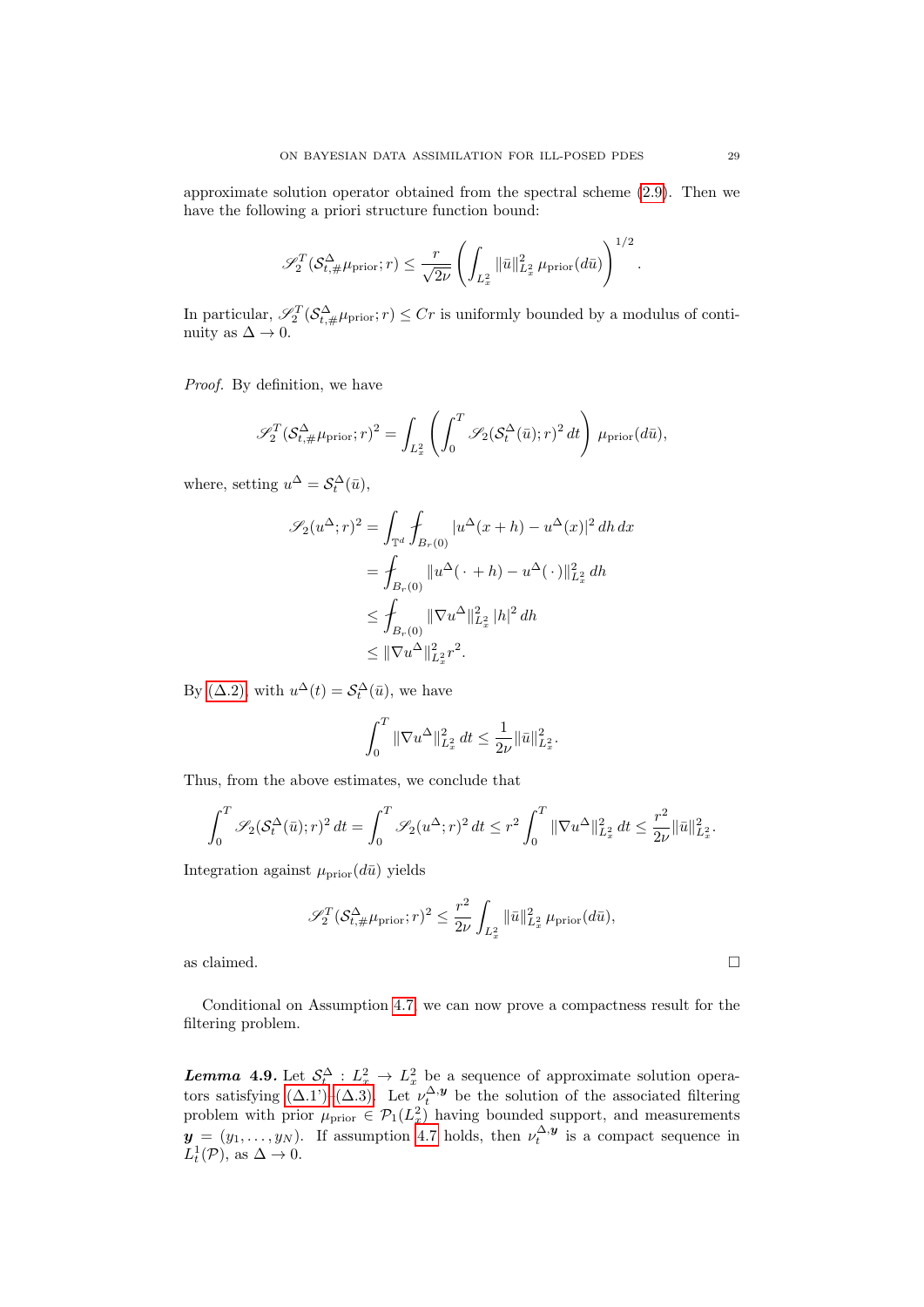Proof. We observe that the structure function can be written as

$$
\mathscr{S}_{2}^{T} \left(\nu_{t}^{\Delta,\mathbf{y}}; r\right)^{2} = \int_{0}^{T} \int_{L_{x}^{2}} \mathscr{S}_{2}(u; r)^{2} \nu_{t}^{\Delta,\mathbf{y}}(du) dt
$$
  
\n
$$
= \sum_{k=1}^{N} \int_{t_{k-1}}^{t_{k}} \int_{L_{x}^{2}} \mathscr{S}_{2}(u; r)^{2} \nu_{t}^{\Delta,\mathbf{y}}(du) dt
$$
  
\n
$$
= \sum_{k=1}^{N} \int_{t_{k-1}}^{t_{k}} \int_{L_{x}^{2}} \mathscr{S}_{2}(u; r)^{2} \left[\mathcal{S}_{t, \#}^{\Delta} \mu^{\Delta, y_{1:(k-1)}}\right](du) dt
$$
  
\n
$$
= \sum_{k=1}^{N} \int_{t_{k-1}}^{t_{k}} \int_{L_{x}^{2}} \mathscr{S}_{2}(\mathcal{S}_{t}^{\Delta}(\bar{u}); r)^{2} \mu^{\Delta, y_{1:(k-1)}}(d\bar{u}) dt.
$$

We recall that on the last line,  $\mu^{\Delta, y_{1:(k-1)}}$  is the solution of the BIP [\(3.3\)](#page-11-1). Using the uniform boundedness result for such BIP, Lemma [4.2,](#page-20-5) we conclude that

$$
\frac{d\mu^{\Delta, y_{1:(k-1)}}}{d\mu_{\text{prior}}} \leq C \exp\left(\sum_{j=1}^{k-1} |y_j|_{\Gamma}^2 + \sum_{j=1}^{k-1} \|\mathcal{L}_j^{\Delta}(\bar{u})\|_{L^2(\mu_{\text{prior}})}^2\right) \leq C \exp\left(|\mathbf{y}|_{\Gamma}^2 + \sum_{j=1}^N \|\mathcal{L}_j^{\Delta}(\bar{u})\|_{L^2(\mu_{\text{prior}})}^2\right).
$$

By our boundedness assumption  $(\Delta.1')$ , and the upper bound on observables (cp. equation [\(4.23\)](#page-24-0)), it follows that there exists a constant  $C = C(\text{Lip}(\mathcal{G}_i), B) > 0$ , such that

$$
\|\mathcal{L}_j^{\Delta}(\bar{u})\|_{L^2(\mu_{\text{prior}})} = C\left(1 + \|\bar{u}\|_{L^2(\mu_{\text{prior}})}\right) < \infty,
$$

is uniformly bounded. Since  $y$  is fixed, we conclude that there exists a constant  $C > 0$ , such that

$$
\frac{d\mu^{\Delta, y_{1:(k-1)}}}{d\mu_{\text{prior}}} \le C,
$$

and hence

$$
\mathscr{S}_{2}^{T}\left(\nu_{t}^{\Delta,\mathbf{y}}; r\right)^{2} = \sum_{k=1}^{N} \int_{t_{k-1}}^{t_{k}} \int_{L_{x}^{2}} \mathscr{S}_{2}(\mathcal{S}_{t}^{\Delta}(\bar{u}); r)^{2} \mu^{\Delta, y_{1:(k-1)}}(d\bar{u}) dt
$$
  
\n
$$
\leq \sum_{k=1}^{N} \int_{t_{k-1}}^{t_{k}} \int_{L_{x}^{2}} \mathscr{S}_{2}(\mathcal{S}_{t}^{\Delta}(\bar{u}); r)^{2} C \mu_{\text{prior}}(d\bar{u}) dt
$$
  
\n
$$
= C \sum_{k=1}^{N} \int_{t_{k-1}}^{t_{k}} \int_{L_{x}^{2}} \mathscr{S}_{2}(u; r)^{2} \left[\mathcal{S}_{t, \#}^{\Delta} \mu_{\text{prior}}\right](du) dt
$$
  
\n
$$
= C \int_{0}^{T} \int_{L_{x}^{2}} \mathscr{S}_{2}(u; r)^{2} \left[\mathcal{S}_{t, \#}^{\Delta} \mu_{\text{prior}}\right](du) dt
$$
  
\n
$$
= C \mathscr{S}_{2}^{T} \left(\mathcal{S}_{t, \#}^{\Delta} \mu_{\text{prior}}; r\right)^{2}
$$
  
\n
$$
\leq C \phi(r)^{2}.
$$

The last estimate follows from assumption [4.7.](#page-27-4) Thus,  $\mathscr{S}_2^T(\nu_t^{\Delta,\mathbf{y}};r) \leq$ √  $C\phi(r)$  is uniformly bounded by a modulus of continuity, implying compactness in  $L_t^1(\mathcal{P})$ , by Proposition [4.6.](#page-27-2)

Combining the uniform stability result of Theorem [3.8](#page-14-0) (applied to the numerical approximations  $\mathcal{S}_t^{\Delta}$  with Lemma [4.9](#page-28-0) and the a priori structure function estimate of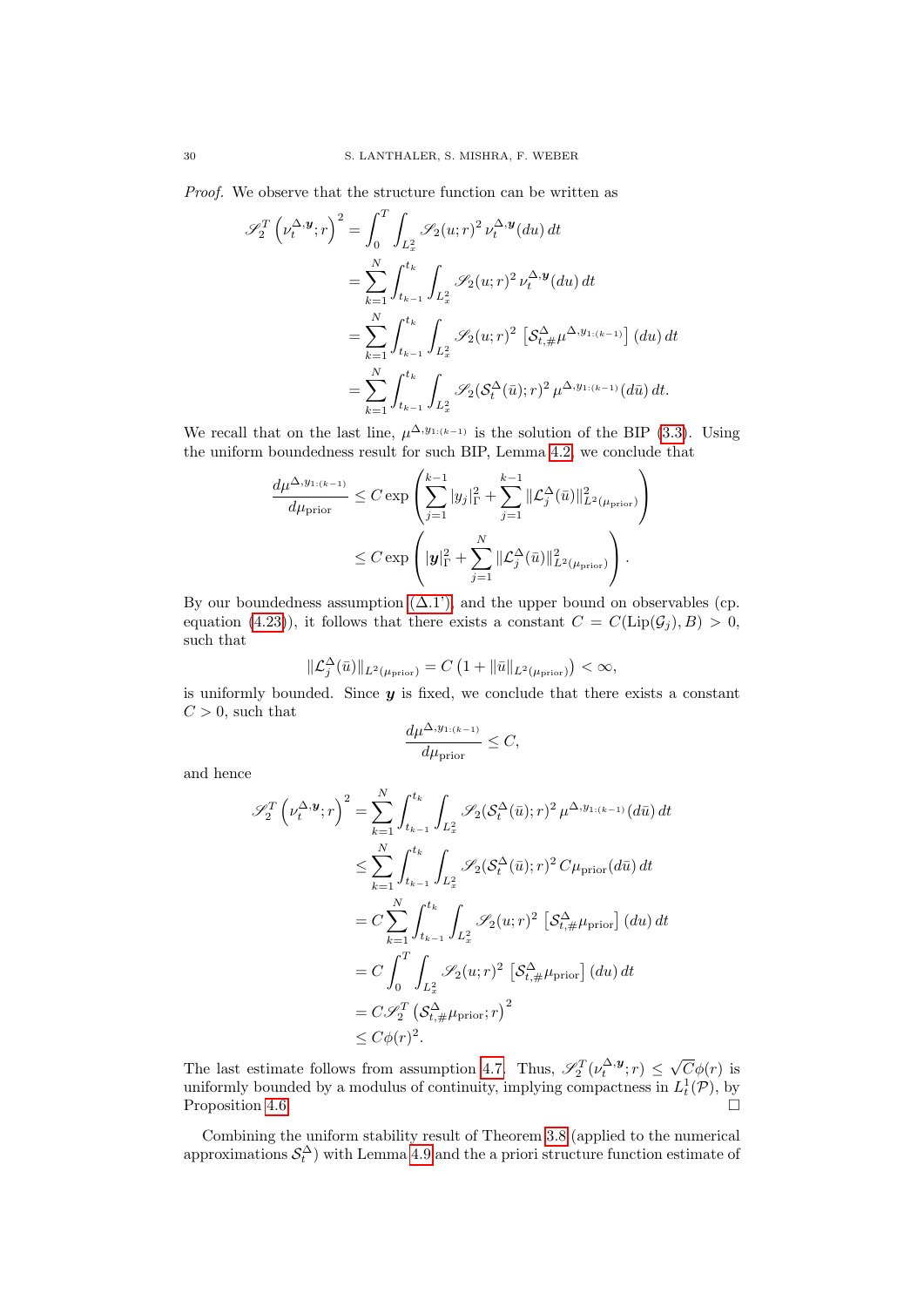Lemma [4.8,](#page-27-1) we can now prove Theorem [3.15](#page-16-2) on the compactness of the approximate filtering distributions for the Navier-Stokes equations.

*Proof of Theorem [3.15.](#page-16-2)* We first note that by  $(\Delta.1')$ , there exists a constant  $\bar{B}_{\mathcal{S}} >$ 0, such that uniformly in  $\Delta > 0$ , we have  $\|\mathcal{S}_t^{\hat{\Delta}}(\bar{u})\|_{L_x^2} \leq \bar{B}_{\mathcal{S}} \|\bar{u}\|_{L_x^2}$ , for all  $\bar{u} \in L_x^2$ . By Theorem [3.8,](#page-14-0) applied to the forward operator  $\mathcal{S}_t^{\Delta}$ , the mapping

<span id="page-30-0"></span>
$$
\mathbb{R}^{d\times N}\ni y\mapsto \nu_t^{\Delta,\boldsymbol{y}}\in L^1_t(\mathcal{P}),
$$

is uniformly bounded on any compact subsets  $K \subset \mathbb{R}^{d \times N}$  and uniformly equicontinuous on K; indeed, there exists  $R > 0$ , such that any  $y \in K$  satisfies  $|y|_{\Gamma} \leq R$ . By Theorem [3.8,](#page-14-0) there exists a constant  $C = C(R, \rho, N, \bar{B}_{\mathcal{S}}, ||\bar{u}||_{L^1(\mu_{\text{prior}})}) > 0$ , independent of  $\Delta > 0$ , such that for any  $t \in [0, T]$ , we have

$$
W_1(\nu_t^{\Delta, \mathbf{y}}, \nu_t^{\Delta, \mathbf{y}'}) \le C|\mathbf{y} - \mathbf{y}'|_{\Gamma}, \quad \forall |\mathbf{y}|_{\Gamma}, |\mathbf{y}'|_{\Gamma} \le R. \tag{4.27}
$$

We note that in the present case, under the assumptions of Theorem [3.15,](#page-16-2) we actually have  $\bar{B}_{\mathcal{S}} = 1$ , and  $||\bar{u}||_{L^1(\mu_{\text{prior}})} \leq M$ . Hence the constant  $C = C(R, \rho, N, M)$ depends only on  $R$ , the noise distribution  $\rho$ , the number of measurements  $N$  and on the upper bound on the support  $M$ . An immediate consequence of  $(4.27)$  is that

$$
\int_0^T W_1(\nu_t^{\Delta, \mathbf{y}}, \nu_t^{\Delta, \mathbf{y}'}) dt \leq C T |\mathbf{y} - \mathbf{y}'|_{\Gamma}, \quad \forall |\mathbf{y}|_{\Gamma}, |\mathbf{y}'|_{\Gamma} \leq R.
$$

Furthermore, by Lemma [4.9,](#page-28-0) the sets

$$
\left\{\nu_t^{\Delta,\mathbf{y}}\,\middle|\, \Delta>0\right\} \subset L_t^1(\mathcal{P}),
$$

are pre-compact for any fixed  $y \in \mathbb{R}^{d \times N}$  (pointwise compactness). By the Arzelá-Ascoli theorem [A.1,](#page-36-14) the claimed compactness result follows.  $\Box$ 

We finally would like to emphasize that while we have chosen the incompressible Navier-Stokes equations as our main prototypical example of ill-posed problems arising in fluid mechanics, the results of the present section apply to more general models, as will be briefly indicated next.

4.6. Comment on related models: Hyperbolic systems of conservation laws. The results of this work apply, for example, to the numerical approximation of Bayesian inverse problems for hyperbolic systems of conservation laws. Again, we take as our domain  $D = \mathbb{T}^n = [0, 2\pi]^n$  with periodic boundary conditions. We recall that a system of conservation laws is a PDE of the form

<span id="page-30-1"></span>
$$
\partial_t u^i + \sum_{j=1}^n \partial_j \left( F^{ij}(u) \right) = 0,\tag{4.28}
$$

describing the temporal evolution of m conserved quantities  $u^1, \ldots, u^m : D \times$  $[0, T] \to \mathbb{R}$ , and  $F^{ij} : \mathbb{R}^m \to \mathbb{R}$  are the fluxes. It is convenient to write the system [\(4.28\)](#page-30-1) in the succinct form

# $\partial_t u + \text{div}(F(u)) = 0,$

where  $u = (u^1, \dots, u^m) : D \times [0, T] \to \mathbb{R}^m$  and  $F = (F^{ij}) : \mathbb{R}^m \to \mathbb{R}^{m \times n}$ . The system of conservation laws [\(4.28\)](#page-30-1) is called hyperbolic, provided that the Jacobian  $D_u(F \cdot n)$  possesses real eigenvalues for all unit vectors  $n \in \mathbb{R}^n$  with  $|n| = 1$ . A great variety of systems in continuum mechanics can be formulated as hyperbolic systems of conservation laws, including the compressible Euler equations of gas dynamics, the shallow water equations of oceanography, the Magneto-Hydro-Dynamics (MHD) equations of plasma physics, and the equations of nonlinear elastodynamics [\[7\]](#page-36-5).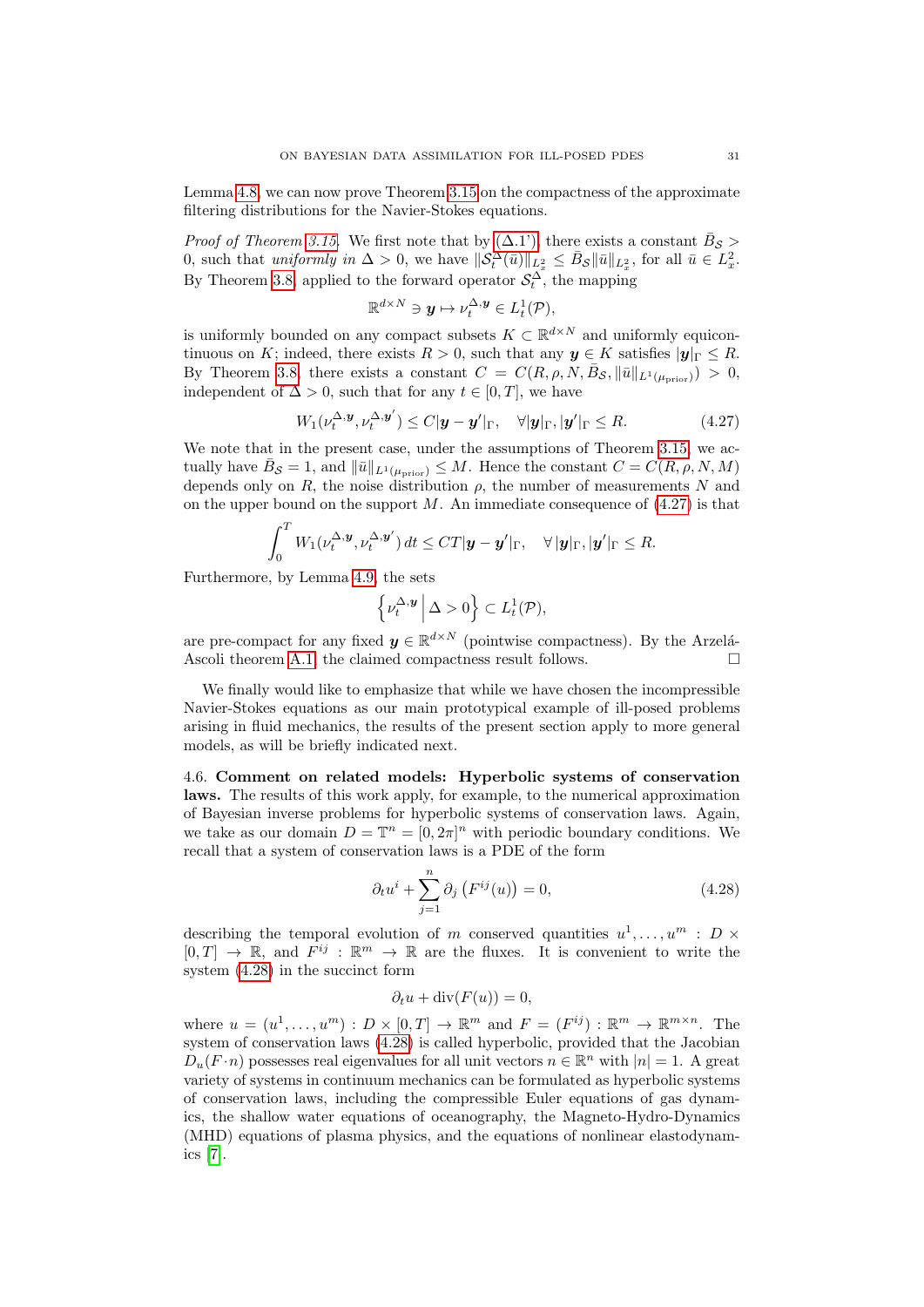As it is well-known, even in the special case of a scalar conservation law  $(m = 1)$ , weak solutions to [\(4.28\)](#page-30-1) are not necessarily unique. It is therefore necessary to augment hyperbolic conservation laws [\(4.28\)](#page-30-1) with additional entropy, or admissibility conditions. These entropy conditions are based on the existence of an entropy/entropy-flux pair  $(\eta, q)$  consisting of a convex function  $\eta : \mathbb{R}^m \to \mathbb{R}$  and a flux  $q: \mathbb{R}^m \to \mathbb{R}^n$ , such that

$$
D_u q = D_u \eta \cdot D_u F.
$$

Here,  $D_u q$ ,  $D_u \eta$  denote the Jacobian matrices of  $q(u)$  and  $\eta(u)$ . A weak solution u of  $(4.28)$  is called an *entropy* weak solution, provided that, in addition to  $(4.28)$ , also

$$
\partial_t \eta(u) + \text{div}(q(u)) \le 0,\tag{4.29}
$$

holds in the sense of distributions.

In the following we will restrict our attention to hyperbolic systems of conservation laws for which

<span id="page-31-0"></span>
$$
||D^2F||_{L^{\infty}} < \infty,
$$

and which admit a coercive, smooth flux function  $\eta(u) \in C^2(\mathbb{R}^m)$ , in the sense that there exist constants  $c, C > 0$ , such that

$$
c \le (D^2 \eta(u)v, v) \le C, \quad \forall u, v \in \mathbb{R}^m, \text{ with } |v| = 1.
$$

Note that in this case, the entropy admissibility condition [\(4.29\)](#page-31-0) implies, upon integration over  $D$ , an a priori bound of the form

$$
||u(t)||_{L^2} \leq B_{\mathcal{S}} ||\overline{u}||_{L^2},
$$

for any admissible weak solution u with initial data  $u(t = 0) = \overline{u}$ .

4.6.1. Numerical methods. In the context of systems of conservation laws, a popular method of choice are finite volume and finite difference methods, as e.g. employed in the numerical experiments for statistical solutions of [\[10\]](#page-36-7). We briefly review the form of these numerical schemes, following [\[10,](#page-36-7) Section 4.1]. For a more complete review, we refer to e.g. [\[15,](#page-36-15) [29\]](#page-37-18).

The computational spatial domain is discretized by a collection of cells

$$
\{(x_{i^1-1/2}^1, x_{i^1+1/2}^1) \times \cdots \times (x_{i^n-1/2}^n, x_{i^n+1/2}^n)\}_{(i^1,\ldots,i^n)},
$$

with corresponding cell midpoints

$$
x_{i^1,\dots,i^n} = \left(\frac{x_{i^1+1/2}^1 + x_{i^1-1/2}^1}{2}, \dots, \frac{x_{i^n+1/2}^n + x_{i^n-1/2}^n}{2}, \right).
$$

We assume that the mesh is equidistant, i.e. for some  $\Delta > 0$  we have

$$
x_{i^k+1/2}^k - x_{i^k-1/2}^k \equiv \Delta, \quad \forall \, k = 1, \ldots, n.
$$

For  $\mathbf{i} = (i^1, \ldots, i^n)$ , we denote the averaged value in the cell at time  $t \geq 0$  by  $u_{\mathbf{i}}^{\Delta}(t) = u_{(i^1,\ldots,i^n)}^{\Delta}(t)$ . We consider the following semi-discrete scheme

$$
\frac{d}{dt}u_{i^{1},...,i^{n}}^{\Delta}(t) + \sum_{k=1}^{n} \frac{1}{\Delta} \left( F^{k,\Delta}(u_{i-(q-1)\mathbf{e}_{k}}^{\Delta}(t),...,u_{i+q\mathbf{e}_{k}}^{\Delta}(t)) \right)
$$
(4.30)

<span id="page-31-1"></span>
$$
-F^{k,\Delta}(u_{\mathbf{i}-q\mathbf{e}_k}^{\Delta}(t),\ldots,u_{\mathbf{i}+(q-1)\mathbf{e}_k}^{\Delta}(t))=0,
$$
 (4.31)

and  $u_{i_1,\ldots,i_n}^{\Delta}(0) = \overline{u}(x_{i_1,\ldots,i_n}).$  Here,  $\mathbf{e}_1,\ldots,\mathbf{e}_n$  are the canonical unit vectors in  $\mathbb{R}^n$ .  $F^{k,\Delta}$  denotes the numerical flux function in direction  $k = 1, \ldots, n$ , and  $\overline{u}_i =$  $f_{C_i} u_0(x) dx$  is the average of the initial data over the i-th cell.

<span id="page-31-2"></span>As in [\[10\]](#page-36-7), we make the following assumptions on the discretization  $(4.30)$ :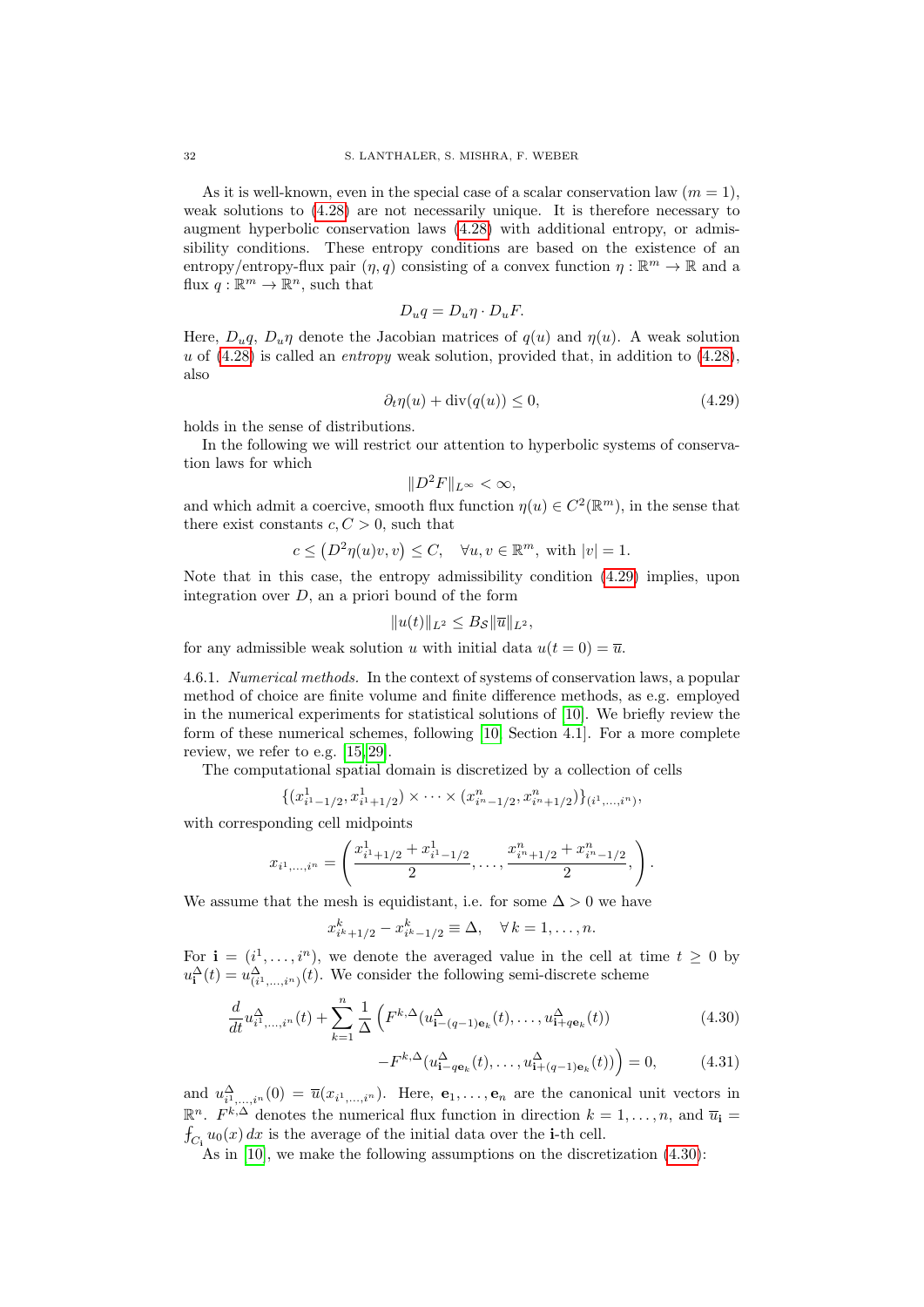**Assumption 4.10.** We assume that the finite volume scheme  $(4.30)$  is consistent in the sense that there exists a constant  $C > 0$  such that for  $k = 1, \ldots, d$ ,

$$
|F^{k,\Delta}(u_{\mathbf{i}-(q-1)\mathbf{e}_k}^{\Delta},\ldots,u_{\mathbf{i}+q\mathbf{e}_k}^{\Delta})-f^k(u_{\mathbf{i}}^{\Delta})|\leq C\sum_{j=-q+1}^q|u_{\mathbf{i}}^{\Delta}(t)-u_{\mathbf{i}+j\mathbf{e}_k}^{\Delta}(t)|
$$

and the discretized solutions satisfy

(1)  $L^2$  bound: There exists  $C > 0$  such that

$$
\Delta^d \sum_{\mathbf{i}} |u_{\mathbf{i}}^{\Delta}(t)|^2 \leq C \Delta^d \sum_{\mathbf{i}} |\overline{u}_{\mathbf{i}}|^2,
$$

(2) weak BV bound: There exists  $s \geq 2$ , such that

$$
\Delta^d \int_0^T \sum_{k=1}^d \sum_{\mathbf{i}} |u_{\mathbf{i}+\mathbf{e}_k}(\mathbf{t}) - u_{\mathbf{i}}^\Delta(\mathbf{t})|^s \, dt \le C\Delta,
$$

with the constant  $C = C(||\overline{u}||_{L_x^2})$  depending only on the  $L^2$ -norm of the initial data.

**Remark 4.11.** It is not difficult to see that, under Assumption [4.10,](#page-31-2) the discrete solution operator  $S_t^{\Delta}: L_x^2 \to L_x^2$ , which is obtained by locally constant reconstruction (or suitable higher-order variants),

$$
S_t^{\Delta}(\overline{u}):=\sum_{\bf i}u^{\Delta}_{\bf i}(t)1_{C_{\bf i}},
$$

satisfies the assumptions  $(\Delta.1')$  and  $(\Delta.3)$  of Section [4.5.](#page-26-3) Furthermore, as pointed out in [\[10,](#page-36-7) Remark 4.2], many examples of finite volume/difference schemes can be shown to satisfy Assumption [4.10.](#page-31-2) Examples include the so-called entropy stable Lax-Wendroff schemes and the TeCNO schemes of [\[11\]](#page-36-16).

Based on the results of sections [4.2](#page-19-6) and [4.5,](#page-26-3) we immediately obtain:

Result 4.12. Assume that the FV scheme  $(4.30)$  satisfies Assumption [4.10.](#page-31-2) If  $\mu_{\text{prior}} \in \mathcal{P}_1(L_x^2)$ , then the posteriors  $\mu^{\Delta, y}$  of the BIP [\(4.2\)](#page-19-1) for the hyperbolic conservation law are uniformly stable in y, for any  $\Delta > 0$ ; i.e., for any  $R > 0$  there exists a constant  $C > 0$ , independent of  $\Delta$ , such that

$$
W_1(\mu^{\Delta, y}, \mu^{\Delta, y'}) \le C|y - y'|_{\Gamma}, \quad \forall |y|_{\Gamma}, |y'|_{\Gamma} \le R.
$$

Furthermore, the posteriors  $\mu^{\Delta, y}$  form a compact sequence in  $\mathcal{P}_1(L_x^2)$ .

This result complements recent work in [\[31\]](#page-37-19), where (uncondintional) convergence was shown for the case of scalar conservation laws  $(m = 1)$ . For the filtering problem, we have:

**Result 4.13.** Assume that the FV scheme  $(4.30)$  satisfies Assumption [4.10.](#page-31-2) Then the approximate solutions  $\nu_t^{\Delta, \mathbf{y}}$  of the filtering problem computed by the FV scheme are uniformly stable with respect to the measurements  $y$ , in the sense of  $(3.15)$ , for any  $\Delta > 0$ . In addition, if the prior  $\mu_{\text{prior}} \in \mathcal{P}_1(L_x^2)$  satisfies Assumption [4.7,](#page-27-4) then the posteriors  $\nu_t^{\Delta, y}$  form a compact sequence in  $L_t^1(\mathcal{P})$ .

**Remark 4.14.** The validity of Assumption [4.7](#page-27-4) has been investigated for a diverse set of initial priors in [\[10\]](#page-36-7). The numerical evidence, presented in [\[10\]](#page-36-7) strongly suggest that it is fulfilled for the cases considered there, and we conjecture that the structure functions [\(4.26\)](#page-27-3) are uniformly bounded for a wide range of priors of practical relevance.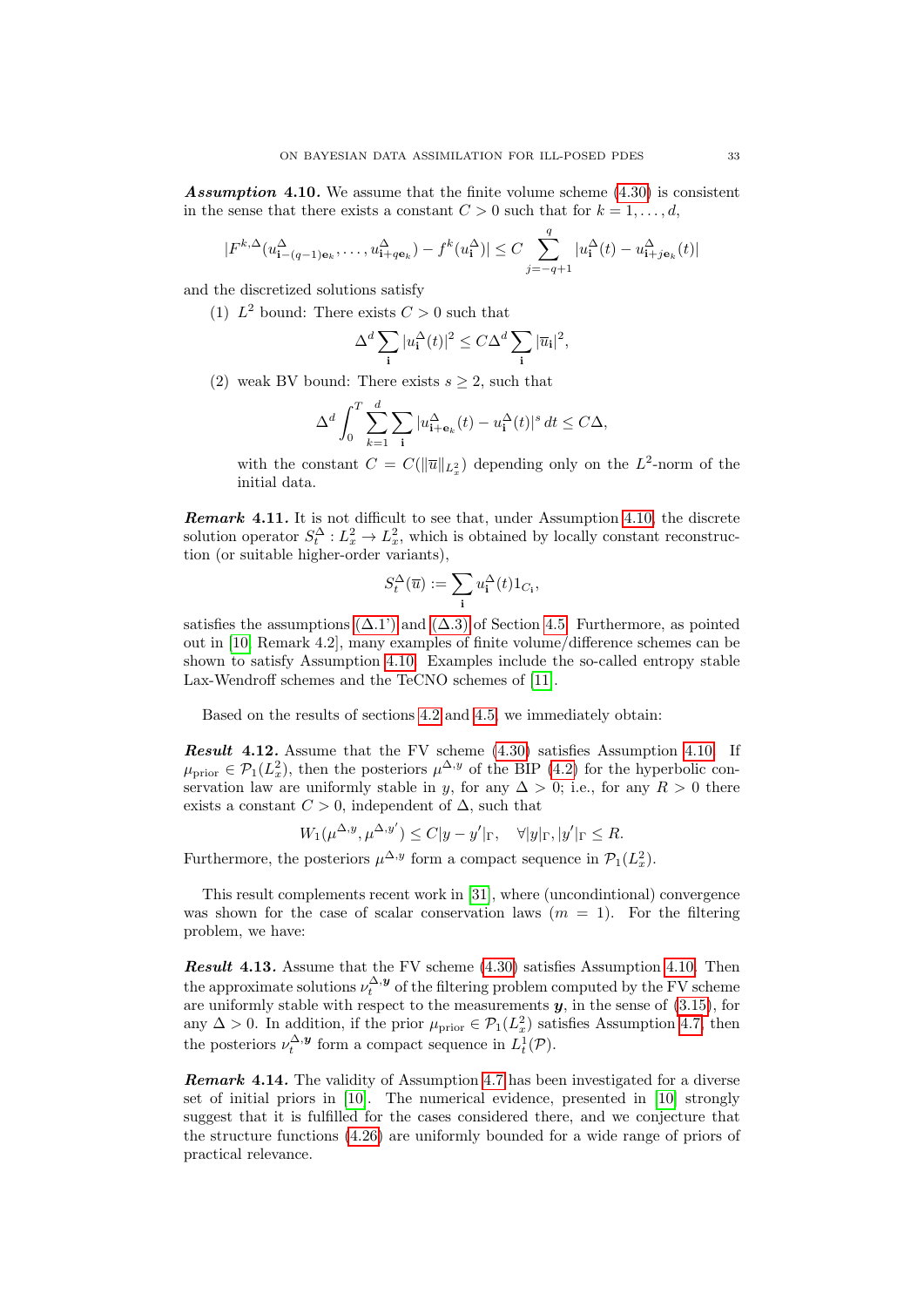**Remark 4.15.** The current section has been formulated for hyperbolic systems of convergence laws with a strictly convex entropy. The main reason for this restriction is that the results of Section [4.5,](#page-26-3) and the compactness proof of [\[24\]](#page-37-11) are based on the  $L^2$ -framework that is natural in the context of the incompressible Euler equations. However, there should be no essential difficulty in extending these results to  $L^p$ based spaces for  $p \neq 2$ .

#### 5. Discussion

<span id="page-33-0"></span>The Bayesian framework has been well-established as a suitable formulation of inverse problems arising in the context of PDEs [\(1.1\)](#page-0-0) [\[36\]](#page-37-0). The well-posedness of the Bayesian inverse problem has been demonstrated under very mild assumptions on the well-posedness of the forward problem for the underlying PDE, requiring essentially only the existence and uniqueness of solutions defined on an infinitedimensional Banach space [\[25,](#page-37-2)[35\]](#page-37-3). Corresponding well-posedness results for data assimilation have focused mostly on finite-dimensional problems with Gaussian noise and when the solution operator is continuous [\[26\]](#page-37-6).

However, for a large numbers of PDEs, such as the fundamental equations of fluid dynamics, the forward problem may not be well-posed. Existence, uniqueness or stability of solutions are either not true or can not be established rigorously. This issue is further exacerbated by the fact that for many of these PDEs, numerical approximations either may not converge on mesh refinement or converge too slowly to be useful. This is often a result of the sensitivity of solutions to small perturbations and the appearances of structures at smaller and smaller scales, as the grid is refined [\[9,](#page-36-17) [10,](#page-36-7) [14\]](#page-36-18).

Our main aim in this paper was to investigate Bayesian data assimilation (filtering) for such PDEs with a very unstable or even ill-posed forward problem. Our main results, summarized in Section [3,](#page-10-0) concern the properties of the time-dependent filtering distribution  $\nu_t^{\mathbf{y}}$  (exact posterior based on the underlying "ground truth" map  $S_t^{\dagger}$  and numerical approximations  $\nu_t^{\Delta, y}$  based on a approximate solution operator  $S_t^{\Delta}$ , with  $\Delta > 0$  a discretization parameter (grid size) and  $y = (y_1, \ldots, y_N)$ being finite-dimensional (noisy) measurements acquired over time  $t \in [0, T]$ . We were able to show:

- (Well-posedness) We prove that Bayesian filtering is well-posed under very general assumptions on the forward solution operator  $S_t^{\dagger}: X \to X;$ in particular, we show that the measurement-to-posterior mapping  $y \mapsto \nu_t^y$ is locally Lipschitz continuous, even if the forward mapping  $\bar{u} \mapsto \mathcal{S}_t^{\dagger}(\bar{u})$  is discontinuous (cp. Theorem [3.8\)](#page-14-0).
- (Consistency) We prove that approximations  $\nu_t^{\Delta, y} \approx \nu_t^y$  of the filtering distribution, e.g., arising from numerical discretization of the underlying PDE at mesh size  $\Delta > 0$ , converge to the exact posterior as  $\Delta \rightarrow 0$ . provided that the approximate solution operators  $S_t^{\overline{\Delta}} \to S_t^{\dagger}$  converge only in a mean-square sense relative to the prior, (cp. Theorem [3.12\)](#page-14-2).
- (Compactness and stability) We demonstrate that even in the absence of any convergence-guarantees of the approximate solution operators  $\mathcal{S}_t^{\Delta}$ :  $X \rightarrow X$ , the corresponding approximate Bayesian filtering distributions  $\{\mu^{\Delta,y}\}_{\Delta>0}$  form a *compact sequence* under mild conditions (satisfied e.g. by the Navier-Stokes equations), and hence possess limit points, (cp. Theorem [3.15\)](#page-16-2).

The well-posedness results in the context of Bayesian data assimilation presented in this work, even for models for which the forward problem may be ill-posed, have been derived under mild assumptions and are applicable to a wide range of models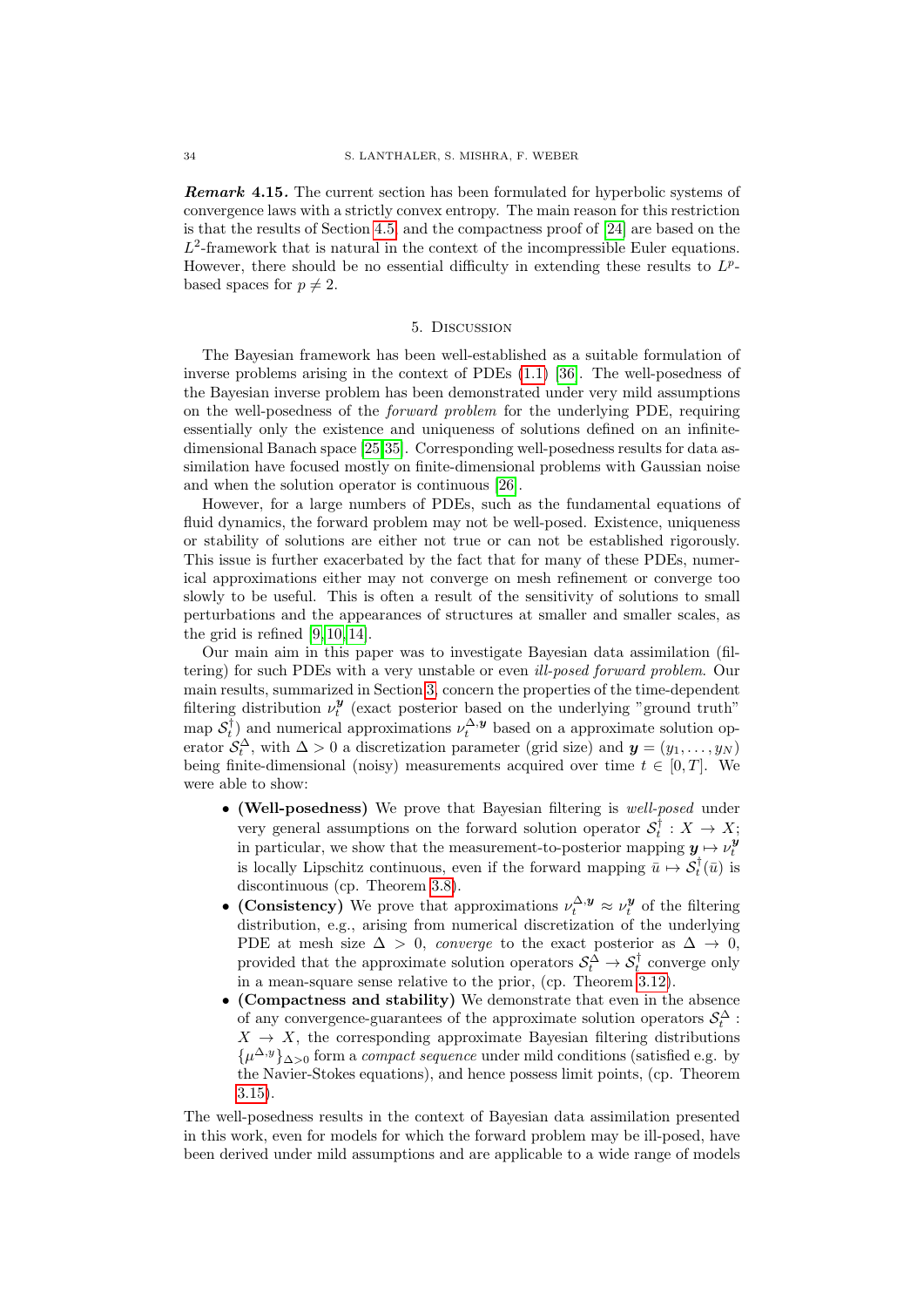encountered in practice. The stability results should be of particular significance to practitioners, as they demonstrate that under readily verifiable conditions on the numerical scheme, the approximate solutions of the data assimilation problem are stable with respect to perturbations of the measurements, independently of the numerical resolution and physical parameters such as the viscosity.

Our consistency results do not only imply the convergence of the filtering distributions  $\nu_t^{\Delta, y} \to \nu_t^y$  given convergent approximations of the forward problem  $S_t^{\Delta} \to S_t^{\dagger}$ , but they also provide *quantitative error bounds* on the (Wasserstein-) distance between the exact and approximate filtering distributions. These upper bounds are obtained in terms of the mean-square distance between the exact and approximate solution operators with respect to the prior. Such quantitative estimates are not only of importance in studying the convergence of Bayesian filtering based on traditional numerical discretizations, but also open up the possibility of deriving similar quantitative bounds for Bayesian data assimilation based on novel neural network-based operator learning frameworks such as [\[30\]](#page-37-17), extending the work [\[20\]](#page-37-20) to the Bayesian filtering context (cp. Remark [3.14\)](#page-15-1).

Finally, the general compactness properties uncovered in the present work allow us to define a set of candidate solutions to the filtering problem, generated by suitable numerical schemes. As this set can be shown to be non-empty a priori, this potentially opens up the possibility of identifying the correct solution among these candidates by a suitable selection criterion to single out a "canonical" posterior amongst the set of candidate solutions. We propose to further investigate these questions in forthcoming work.

### Appendix A. Mathematical complements

<span id="page-34-1"></span>A.1. L<sup>p</sup>norms. Let X be a separable Banach space, and let  $\mu_{\text{prior}} \in \mathcal{P}(X)$  be a probability measure. We introduce the  $L^p(\mu_{\text{prior}})$ -norm  $(p \in [1,\infty])$  of a Borel measurable mapping  $\mathcal{F}: X \to Y$ ,  $\bar{u} \mapsto \mathcal{F}(\bar{u})$ , with X, Y Banach space, as follows:

$$
\|\mathcal{F}\|_{L^p(\mu_{\text{prior}})} := \begin{cases} \left(\int_X \|\mathcal{F}(\bar{u})\|_Y^p \mu_{\text{prior}}(d\bar{u})\right)^{1/p}, & (p < \infty),\\ \underset{\bar{u} \sim \mu_{\text{prior}}}{\text{ess sup}} \|\mathcal{F}(\bar{u})\|_Y, & (p = \infty), \end{cases} (A.1)
$$

where we recall that for  $p = \infty$ , the essential supremum is defined by

$$
\operatorname*{ess\,sup}_{\bar{u}\sim \mu_{\mathrm{prior}}} \|\mathcal{F}(\bar{u})\|_{Y}:=\sup\Big\{M>0\ \Big|\ \mu_{\mathrm{prior}}(\{\bar{u}\,|\, \|\mathcal{F}(\bar{u})\|_{X}>M\})>0\Big\}.
$$

In particular, if  $Y = X$  and if  $X \to X$ ,  $\bar{u} \mapsto \mathcal{F}(\bar{u}) = \bar{u}$  is given by the identity mapping, then we have (for  $p < \infty$ ):

$$
\|\bar{u}\|_{L^p(\mu_{\text{prior}})} = \left(\int_X \|\bar{u}\|_X^p \mu_{\text{prior}}(d\bar{u})\right)^{1/p}.
$$

<span id="page-34-0"></span>A.2. Wasserstein distance. In this section, we introduce the notation for the rest of the paper and recall some preliminaries that are necessary to define the Bayesian inverse problem in a mathematically precise manner.

Given a separable Hilbert space X, we denote by  $\mathcal{P}(X)$  the space of Borel probability measures on X. The term "measurable" will always refer to Borel measurability. A sequence  $\mu^{\Delta} \in \mathcal{P}(X)$  is said to converge weakly to a limit  $\mu$ , denoted  $\mu^{\Delta} \rightarrow \mu$ , if

$$
\int_X \phi(u) \,\mu^{\Delta}(du) \to \int_X \phi(u) \,\mu(du), \qquad \forall \phi \in C_b(X),
$$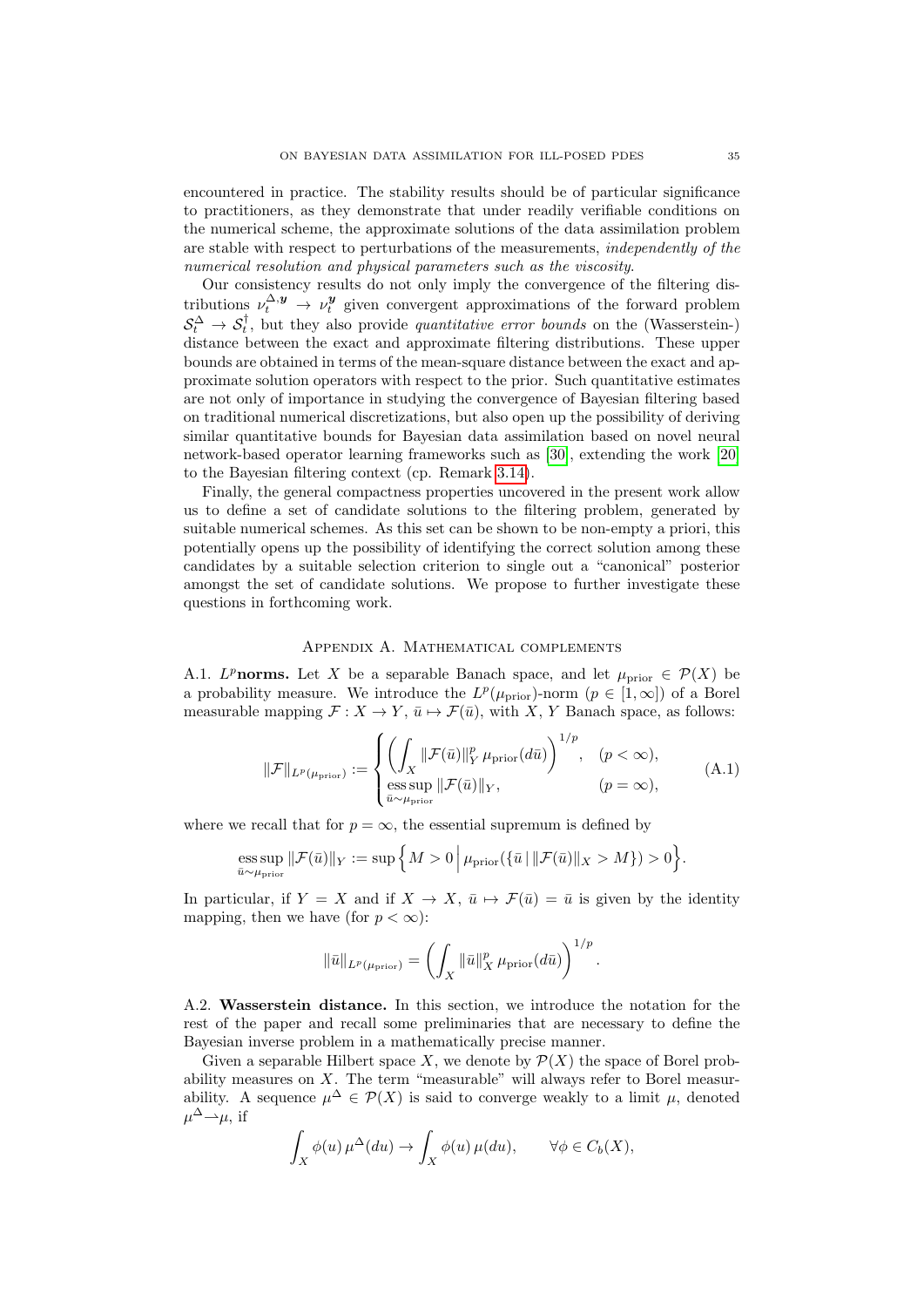where  $C_b(X)$  denotes the space of bounded, continuous functions on X. We denote by  $\mathcal{P}_p(X)$  the space of Borel probability measures  $\mu \in \mathcal{P}(X)$ , possessing finite p-th moments,  $\int_X ||u||_X^p \mu(du) < \infty$ , metrized by the *p*-Wasserstein distance  $W_p$ :

$$
W_p(\mu, \nu) := \inf_{\pi \in \Gamma(\mu, \nu)} \left( \int_{X \times X} ||u - v||_X^p \pi(du, dv) \right)^{1/p}.
$$
 (A.2)

Here,  $\Gamma(\mu, \nu)$  is the set of couplings between  $\mu$  and  $\nu$ , i.e. probability measures  $\pi$  on  $X \times X$ , with projections  $(Proj_1)_\# \pi = \mu$ ,  $(Proj_2)_\# \pi = \nu$ . Given a map  $F : X \to Y$ , we denote by  $F_{\#}\mu \in \mathcal{P}(Y)$  the push-forward of a probability measure  $\mu \in \mathcal{P}(X)$  by  $F$ ; the push-forward measure satisfies the relation

$$
\int_Y \phi(v) \ (F_{\#}\mu)(dv) = \int_X (\phi \circ F)(u) \, \mu(du),
$$

for all measurable functions  $\phi: Y \to \mathbb{R}$  such that  $\phi \circ F \in L^1(\mu)$ . We recall that the 1-Wasserstein distance  $W_1(\mu, \nu)$  between measures  $\mu, \nu \in \mathcal{P}_1(X)$  can also be determined via the Kantorovich duality:

$$
W_1(\mu, \nu) = \sup_{\Phi} \int_X \Phi(u) \left[ \mu(du) - \nu(du) \right], \tag{A.3}
$$

where the supremum is taken over all Lipschitz continuous  $\Phi \in \text{Lip}(X)$ , with  $\|\Phi\|_{\text{Lip}} \leq 1$ , and we define the semi-norm  $\|\cdot\|_{\text{Lip}}$  by

<span id="page-35-0"></span>
$$
\|\Phi\|_{\text{Lip}} := \sup_{u \neq v} \frac{|\Phi(u) - \Phi(v)|}{\|u - v\|_X}.
$$
 (A.4)

We also recall that for a sequence of measures  $\mu^{\Delta} \in \mathcal{P}_1(X)$ ,  $\Delta \to 0$ , and  $\mu \in \mathcal{P}_1(X)$ , we have

$$
\lim_{\Delta \to 0} W_1(\mu^{\Delta}, \mu) = 0 \iff \left\{ \int_X \|u\|_X \mu^{\Delta}(du) \to \int_X \|u\|_X \mu(du). \right\}
$$
 (A.5)

We finally prove that if  $\mathcal{F}: X \to X$  is a Lipschitz continuous map and  $\mathcal{F}_\#$ :  $\mathcal{P}_1(X) \to \mathcal{P}_1(X)$  denotes the push-forward under F, then  $\text{Lip}(\mathcal{F}: X \to X)$  $\text{Lip}(\mathcal{F}_\#:\mathcal{P}_1(X)\to\mathcal{P}_1(X)),$  which implies the claim of Proposition [3.4,](#page-12-0) for  $\mathcal{F}=\mathcal{S}_t^{\dagger}$ .

*Proof of Proposition [3.4.](#page-12-0)* Let  $\mathcal{F}: X \to X$  be any Lipschitz continuous map (in particular, the following applies to  $\mathcal{F} = \mathcal{S}_t^{\dagger} : X \to X$ ). By definition, we have

$$
W_1(\mathcal{F}_{\#}\mu, \mathcal{F}_{\#}\mu') = \inf_{\pi \in \Gamma(\mathcal{F}_{\#}\mu, \mathcal{F}_{\#}\mu')} \int_{X \times X} ||u - u'||_X \pi(du, du')
$$
  
\n
$$
\leq \inf_{\pi \in \Gamma(\mu, \mu')} \int_{X \times X} ||u - u'||_X (\mathcal{F} \times \mathcal{F})_{\#} \pi(du, du')
$$
  
\n
$$
= \inf_{\pi \in \Gamma(\mu, \mu')} \int_{X \times X} ||\mathcal{F}(u) - \mathcal{F}(u')||_X \pi(du, du')
$$
  
\n
$$
\leq \text{Lip}(\mathcal{F}) \inf_{\pi \in \Gamma(\mu, \mu')} \int_{X \times X} ||u - u'||_X \pi(du, du')
$$
  
\n
$$
= \text{Lip}(\mathcal{F}) W_1(\mu, \mu').
$$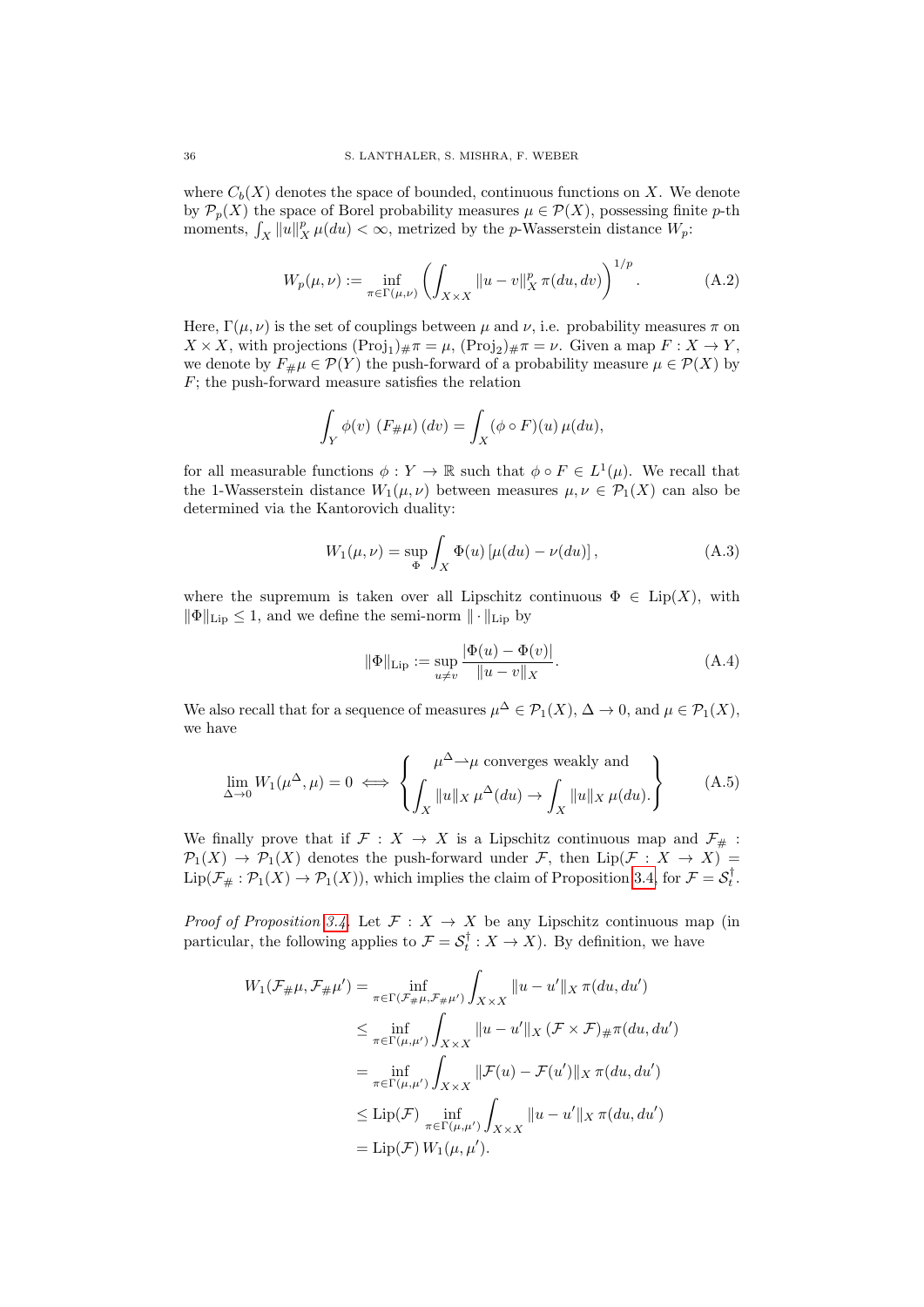To see the optimality of  $\text{Lip}(\mathcal{F})$ , we note that for any  $\tilde{L} > 0$ , such that  $W_1(\mathcal{F}_\# \mu, \mathcal{F}_\# \mu') \leq$  $\widetilde{L}W_1(\mu,\mu')$  holds for all  $\mu,\mu'$ , we have

$$
\widetilde{L} \ge \sup_{\mu \ne \mu' \in \mathcal{P}_1(X)} \frac{W_1(\mathcal{F}_{\#}\mu, \mathcal{F}_{\#}\mu')}{W_1(\mu, \mu')} \ge \sup_{u \ne u' \in X} \frac{W_1(\mathcal{F}_{\#}\delta_u, \mathcal{F}_{\#}\delta_{u'})}{W_1(\delta_u, \delta_{u'})}
$$
\n
$$
= \sup_{u \ne u' \in X} \frac{\|\mathcal{F}(u) - \mathcal{F}(u')\|_X}{\|u - u'\|_X} = \text{Lip}(\mathcal{F}).
$$

A.3. Compactness. We recall the Arzela-Ascoli theorem, characterizing compactness in  $C_{\text{loc}}(X, Y)$ :

<span id="page-36-14"></span>**Theorem A.1** (Arzela-Ascoli). Let X be a locally compact Hausdorff space. Let Y be a complete metric space. A subset  $F \subset C_{\text{loc}}(X, Y)$  is relatively compact iff it is equi-continuous and for all  $x \in X$ , the set  $\{f(x) | f \in F\}$  is relatively compact in  $\boldsymbol{Y}.$ 

#### **REFERENCES**

- <span id="page-36-1"></span>[1] A. APTE, C. K. JONES, A. STUART, AND J. VOSS, Data assimilation: Mathematical and statistical perspectives, International journal for numerical methods in fluids, 56 (2008), pp. 1033– 1046.
- <span id="page-36-6"></span>[2] P. Bansal, Numerical approximation of statistical solutions of the incompressible Navier-Stokes Equations, preprint (arXiv:2107.06073), (2021).
- <span id="page-36-12"></span>[3] C. BARDOS AND E. TADMOR, Stability and spectral convergence of Fourier method for nonlinear problems: on the shortcomings of the de-aliasing method, Numerische Mathematik, 129 (2015), pp. 749–782.
- <span id="page-36-8"></span>[4] A. CHORIN., Numerical solution of the Navier-Stokes equations, Math. Comput., 22 (1968). pp. 745–762.
- <span id="page-36-2"></span>[5] P. Courtier, E. Andersson, W. Heckley, D. Vasiljevic, M. Hamrud, A. Hollingsworth, F. Rabier, M. Fisher, and J. Pailleux, The ECMWF implementation of three-dimensional variational assimilation (3D-Var). I: Formulation, Quarterly Journal of the Royal Meteorological Society, 124 (1998), pp. 1783–1807.
- <span id="page-36-9"></span>[6] Y. M. H. D. GOTTLIEB AND S. ORSZAG, Theory and application of spectral methods, in Spectral methods for PDEs, SIAM, 1984, pp. 1–54.
- <span id="page-36-5"></span>[7] C. M. Dafermos, Hyperbolic conservation laws in continuum physics, vol. 3, Springer, 2005.
- <span id="page-36-3"></span>[8] G. EVENSEN, Data assimilation: the ensemble Kalman filter, Springer Science & Business Media, 2009.
- <span id="page-36-17"></span>[9] U. S. FJORDHOLM, R. KÄPPELI, S. MISHRA, AND E. TADMOR, Construction of approximate entropy measure-valued solutions for hyperbolic systems of conservation laws, Foundations of Computational Mathematics, 17 (2017), pp. 763–827.
- <span id="page-36-7"></span>[10] U. S. FJORDHOLM, K. LYE, S. MISHRA, AND F. WEBER, Statistical solutions of hyperbolic systems of conservation laws: Numerical approximation, Mathematical Models and Methods in Applied Sciences, 30 (2020), pp. 539–609.
- <span id="page-36-16"></span>[11] U. S. FJORDHOLM, S. MISHRA, AND E. TADMOR, Arbitrarily high-order accurate entropy stable essentially nonoscillatory schemes for systems of conservation laws, SIAM Journal on Numerical Analysis, 50 (2012), pp. 544–573.
- <span id="page-36-4"></span>[12] U. FRISCH, Turbulence: the legacy of A.N. Kolmogorov, Cambridge University Press, 1995.
- <span id="page-36-10"></span>[13] S. Ghoshal., An analysis of numerical errors in large eddy simulations of turbulence, J. Comput. Phys., 125 (1996), pp. 187–206.
- <span id="page-36-18"></span>[14] J. Glimm, J. Grove, X. Li, W. Oh, and D. Sharp, A Critical Analysis of Rayleigh-Taylor Growth Rates, Journal of Computational Physics, 169 (2001), pp.  $652 - 677$ .
- <span id="page-36-15"></span>[15] E. GODLEWSKI AND P.-A. RAVIART, Numerical approximation of hyperbolic systems of conservation laws, vol. 118, Springer Science & Business Media, 2013.
- <span id="page-36-11"></span>[16] J.-L. GUERMOND AND S. PRUDHOMME, Mathematical analysis of a spectral hyperviscosity LES model for the simulation of turbulent flows, ESAIM: Mathematical Modelling and Numerical Analysis - Modélisation Mathématique et Analyse Numérique, 37 (2003), pp. 893-908.
- <span id="page-36-13"></span>[17] L. HERRMANN, C. SCHWAB, AND J. ZECH, Deep neural network expression of posterior expectations in Bayesian PDE inversion, Inverse Problems, 36 (2020), p. 125011.
- <span id="page-36-0"></span>[18] J. KAIPIO AND E. SOMERSALO, Statistical and computational inverse problems, vol. 160, Springer Science & Business Media, 2006.